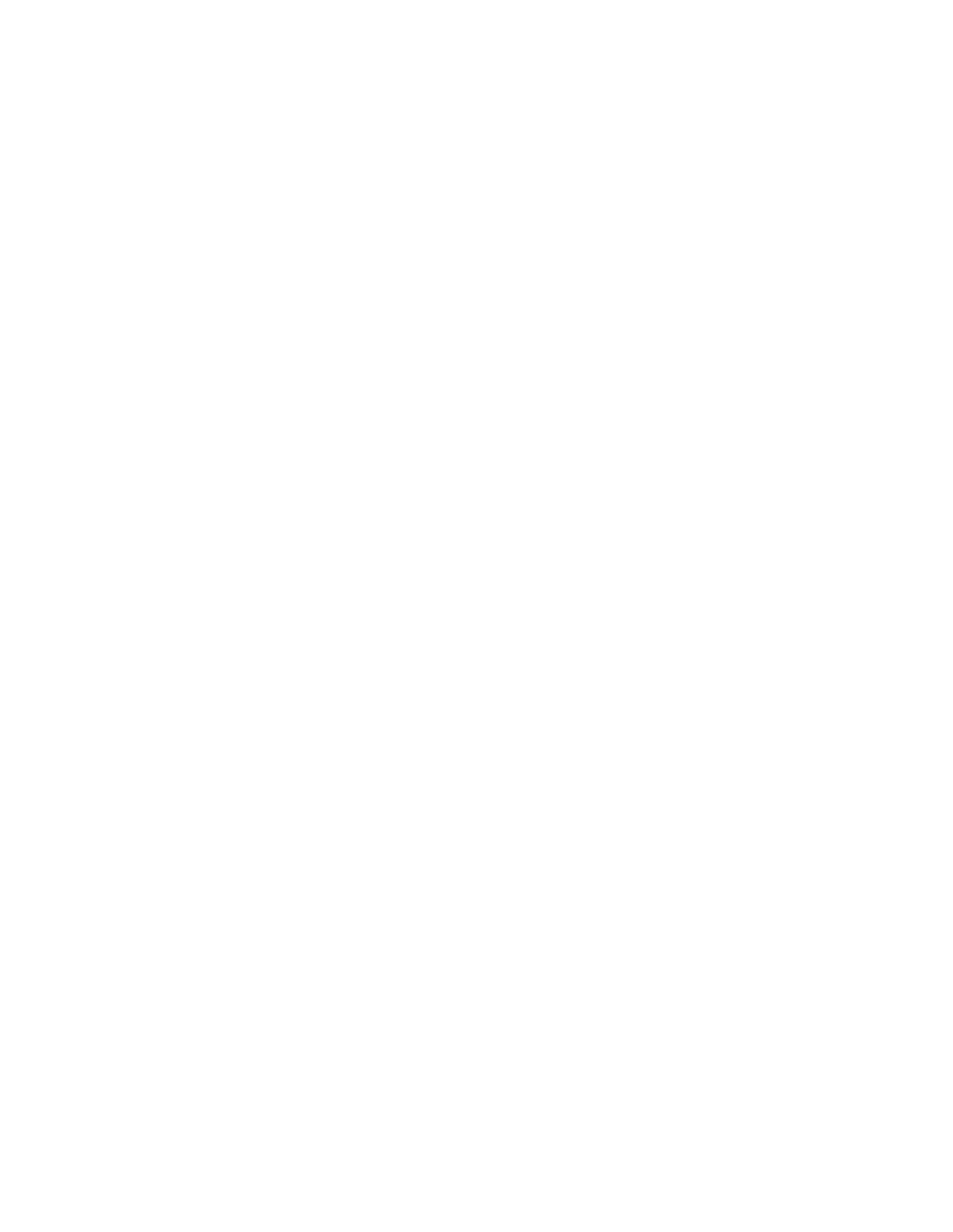# **CONTENTS**

| .19 |
|-----|
|     |
|     |
|     |
|     |
|     |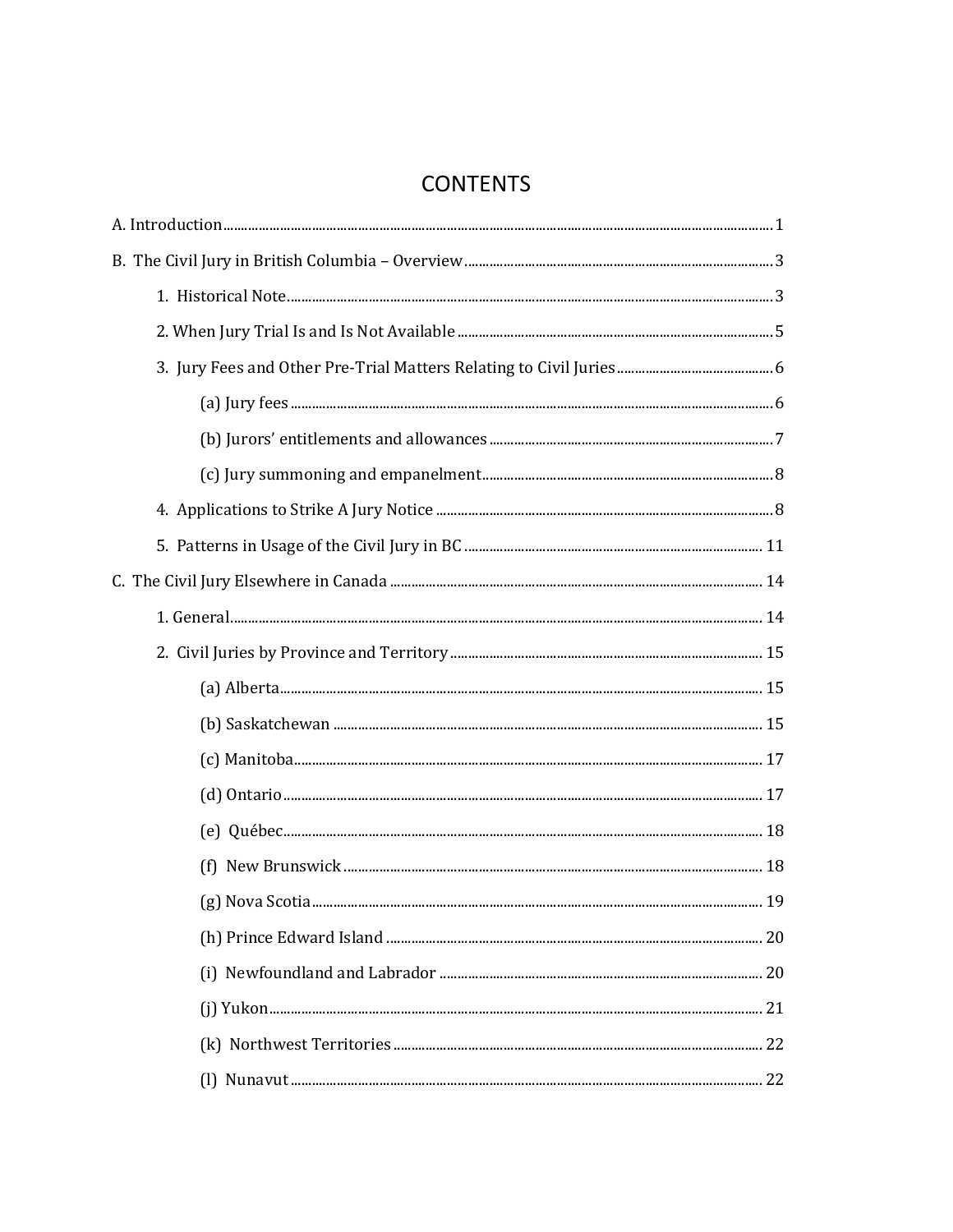| D. Overview of the Civil Jury in Selected Major Common Law Jurisdictions  22                                                       |  |
|------------------------------------------------------------------------------------------------------------------------------------|--|
|                                                                                                                                    |  |
|                                                                                                                                    |  |
|                                                                                                                                    |  |
|                                                                                                                                    |  |
|                                                                                                                                    |  |
|                                                                                                                                    |  |
|                                                                                                                                    |  |
|                                                                                                                                    |  |
| (c) The civil jury brings community standards to bear on dispute resolution34                                                      |  |
|                                                                                                                                    |  |
|                                                                                                                                    |  |
|                                                                                                                                    |  |
|                                                                                                                                    |  |
|                                                                                                                                    |  |
|                                                                                                                                    |  |
|                                                                                                                                    |  |
|                                                                                                                                    |  |
|                                                                                                                                    |  |
|                                                                                                                                    |  |
| 1. Retain the Civil Jury With or Without Implementation of Rationalizing Reforms and                                               |  |
|                                                                                                                                    |  |
| (b) Allow the jury to be charged regarding appropriate                                                                             |  |
| (c) Unify the tests for appellate review of quantum of a jury award                                                                |  |
| (d) Empower trial judges to review the quantum of a jury verdict<br>and give judgment for an amount reasonable on the evidence  46 |  |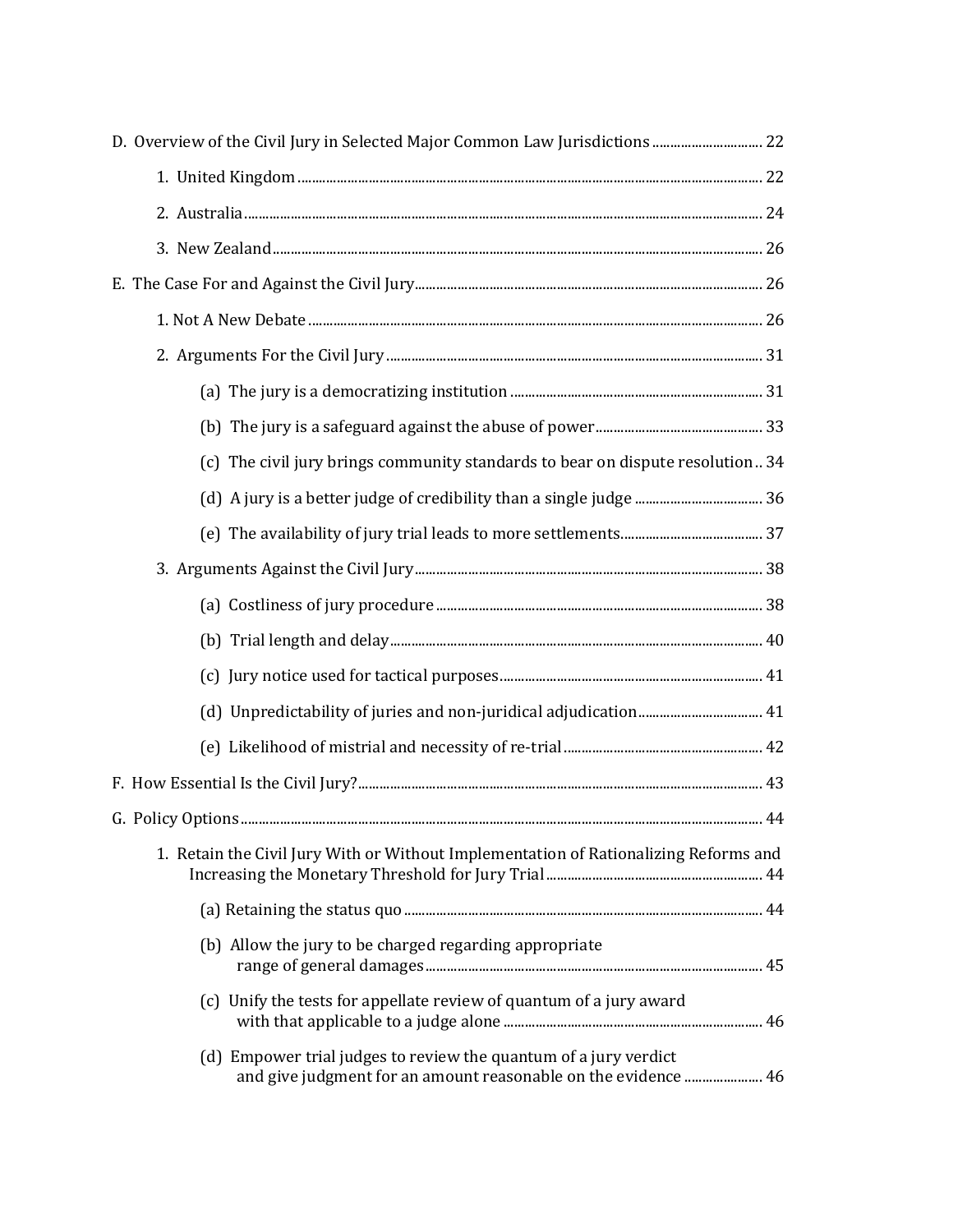| (e) Increase the monetary ceiling for the option of jury trial in civil matters 47 |  |
|------------------------------------------------------------------------------------|--|
|                                                                                    |  |
|                                                                                    |  |
|                                                                                    |  |
|                                                                                    |  |
|                                                                                    |  |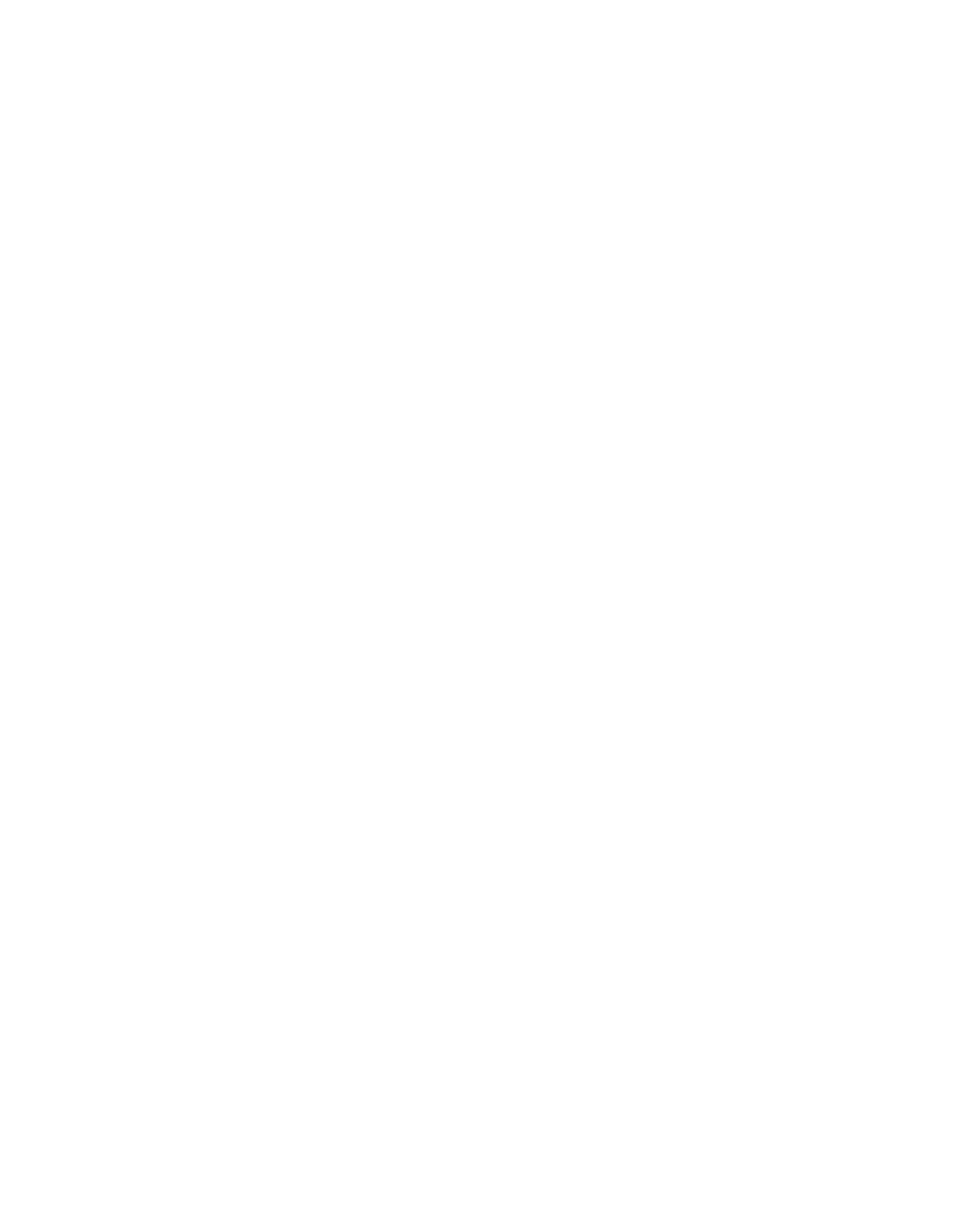# **Civil Juries in British Columbia:**

# **Anachronism or Cornerstone of the Civil Justice Process?**

# <span id="page-6-0"></span>A. Introduction

The civil jury is a vestigial encrustation on the justice system that drives up costs, clogs court calendars and leads all too often to mistrials and the need for re-trial. The civil jury is part of the bedrock of democracy and infuses the values of the community into the civil justice process. These opposing views of the jury are the themes running through almost all commentary on this ancient feature of the civil justice systems of common law Canada that is both disdained and revered.

In July 2020, the Attorney General sought comment on proposals for dealing with a massive backlog of postponed civil, criminal, and family law trials resulting from the coronavirus pandemic. The backlog was anticipated to continue to disrupt the court system after the public health emergency ended and take years to clear. Among the proposals for dealing with the backlog was a one-year suspension of civil jury trials. Civil jury trials were then, and remain, temporarily suspended due to the pandemic. At the same time as seeking comment on proposals to deal with the backlog of postponed trials, the Attorney General also invited comment on the possible elimination or restriction of civil juries as a permanent measure. Subsequently, the suspension of civil jury trials was extended in two stages in light of the continuing public health emergency until 8 October 2022.

In November 2020, the Ministry of Attorney General requested BCLI to carry out comparative legal research on civil juries and outline options for reform that would extend beyond the end of the emergency period. This invitation was presented, and accepted, on the footing that BCLI would conduct the research and carry out informal consultations in connection therewith, but would not itself make recommendations or take a stance as an organization on changes to the status of civil juries. This paper contains the results of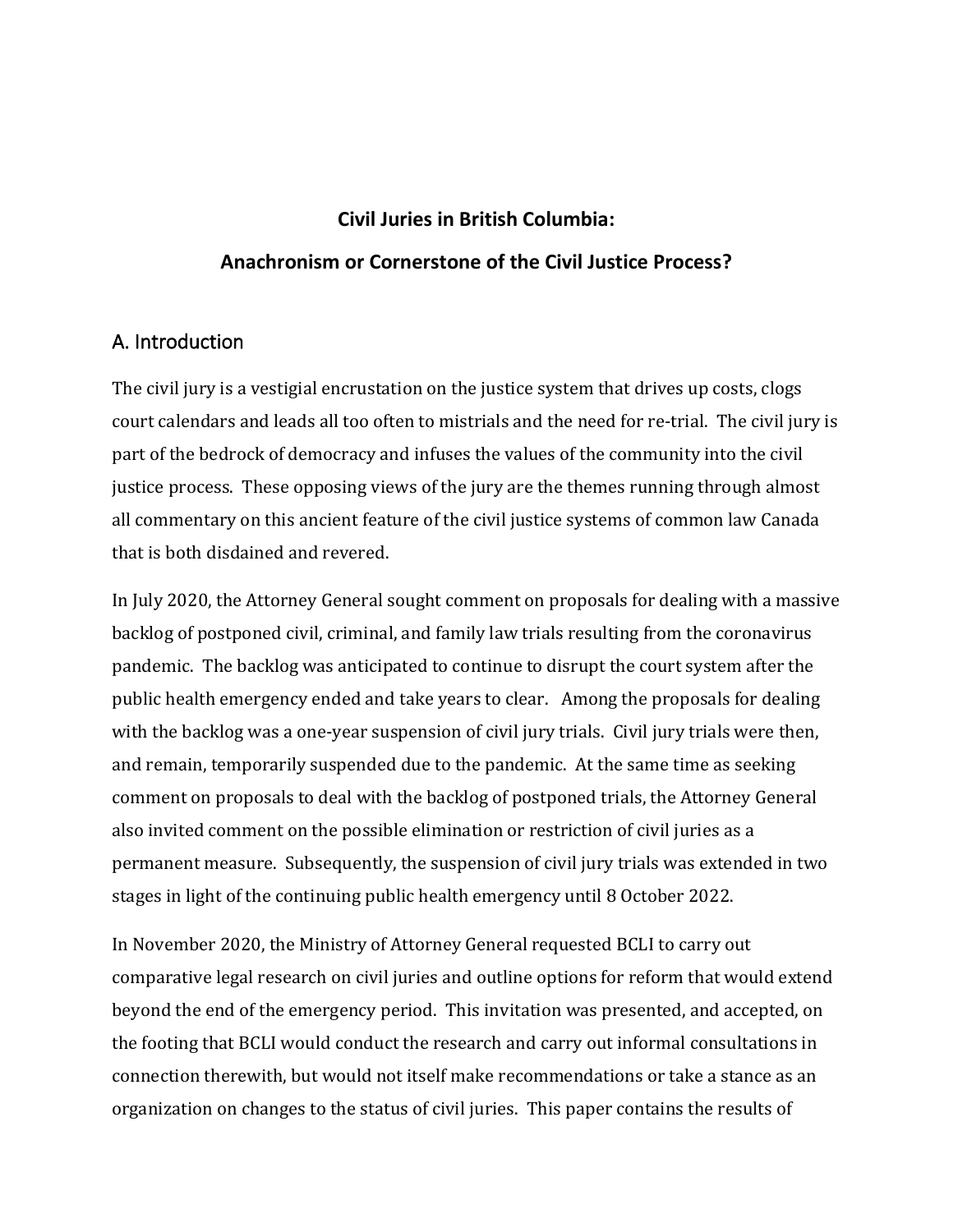BCLI's research and consultation and presents several possible options for reform with discussion of their implications, without containing any recommendation to proceed with any one of them or expression of preference for one over another.

Essentially, the reform options discussed in this paper are:

1. Preservation of civil juries, with or without changes to law and practice concerning jury instructions and the powers of the trial court and Court of Appeal to review problematic verdicts.

2. Restriction of jury trial to particular causes of action where it is conventionally considered the appropriate mode of trial: defamation, false imprisonment, and malicious prosecution. This option too could be accompanied by reforms to law and practice relating to jury instructions and the powers of the trial and appellate courts to review verdicts.

3. Abolition of jury trial in civil matters.

4. Indefinite extension of the current suspension of jury trials to permit consultation on the previous three options and determine if court systems work better without civil jury trials.

<span id="page-7-0"></span>All of these options are open to the provincial legislature. In dicta repeated in many lower court judgments, the Supreme Court of Canada has referred to trial of a civil cause of action by jury as "a substantive right of great importance of which a party ought not to be deprived except for cogent reasons." <sup>1</sup> In contrast to criminal juries, however, no constitutional barrier prevents a province from restricting the availability of civil juries or even eliminating them altogether, as one province has done.

We would sound a note of caution, however. All academic and professional discourse regarding the civil jury in Canada suffers from a lack of comprehensive empirical data on the cost and efficiency of civil juries. As a result, it is excessively anecdotal and speculative, permeated by assumptions untested against hard empirical evidence. This paper is not an

<sup>1</sup> *King v. Colonial Homes Ltd.*, [1956] S.C.R. 528 at 533. See also *Bhullar v. Atwal* (1995), 15 B.C.L.R. (3d) 198 (S.C.).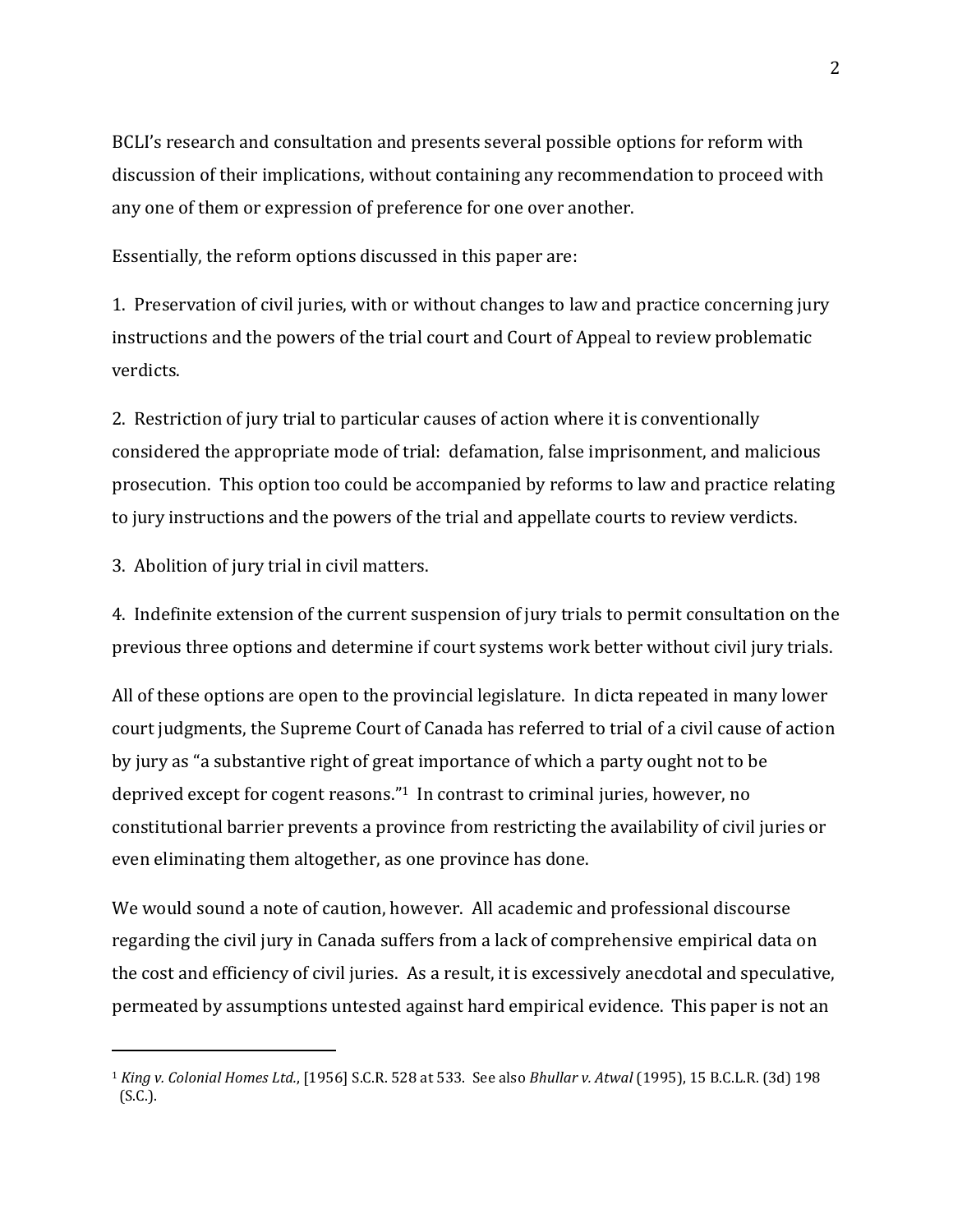exception, although it attempts to make use of empirical data that are currently available. Empirical studies conducted in the past that we have been able to identify are now quite dated, although they may retain value in pointing to tendencies in the use of juries and in jury behaviour that might persist over time.

We cannot be confident about the cogency of arguments based on economic and other costbenefit considerations that are canvassed in this paper because the hard numerical data that might tend to confirm or refute them are not available and indeed may not exist. As we believe the paper will demonstrate, information gaps about the usage of civil juries and the administrative burden they impose need to be filled in order for a fully reliable profile of the civil jury to emerge.

# <span id="page-8-0"></span>B. The Civil Jury in British Columbia – Overview

#### <span id="page-8-1"></span>1. HISTORICAL NOTE

In the mid-nineteenth century, when British Columbia's court system was being created, trial by judge and jury was the norm for actions at common law. A proclamation of Governor Douglas of 8 March 1860 authorized the inclusion of non-British subjects on jury panels, and permitted seven-member juries in civil matters if the usual twelve jurors could not conveniently be found in reasonable time.<sup>2</sup>

<span id="page-8-2"></span>In 1876, British Columbia enacted a statute entitled "An Act for giving to the parties to civil causes in the Supreme Court the option of having such causes tried by a Judge or Jury." 3 This statute made non-jury trial the normal mode for all civil actions unless a party gave written notice to the other party demanding trial of the issues or assessment of damages by a jury. <sup>4</sup> It required the party giving the jury notice to pay the incremental cost of the jury

<sup>4</sup> *Ibid.*, s. 1.

<sup>2</sup> Smith, K., "History and use of Civil Juries" in *Jury Trials 1981* (Vancouver: Continuing Legal Education, 1981) at 8.

<sup>3</sup> S.B.C. 1876, No. 17.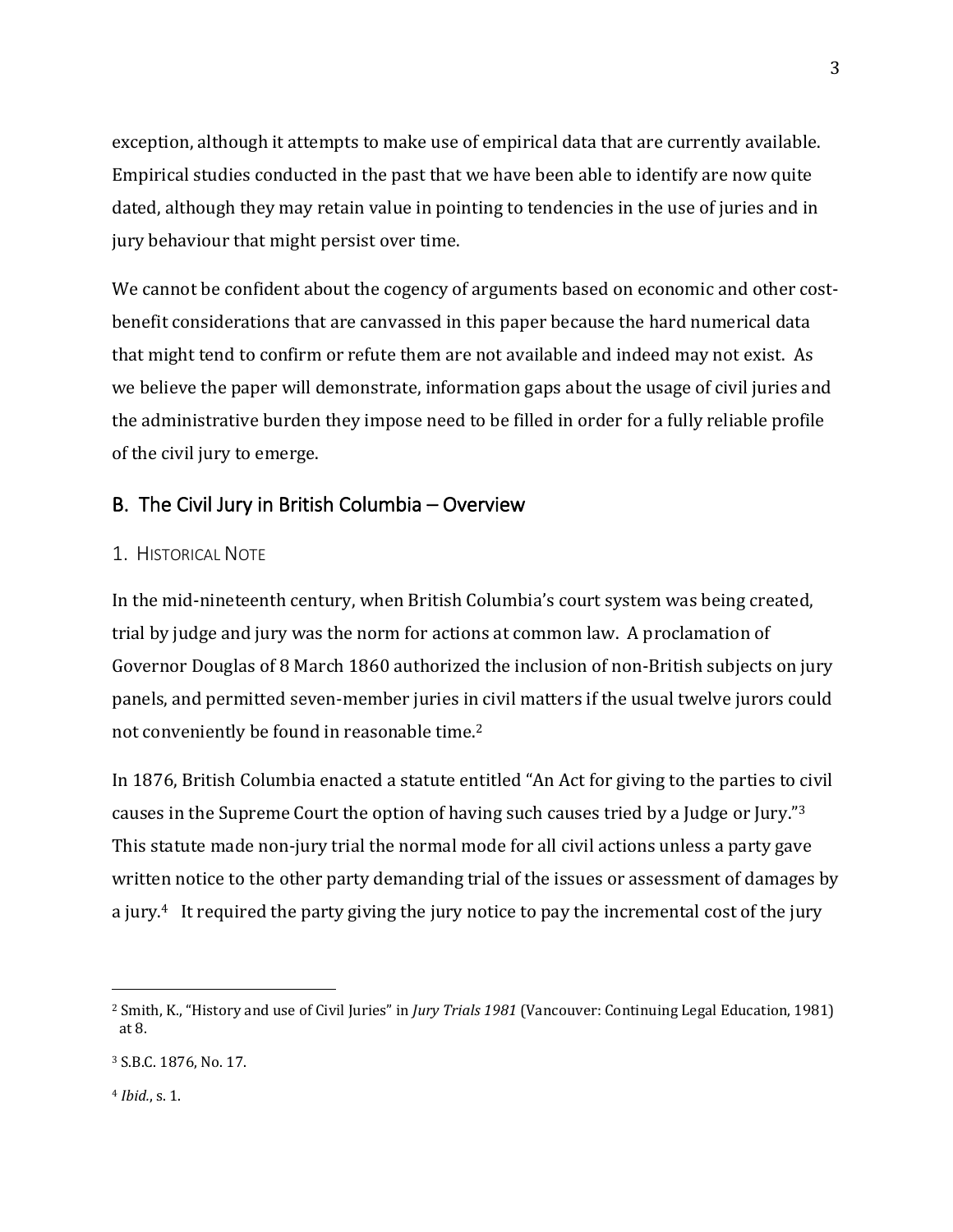initially, subject to recovering the same as taxed costs if that party was successful.5 It also allowed the parties to waive the jury notice by consent and have the trial proceed by judge alone.6 Another statute passed in 1876 specified that a civil jury should consist of eight jurors, as well as fixing the number and allocation of peremptory challenges in selecting juries.<sup>7</sup>

The *Supreme Court Rules, 1890* provided that no proceedings should take place henceforth under the 1876 statute. $8$  Instead, the rules provided for a right to jury trial in actions for libel, slander, false imprisonment, malicious prosecution and breach of promise of marriage, if timely notice was given to the opposing party.<sup>9</sup> Juries were prohibited in the adjudication of certain other matters, corresponding to many of those now listed in the present Rule 12-6(2).10 In remaining categories of matters, a party could apply for an order directing a jury trial.<sup>11</sup> The court or a judge could order that a trial take place without a jury on the ground that the trial would require a "prolonged examination of documents or accounts, or any scientific or local investigation, which cannot in their or his opinion conveniently be made with a jury."<sup>12</sup>

This scheme was carried forward in successive iterations of the rules of court, and much of it is still recognizable under the present jury legislation and rules.

<sup>9</sup> M.R. 329.

<sup>10</sup> M.R. 330.

<sup>11</sup> M.R. 333.

<sup>12</sup> M.R. 332.

<sup>5</sup> *Ibid.*, s. 2.

<sup>6</sup> *Ibid.*, s. 4.

<sup>7</sup> *An Act respecting the challenging and number of Jurors in Civil Cases*, S.B.C. 1876, No. 23, s. 3.

<sup>8</sup> M.R. 336.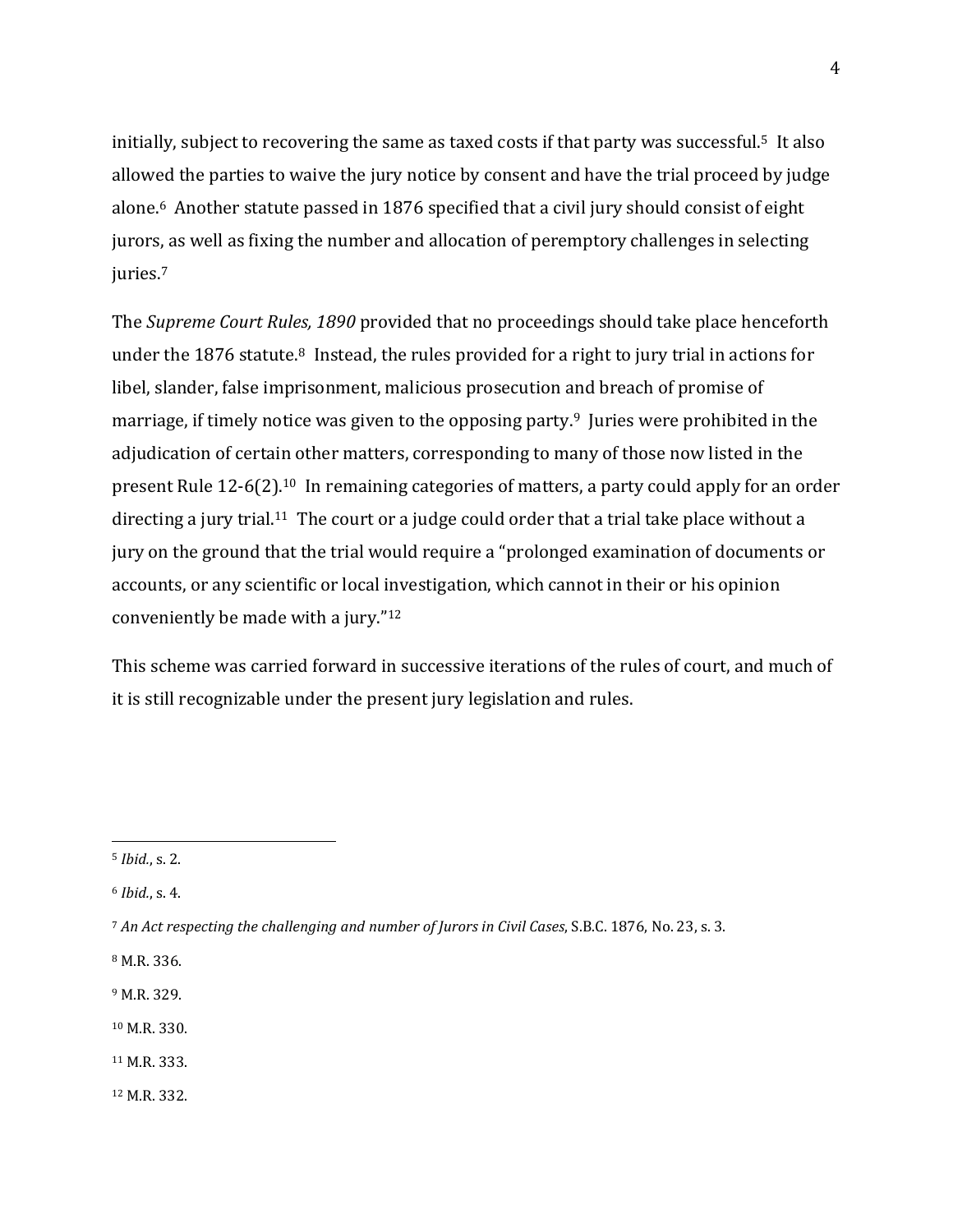Use of civil juries reportedly atrophied in British Columbia from the late nineteenth century until it revived in in the 1950's in relation to personal injury actions. <sup>13</sup> This remains the area in which civil juries are most frequently employed, though the number of actual jury trials is very low in proportion to the number of jury notices that are filed.<sup>14</sup>

# <span id="page-10-0"></span>2. WHEN JURY TRIAL IS AND IS NOT AVAILABLE

In British Columbia, a civil action in the Supreme Court is tried without a jury unless a party opts to file and serve a Notice Requiring Trial by Jury (jury notice) in Form 47 within 21 days after service of the notice of trial, and at least 45 days before the trial date.15 This step is open to a party except in specified categories of civil proceedings. The majority of these involve equitable, statutory, and discretionary remedies.

A jury is *not* available in proceedings concerning:

- <span id="page-10-1"></span>• administration of the estate of a deceased person,
- dissolution of a partnership or the taking of partnership or other accounts,
- redemption or foreclosure of a mortgage,
- sale and distribution of the proceeds of property subject to any lien or charge,
- execution of trusts,
- rectification, setting aside or cancellation of a deed or other written instrument,
- specific performance of a contract,
- partition or sale of real estate,
- custody or guardianship of an infant or the care of an infant's estate.<sup>16</sup>

<sup>13</sup> Smith, *supra*, note [2](#page-8-2) at 10. See also Hon. J.C. Bouck, "Civil Jury Trials – Assessing Non-Pecuniary Damages – Civil Jury Reform" (2002) 81:3 Can. Bar Rev. 493 at 512.

<sup>14</sup> See Tables 1 and 6a in the Appendix.

<sup>15</sup> *Supreme Court Civil Rules*, B.C. Reg. 168/2009, Rr. 12-6(1), (3).

<sup>16</sup> *Ibid.*, R. 12-6(2).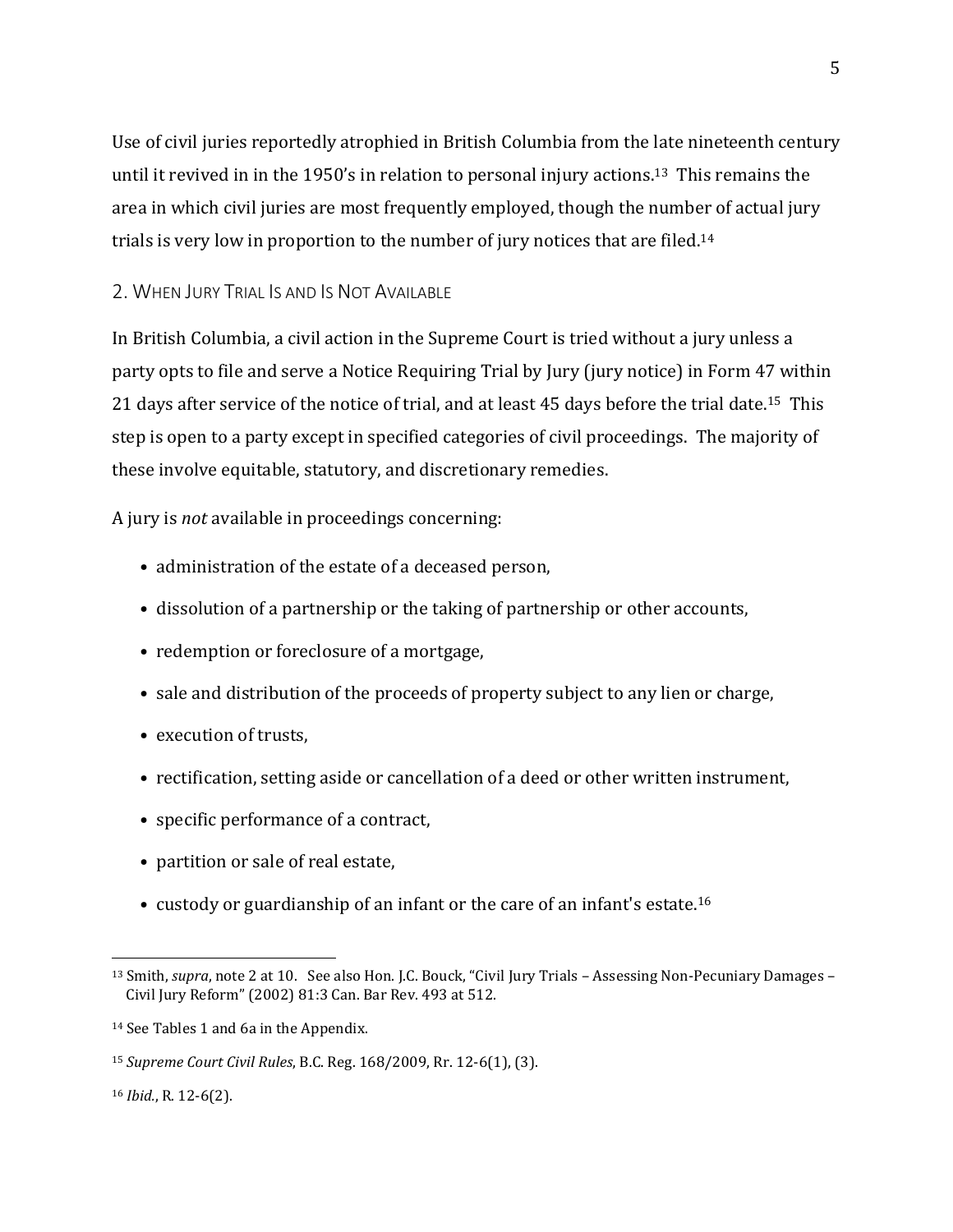In addition, a jury is unavailable in any proceeding that must be started by petition or requisition. 17

Fast track actions have been added more recently to the catalogue of proceedings that must be heard without a jury.<sup>18</sup> Proceedings that are subject to the fast track rule (Rule 15) are ones

- in which the only claims are for money, real property, a builder's lien or personal property in which the amount in issue is not more than \$100,000,
- that can be tried in 3 days or less, or
- that are brought under the fast track rule by consent or by order.<sup>19</sup>

Actions against the Crown form another statutory exception to the availability of jury trial. No claim against the Crown in right of British Columbia may be tried with a jury.20 The same is true with respect to a claim against the Crown in right of Canada if the claim is one that is governed by federal law.<sup>21</sup>

# <span id="page-11-3"></span><span id="page-11-0"></span>3. JURY FEES AND OTHER PRE-TRIAL MATTERS RELATING TO CIVIL JURIES

# <span id="page-11-1"></span>*(a) Jury fees*

<span id="page-11-2"></span>A party who has filed and served a jury notice and who continues to seek jury trial must pay the sheriff "a sum sufficient to pay for the jury and jury process" at least 45 days before the trial date.22 The sheriff requires an initial deposit of \$1500 by this deadline. This is an estimate of the amount required to pay for the jury and jury process up to and including the first day of trial, jurors' *per diem* payment and allowances for that day of trial, the

<sup>17</sup> *Ibid.*

<sup>18</sup> *Ibid.*, R. 15-1(10).

<sup>19</sup> *Ibid.*, R. 15-1(1).

<sup>20</sup> *Crown Proceeding Act*, R.S.B.C. 1996, c. 89, s. 4(2).

<sup>21</sup> *Crown Liability and Proceedings Act*, R.S.C. 1985, c. C-50, s. 26.

<sup>22</sup> *Jury Act*, R.S.B.C. 1996, c. 242, s. 17(1).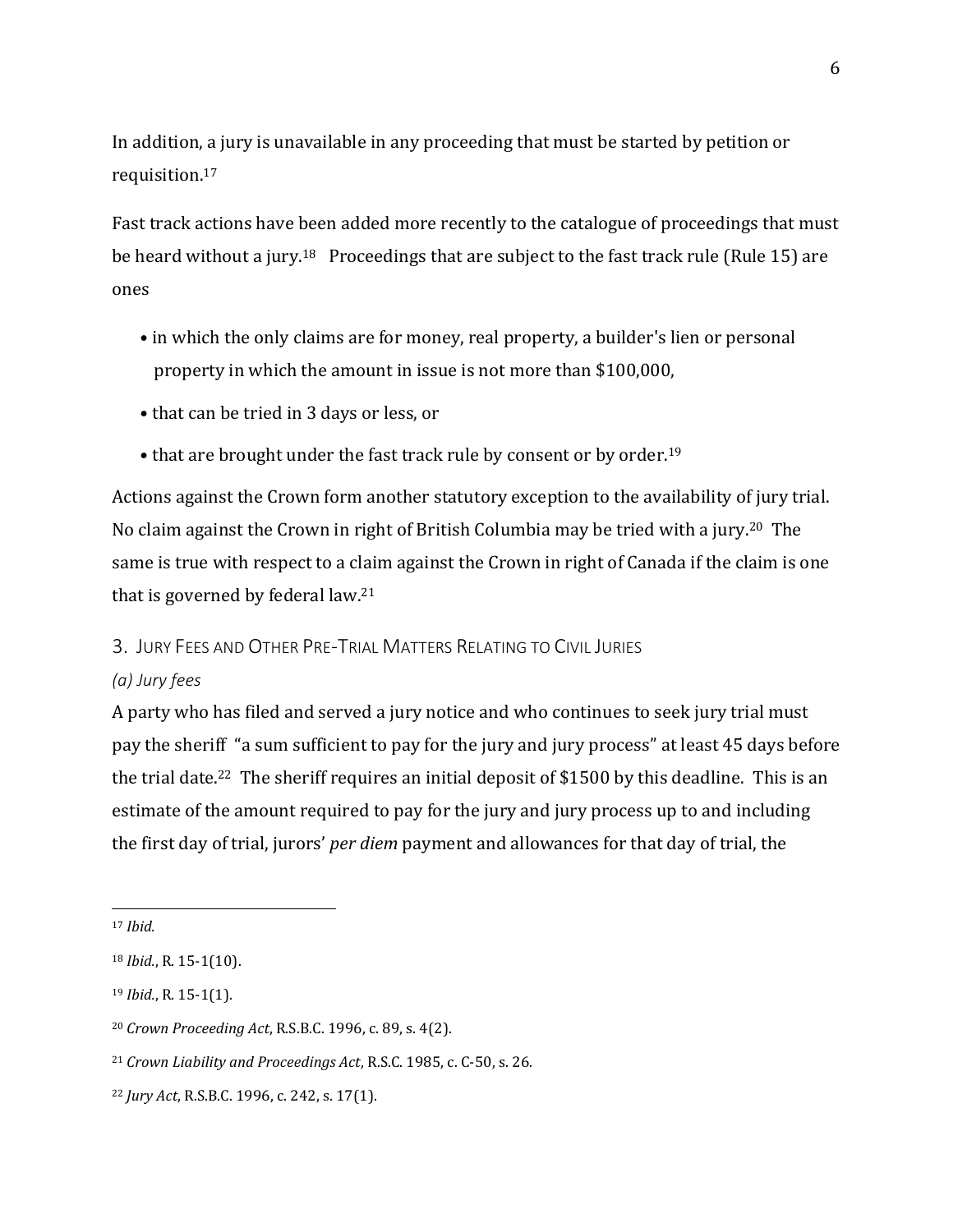sheriff staff expense for accompaniment of the jury, and associated administrative expense.23 If the initial deposit is not made 45 days before the trial date, jurors will not be empanelled and the trial will be by judge alone.

If the trial proceeds with a jury, an additional deposit of \$800 per day is required for the second day through the tenth day of trial, \$900 per day from day 11 through 49, and \$1200 per day thereafter as long as the trial continues. If these amounts are not paid to the sheriff before court opens on each day, the trial will not continue. The daily deposit requirements reflect jurors' *per diem* entitlements and expenses, and an estimate of the cost in sheriffs' time in summoning and empanelling jurors, attending court, escorting the jury, and related administration.<sup>24</sup>

The amounts required to be deposited with the sheriff are treated as costs in the cause, meaning that they are recoverable as costs of the action if the party who has paid them is successful in the outcome.<sup>25</sup>

#### <span id="page-12-0"></span>*(b) Jurors' entitlements and allowances*

Jurors are entitled to receive \$20 per day for the first 10 days of trial, \$60 per day for each day thereafter up to and including the 49th day, and \$100 per day for each subsequent day until the conclusion of the trial.<sup>26</sup> Jurors are also entitled to receive specified allowances for parking, for travel to and from court, and for child care needed to perform jury duty.<sup>27</sup>

<sup>27</sup> *Ibid.*, s. 3.

<sup>23</sup> *Trial Lawyers Association of British Columbia v. British Columbia (Attorney General*), 2016 BCSC 1391 at paras. 71-72; aff'd 2017 BCCA 324.

<sup>24</sup> *Ibid.,* at para.73. The party responsible for paying the jury fees is provided with an actual statement of the cost associated with the jury at the end of the trial. If the amounts on deposit do not cover that cost, an additional amount will be demanded from the party to cover the shortfall: *ibid.*, at para. 74.

<sup>25</sup> *Supra*, note [22,](#page-11-2) s. 17(3).

<sup>26</sup> *Jury Regulation*, B.C. Reg. 282/95, s. 1.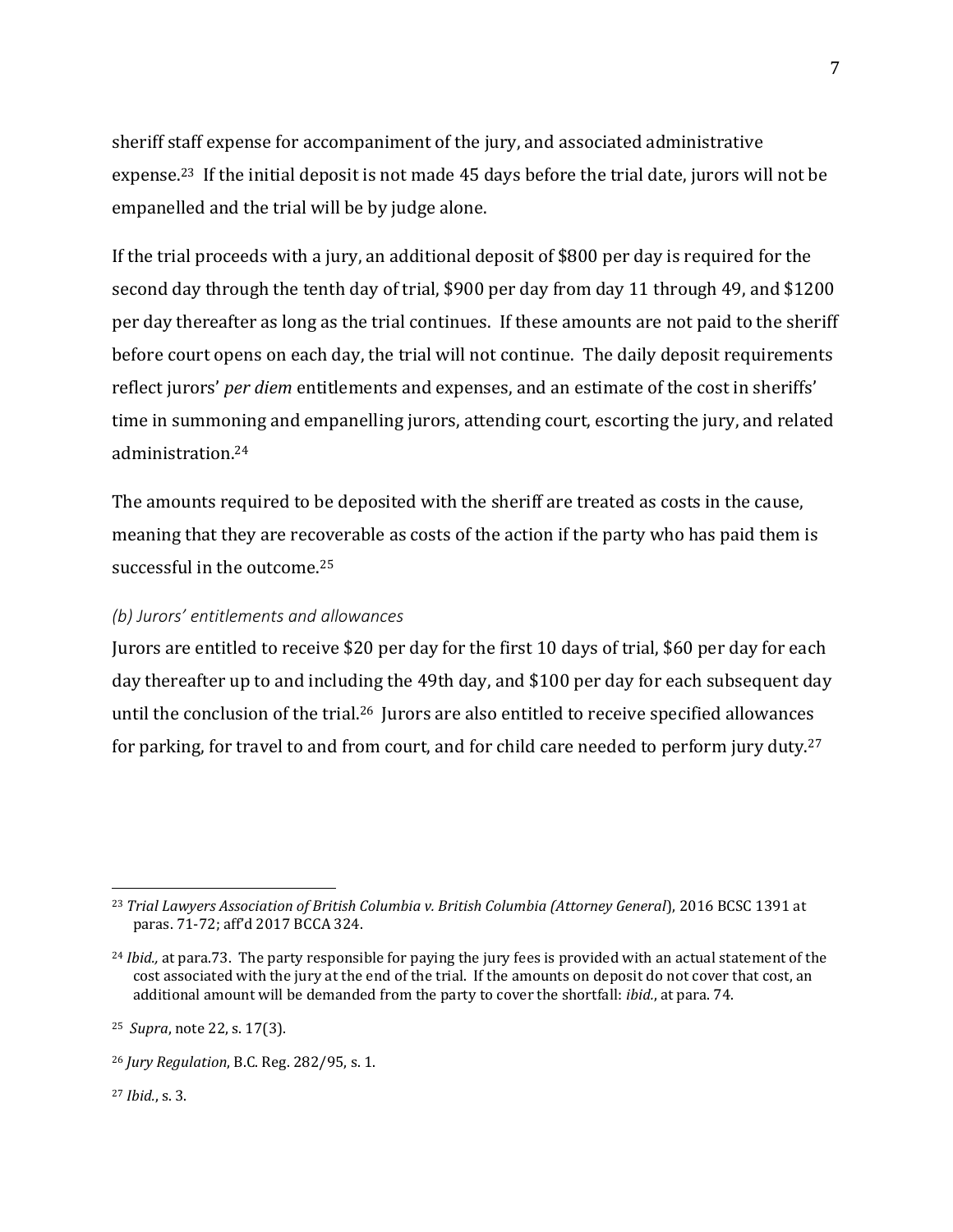#### <span id="page-13-0"></span>*(c) Jury summoning and empanelment*

Provincial voter lists are used by sheriffs to summon jurors.28 Parties may challenge jurors for cause during selection.29 Each party may also challenge up to four potential jurors peremptorily. <sup>30</sup> In civil matters, the trial often starts immediately after jury selection.

A civil jury in British Columbia has eight members.<sup>31</sup> Unanimity is not required for a verdict. It is sufficient if 75 per cent of the jurors agree on a question put to them, provided the jury has deliberated for at least three hours.<sup>32</sup>

#### <span id="page-13-1"></span>4. APPLICATIONS TO STRIKE A JURY NOTICE

In actions other than ones for defamation, false imprisonment and malicious prosecution, a party may apply under Rule 12-6(5) within seven days of service of a jury notice for an order that the trial take place without a jury. This is commonly referred to as an order "striking the jury notice." The court may make the order on the ground that

- (i) the issues require prolonged examination of documents or accounts or a scientific or local investigation that cannot be made conveniently with a jury,
- (ii) the issues are of an intricate or complex character, or

<sup>32</sup> *Ibid.*, ss. 22(1), (2).

<sup>&</sup>lt;sup>28</sup> Ministry of Attorney General, "Self-registration for juror database" webpage, online: [https://forms.gov.bc.ca/justice/self-registration-for-juror-database/.](https://forms.gov.bc.ca/justice/self-registration-for-juror-database/) Persons qualified to serve as jurors but whose names do not appear on a voter list may register to volunteer for jury duty.

<sup>29</sup> *Supra*, note [22,](#page-11-2) s. 20(2).

<sup>30</sup> *Ibid.*, s. 20(3). If there are multiple plaintiffs and defendants, s. 21 of the *Jury Act*, *supra*, note [22](#page-11-2) sets out how peremptory challenges are to be allocated between the parties on each "side" of the action.

<sup>31</sup> *Ibid.*, s. 20(1).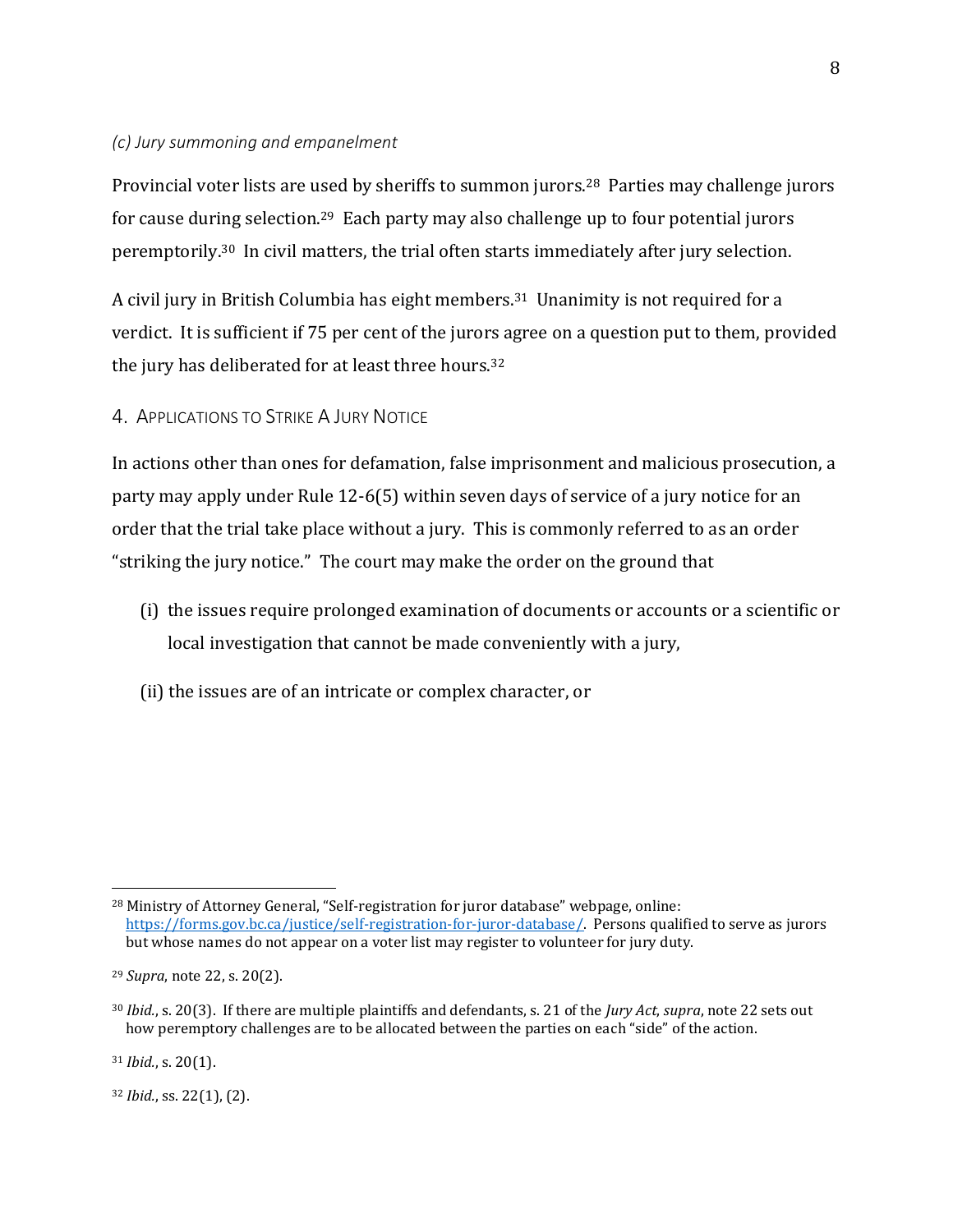(iii) the extra time and cost involved in requiring that the trial be heard by the court with a jury would be disproportionate to the amount involved in the action.<sup>33</sup>

Exercise of this discretion to strike a jury notice is highly dependent upon the facts of individual cases, however, and upon the attitude of individual chambers judges toward the sanctity of jury trial. The cases decided under this rule are not readily reconcilable, and it is difficult to draw governing principles from them.

In commenting on the application of the discretion to strike a jury notice on these grounds, the Court of Appeal has stated that the right to jury trial is "imbedded deeply in the history of our law," and a litigant is not to be deprived of that right unless the case is clearly within an exception created by law.<sup>34</sup> It is clear that the onus rests on the applicant to justify displacing an opposing party's presumptive right to jury trial, and the onus has been said to be one that is not easily satisfied. 35

A marked reluctance to strike out a jury notice can be observed in many of the case authorities, even when the scientific evidence at trial will be voluminous, many expert witnesses will be called, and the jury will be required to deal with conflicting expert opinions. Latterly, there seems to be a tendency to assume more readily that juries are capable of dealing with complex medical, scientific, actuarial, and economic evidence and conflicting expert opinion. 36

The following factors have been held to be among those a chambers judge should consider in deciding an application to strike a jury notice:

<sup>33</sup> *Supra*, note [15,](#page-10-1) R. 12-6(5)(a). The time limit on application to strike a jury notice does not apply if the proceeding in which it was filed is one in which jury trial is unavailable, and the application may be made in such a case at any time:  $R. 12-6(5)(b)$ .

<sup>34</sup> *McDonald v. Inland Natural Gas Co.* (1966), 57 W.W.R. 87 (B.C.C.A.)

<sup>35</sup> *MacPherson v. Czaban* (2002), 5 B.C.L.R. (4th) 258 (C.A.), at para. 17; leave to appeal refused [2003] 1 S.C.R. ix; *Rados v. Pannu*, 2015 BCCA 459 at para. 22.

<sup>36</sup> In *Forstved v. Kokabi*, 2018 BCSC 1878 (M.), Master Dick stated said at para. 24: " The current trend on applications to strike is to acknowledge the capacity of a jury to absorb and understand conflicting medical evidence in cases, most notably serious personal injury cases."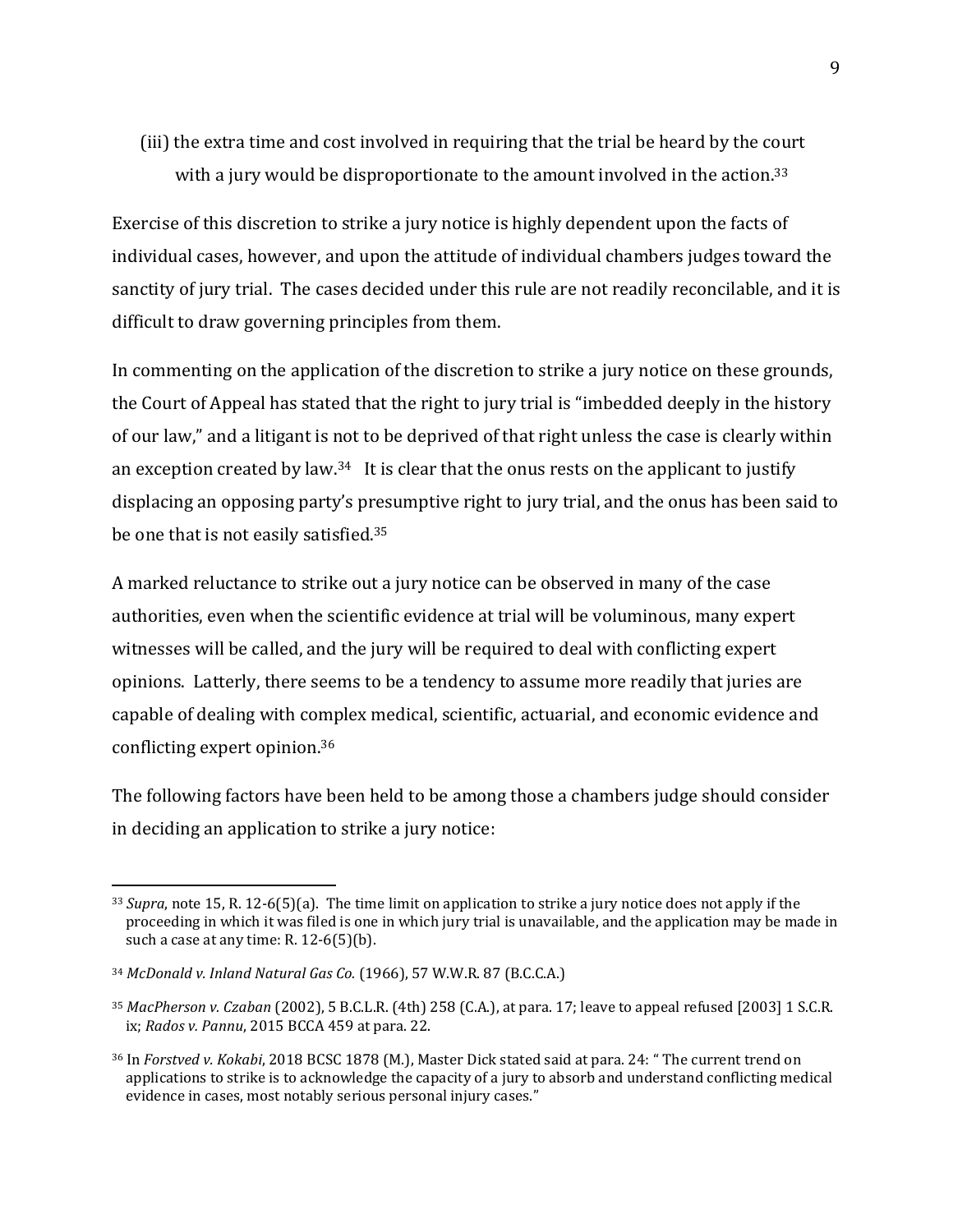- the anticipated length of the trial;
- the number of experts to be called;
- the volume of expert evidence;
- the nature and character of the expert evidence;
- the extent to which there are conflicts in the expert evidence;
- the nature of the inquiries the trier of fact will be asked to make to resolve those conflicts, including by having regard to scientific literature;
- the extent to which the case necessarily involves reference to unfamiliar medical terminology;
- the number of issues to be resolved by the jury;
- the character of those issues; and
- complexities that may arise as a consequence of the interaction between issues.<sup>37</sup>

The Court of Appeal has emphasized, however, that the analysis the chambers judge must make does not consist of simply adding up the number of experts, medical issues, and documents that will be submitted as evidence. These are factors that may bear upon the issue of convenience in relation to the jury, but are not determinative.<sup>38</sup> In the context of the rule allowing for striking out a jury notice, "convenience" means

[t]he ability to have a proper trial, which includes not just an understanding of the evidence as it is being given, but also an ability to retain this understanding throughout a long trial in a form which permits an analysis of the evidence in relation to the difficult questions which must be decided at the end of the case.<sup>39</sup>

<sup>37</sup> *Rados v. Pannu,* 2015 BCSC 453, at para. 38; aff'd 2015 BCCA 459. See also *Forstved v. Kokabi*, 2018 BCSC 1878 (M.) at para. 25.

<sup>38</sup> *Rados v. Pannu*, 2015 BCCA 459 at para. 30.

<sup>39</sup> *Wipfli v. Britten* (1982), 32 B.C.L.R. 343 per McEachern C.J.S.C. (as he then was) at 347; see also *Adamson v. Charity*, 2006 BCSC 1642, at paras. 9-10.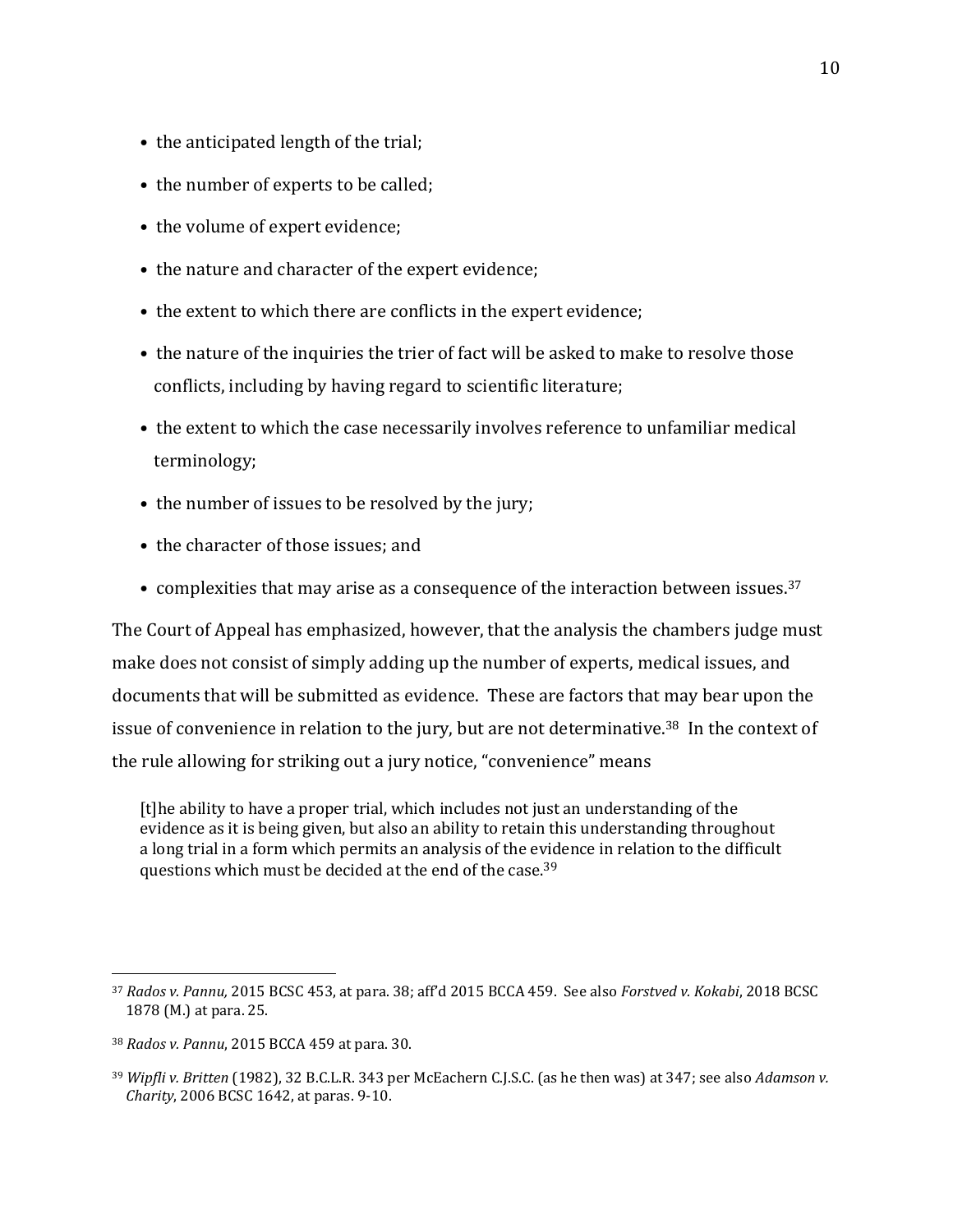Issues in a case may be said to be of an "intricate or complex character" for the purpose of the rule if their interaction is complex, and not because of their number alone.<sup>40</sup> Issues are sufficiently complex to justify striking out a jury notice if a judge would experience difficulty in framing questions for the jury.<sup>41</sup>

The third ground on which a jury notice may be struck, namely that the extra time and cost involved in requiring that the trial be heard by the court with a jury would be disproportionate to the amount involved in the action, was added fairly recently when the current *Supreme Court Civil Rules* were introduced. It has been interpreted as being referable to the object stated in Rules 1-3(1) and (2) of furthering the "just, speedy and inexpensive determination of every proceeding" in a manner proportionate to the amount in issue, the importance of the issues, and the complexity of the proceeding.<sup>42</sup> Under it, jury notices have been struck in order to expedite trials because of the delay that would otherwise result from the suspension of jury trials due to the pandemic.<sup>43</sup>

#### <span id="page-16-0"></span>5. PATTERNS IN USAGE OF THE CIVIL JURY IN BC

Statistical information on the use of juries in Supreme Court litigation between fiscal 2010/11 and 2019/20 was extracted and compiled by the Court Services Branch and provided to BCLI for use in this study. This information is contained in the Appendix. We were cautioned that the systems track distinct elements of a civil jury case and use different dates for case tracking purposes, resulting in differences that make them less than fully comparable. The tables in the Appendix represent, however, the best data available to

<sup>40</sup> *Holland v. Hallonquist* (1968), 63 W.W.R. 207 (C.A.); *MacDonald v. Smith* (1983), 48 B.C.L.R. 285 (S.C.).

<sup>41</sup> *Rados v. Pannu*, 2015 BCSC 453, at para. 34; aff'd 2015 BCCA 459. In Ontario, the opposite has been held, i.e. that it is an improper exercise of discretion to strike a jury notice on the ground that it would be too difficult for the court to explain the relevant law to a jury: *Epstein Equestrian Enterprises Inc. v. Frank Jonkman & Sons Ltd.*, 2012 ONSC 5191 at para. 12.

<sup>42</sup> *Cotter v. Point Grey Golf and Country Club*, 2015 BCSC 447, at para. 22.

<sup>43</sup> *Vacchiamo v. Chen*, 2020 BCSC 1035 (M.); *Cheung v. Dhaliwal*, 2020 BCSC 911 (M.)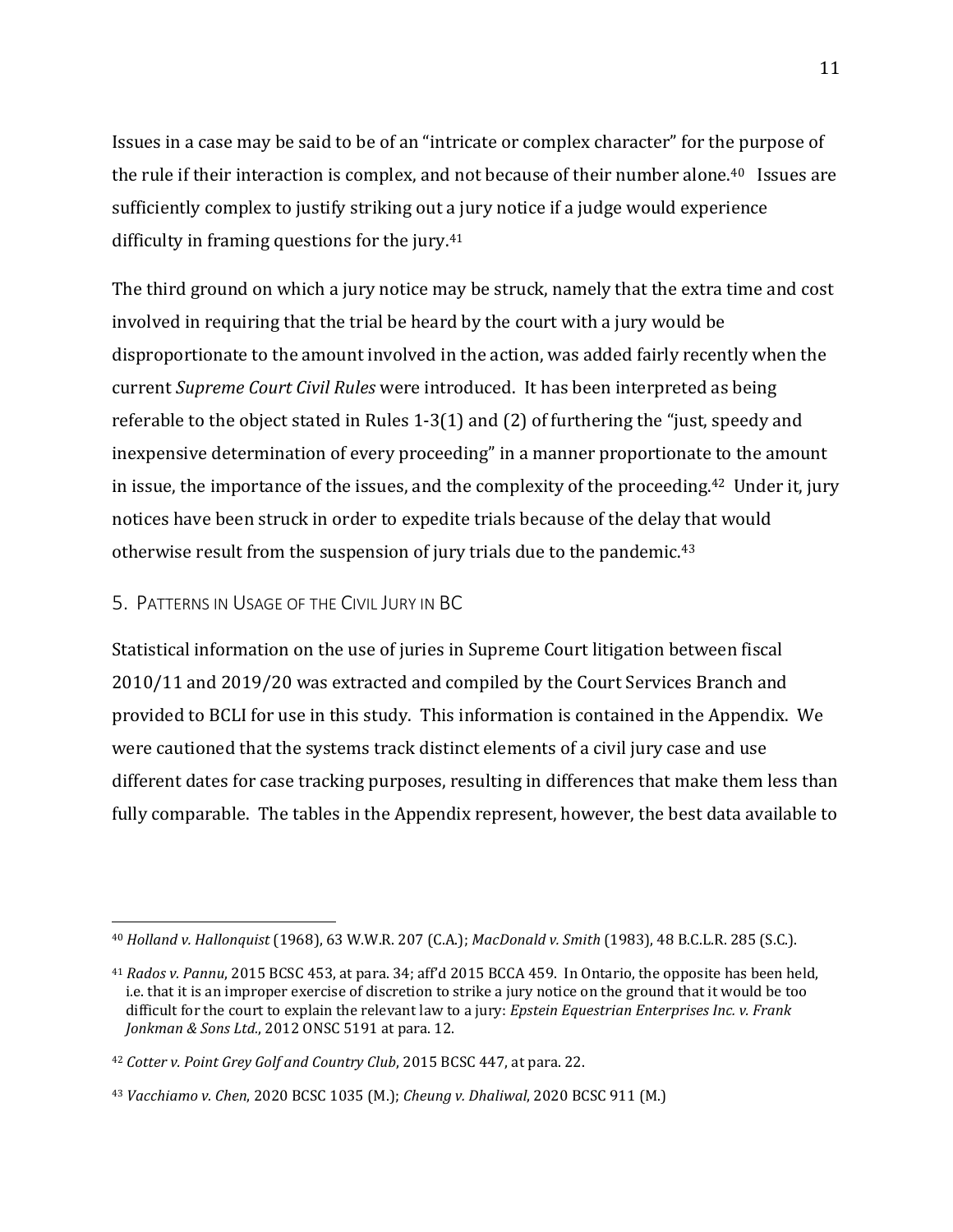us at the present time on the volume and nature of civil jury cases and trials in the BC court system.

The number of jury notices filed in a fiscal period cannot be compared directly with the number of jury trials relating to them because the interval between filing of a jury notice and trial will generally span more than one fiscal period. Some idea of the discrepancy between the volume of jury notices filed and those that result in an actual jury trial can be gained, however, by examining the total numbers of filings and jury trials taking place over several fiscal periods. This comparison shows that jury selection will actually take place in very few actions in which a jury notice has been filed, and jury trials will be completed in still fewer.

<span id="page-17-0"></span>From the beginning of 2015/16 to the end of 2019/20 inclusive, jury notices were filed in 21,374 actions in British Columbia.44 In the same period covering five fiscal years, 120 civil jury trials were completed.45 While jury notices will have been struck in some of the actions in which they were filed, the large discrepancy between these two numbers strongly suggests that jury notices are filed for reasons other than to signify a real intention to seek jury trial. This inference to which the two numbers point is supported by our conversations with civil litigation practitioners. The prospect of jury trial of course draws the opposing party's attention to an increased financial liability for costs and heightens the perception of risk due to a less predictable outcome. Whatever tactical benefit in pre-trial settlement negotiations a jury notice may bring evaporates if jury fees are not paid 45 days before trial, as is often the case, but it can be utilized until that point.

In practice, the overwhelming majority of jury notices are filed in motor vehicle accident (MVA) actions.46 A few hundred are filed each year in proceedings involving other civil

<sup>44</sup> Source: Court Services Branch, Ministry of Attorney General. (See Table 1 in the Appendix.) Unless otherwise specified, statistics referred to in this paper relating to civil juries in British Columbia were those provided by the Court Services Branch, Ministry of Attorney General.

<sup>45</sup> See Table 6a.

<sup>46</sup> See Tables 1 and 2 in the Appendix.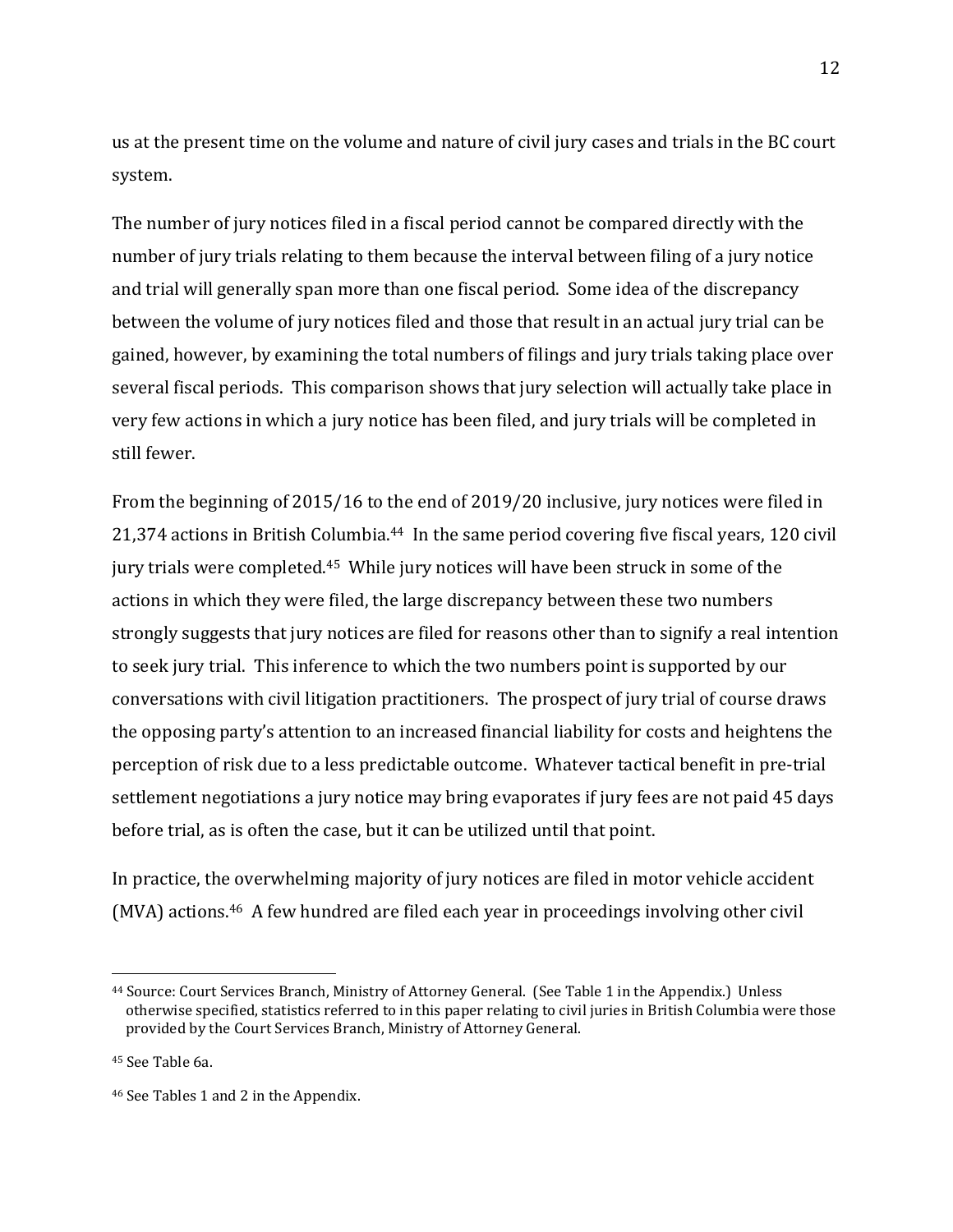claims, and very few in family law proceedings. The heaviest concentrations of jury notice filings are in the Vancouver and New Westminster registries of the Supreme Court.<sup>47</sup> This pattern appears relatively consistent over the last ten fiscal years. There were significant increases in the number of jury notices filed in MVA actions in each of the four fiscal years preceding 2020/21, as shown in the table below:

| Fiscal year<br>first jury<br>notice filed | <b>MVA</b> | General<br>civil | Family       | Statutory/<br>Enforcement | Foreclosure  | Total actions<br>with jury<br>notices |
|-------------------------------------------|------------|------------------|--------------|---------------------------|--------------|---------------------------------------|
| 2015/16                                   | 2,397      | 210              |              |                           |              | 2,607                                 |
| 2016/17                                   | 3,489      | 286              | $\mathbf{1}$ |                           |              | 3,776                                 |
| 2017/18                                   | 4,023      | 298              |              |                           |              | 4,321                                 |
| 2018/19                                   | 4,814      | 316              | 3            |                           | $\mathbf{1}$ | 5,134                                 |
| 2019/20                                   | 5,216      | 320              |              |                           |              | 5,536                                 |

**Civil Proceedings involving one or more jury notice filings 2015/16–2019/20<sup>48</sup>**

See also Table 1 in the Appendix.

The increased volume in jury notice filings between 2017/18 and 2019/19 overlapped with the enactment of legislation to divert MVA claims likely to involve damages of \$50,000 or less to the Civil Resolution Tribunal, and to prevent MVA actions based on claims within the expanded jurisdiction of the Tribunal from being brought in the Supreme Court in most cases. <sup>49</sup> In 2019/20 legislation to take effect in 2021 was introduced to largely remove

<sup>47</sup> See Table 2 in the Appendix. From Table 2, it is possible to determine that in 2019/20, for example, 79% of all Supreme Court civil actions in which a jury notice had been filed were in the Vancouver and New Westminster registries. In 2018/19, 79.7% of all civil actions with jury notice filings were in these two registries.

<sup>48</sup> See not[e 44,](#page-17-0) *supra*. Adapted from Table 1 in the Appendix.

<sup>49</sup> *Civil Resolution Tribunal Amendment Act, 2018*, S.B.C. 2018, c. 17. See also *Accident Claims Regulation*, B.C. Reg. 233/2018, s. 7.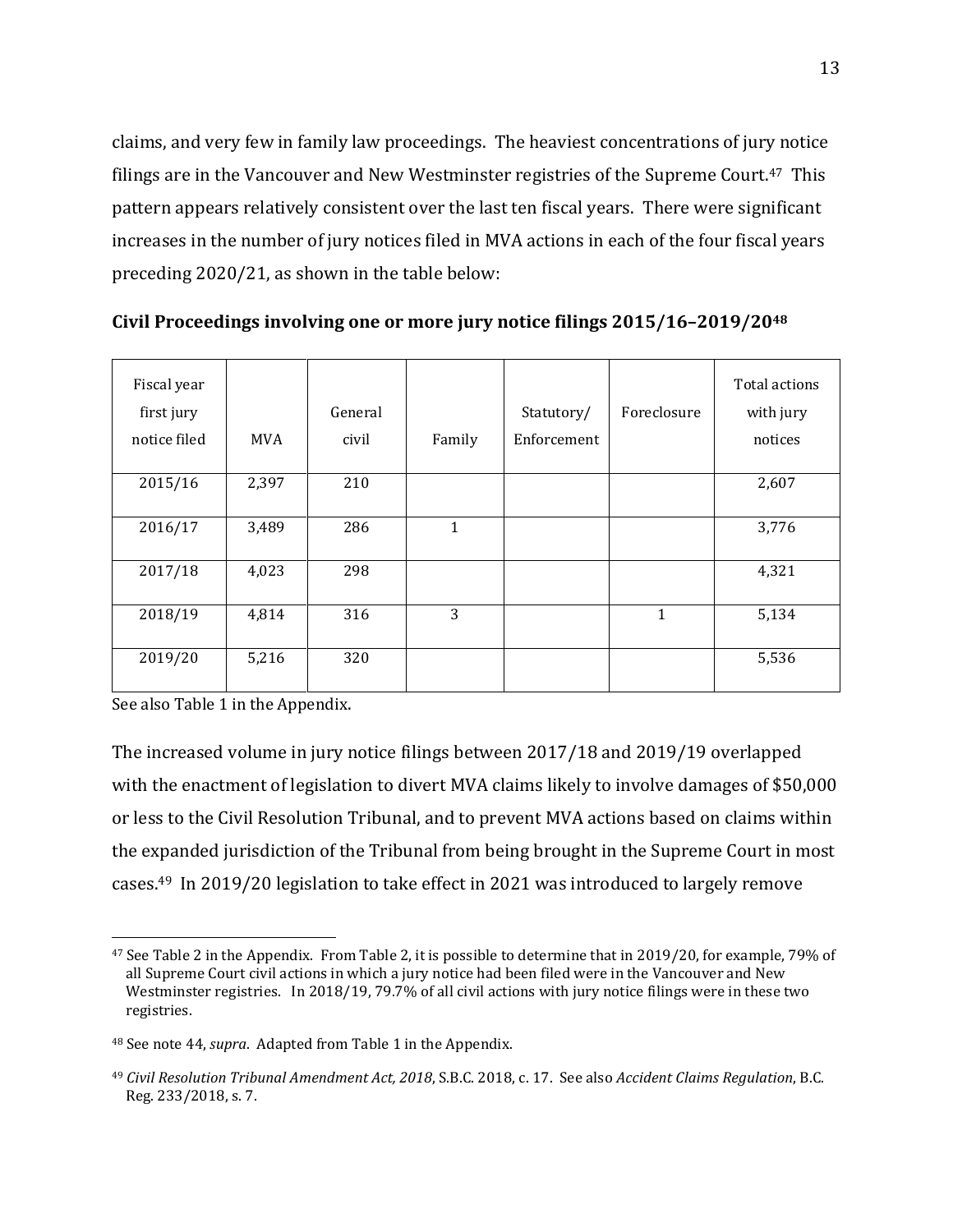MVA compensation from the realm of tort.<sup>50</sup> The announcement of these legal developments might be expected to cause a rush to commence civil actions in the Supreme Court before the changes became effective, and this could partially explain the increases in jury notices filed in 2018/19 and 2019/20. The largest year-over-year increase in jury notice filings in the past 10 fiscal years nevertheless occurred between 2015/16 and 2016/17, before significant changes in motor vehicle accident compensation and policy changes concerning MVA litigation were announced.

Altogether, 238 civil jury trials took place between 2010/11 and 2019/20, representing approximately 30 per cent of all jury trials in the province.51 Undoubtedly the greatest number by far of civil jury filings and jury trials take place in Vancouver and New Westminster. Twelve Supreme Court registries in British Columbia had no civil jury trials whatsoever.<sup>52</sup>

# <span id="page-19-0"></span>C. The Civil Jury Elsewhere in Canada

#### <span id="page-19-1"></span>1. GENERAL

Québec abolished civil juries in 1976.53 In other provinces, jury trial is typically available at the option of a party in specific causes of action: defamation, malicious arrest, malicious prosecution, and false imprisonment. They are also available in actions for seduction, criminal conversation, and breach of promise of marriage in provinces that still permit those causes of action.

Several provinces restrict jury trial in other civil matters to actions in which the amount in issue exceeds a specified value threshold.

<sup>50</sup> *Attorney General Statutes (Vehicle Insurance) Amendment Act, 2020*, S.B.C. 2020, c. 10.

<sup>&</sup>lt;sup>51</sup> This total is derived from Table 7 in the Appendix, which presents counts of jury trials recorded as having been completed (by judgment, mistrial or settlement after the trial process was initiated) at each Supreme Court registry.

<sup>52</sup> No civil jury trials took place from 2010 to 2020 at the Supreme Court registries not listed in Table 7.

<sup>53</sup> *Jurors Act*, S.Q. 1976, c. 9 s. 56.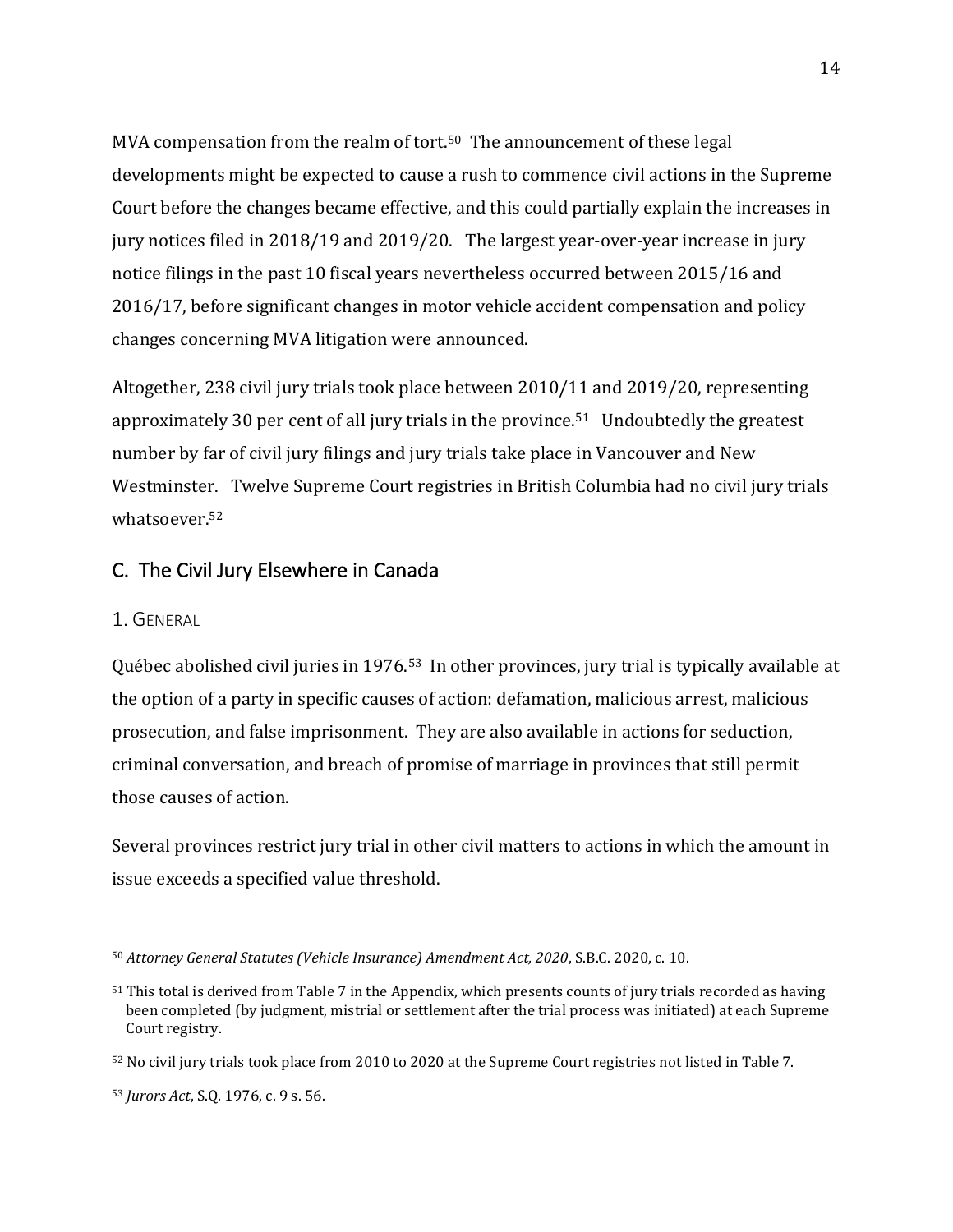A civil jury consists of six jurors in the other provinces and territories, except for New Brunswick, Nova Scotia, and PEI, where it consists of seven. British Columbia is the only jurisdiction specifying a panel consisting of eight jurors.

# <span id="page-20-0"></span>2. CIVIL JURIES BY PROVINCE AND TERRITORY

# <span id="page-20-1"></span>*(a) Alberta*

<span id="page-20-3"></span>Jury trial is available, on application by a party, in actions in Alberta for defamation, false imprisonment, malicious prosecution, seduction, and breach of promise of marriage.<sup>54</sup> It is also available in an action based on tort or contract if the amount claimed is greater than a prescribed amount (currently \$75,000) and an action for recovery of property with a value in excess of a prescribed amount (\$75,000).<sup>55</sup>

Notwithstanding this, a judge may order that a proceeding be tried without a jury under the summary trial procedure under the Rules of Court, or if it appears on application by a party that the trial might involve prolonged examination of documents or accounts, or a scientific or long investigation, that in a judge's opinion cannot conveniently be made by a jury.56 An action against the Crown in right of Alberta must be tried without a jury.<sup>57</sup>

Six jurors constitute a civil jury in Alberta, any five of whom may return a verdict.<sup>58</sup>

# <span id="page-20-2"></span>*(b) Saskatchewan*

<span id="page-20-4"></span>A party may demand jury trial in actions for libel, slander, malicious arrest, malicious prosecution, false imprisonment, or if the amount claimed exceeds \$10,000.<sup>59</sup>

<sup>54</sup> *Jury Act*, R.S.A. 2000, c. J-3, s. 17(1).

<sup>55</sup> *Ibid.* See also Alta. Reg. 68/1983, s. 4.1.

<sup>56</sup> *Ibid.*, ss. 17(1.1), (2).

<sup>57</sup> *Proceedings Against the Crown Act*, R.S.A. 2000, c. P-25, s. 14.

<sup>58</sup> *Supra*, note [54,](#page-20-3) ss. 13(1), (2).

<sup>59</sup> *The Jury Act, 1998*, S.S. 1998, c. J-4.2, s. 18(1).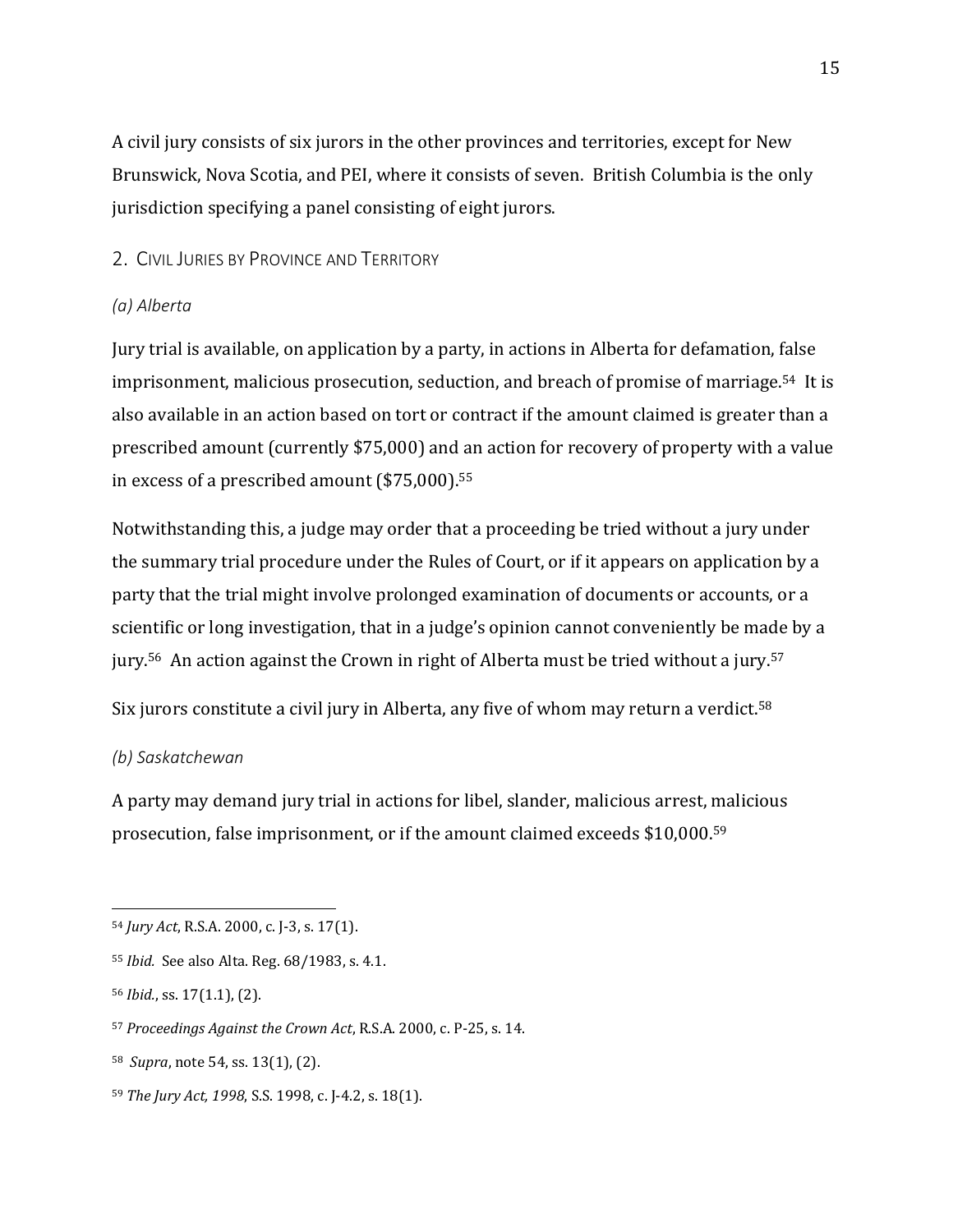The party demanding a jury must deposit an amount the local registrar considers sufficient for the fees and expenses of the jury for the estimated length of the trial.<sup>60</sup> That party is liable for the full cost of the jury, and is not entitled to recover any portion of the cost from the opposing party, regardless of the outcome of the trial.<sup>61</sup> The trial judge nevertheless has discretion to apportion the costs between the parties as the judge considers appropriate in actions for libel, slander, malicious arrest, malicious prosecution, false imprisonment, and actions for personal injury or death where the amount claimed is greater than \$10,000. 62

A judge may order an action to be tried with a jury if the ends of justice will be best served if findings of fact are made by community representatives, or if the outcome is likely to affect a significant number of non-parties.63 A judge who makes such an order may also order that no deposit is required and that there shall be no order as to the costs of the jury.<sup>64</sup>

In an action against the Crown in right of Saskatchewan, a jury is prohibited.<sup>65</sup>

A Saskatchewan civil jury consists of six jurors, five of whom may return a verdict.<sup>66</sup>

<sup>61</sup> *Ibid.*

<sup>60</sup> *Ibid.*, s. 18(2).

<sup>62</sup> *Ibid.*, s. 18(3).

<sup>63</sup> *Ibid.*, s. 19(1).

<sup>64</sup> *Ibid.*, s. 19(2).

<sup>65</sup> *The Proceedings Against the Crown Act, 2019*, S.S. 2019, c. P-27.01, s. 14.

<sup>66</sup> *Supra*, note [59,](#page-20-4) s. 16.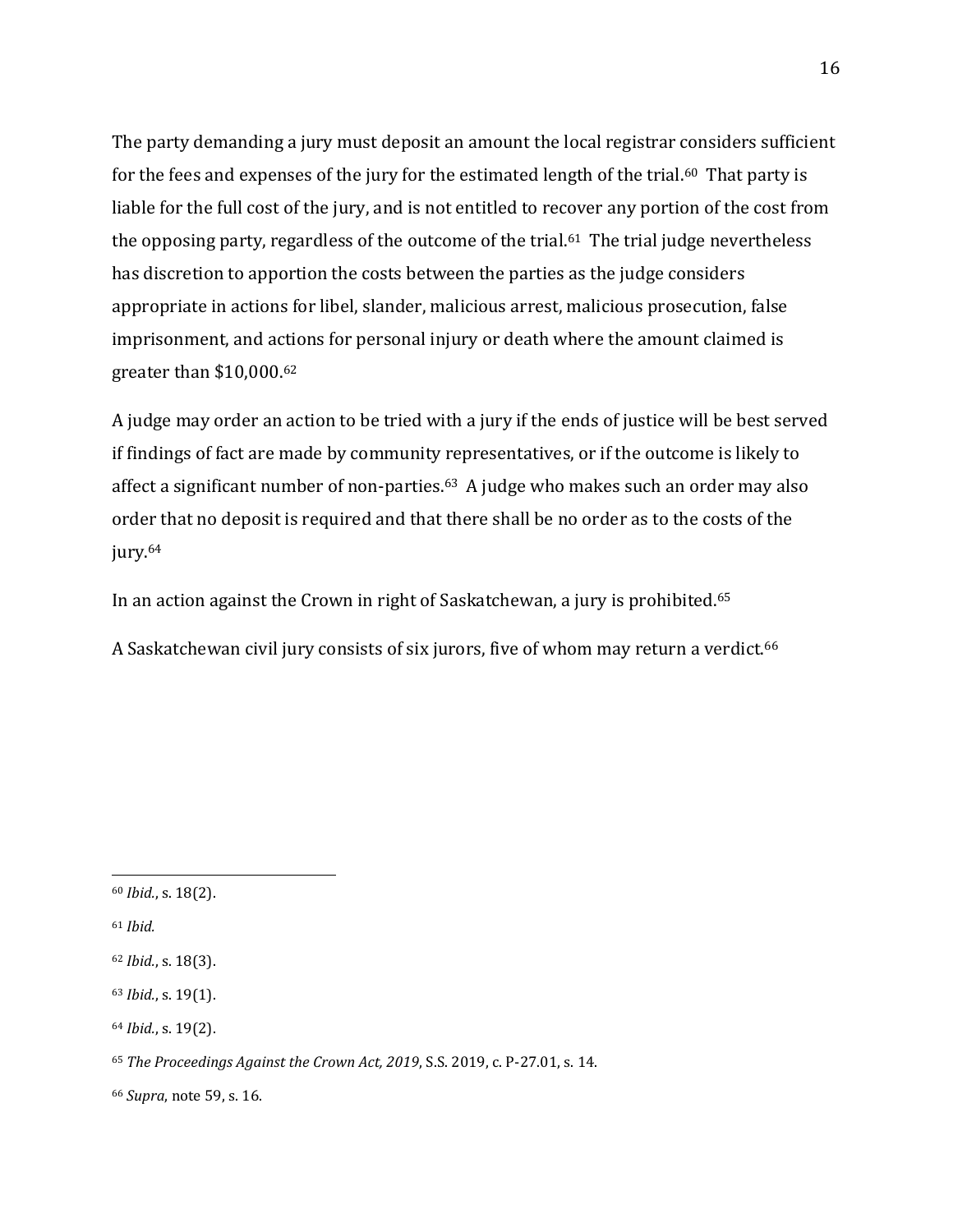#### <span id="page-22-0"></span>*(c) Manitoba*

In Manitoba actions for defamation, malicious arrest, malicious prosecution, and false imprisonment require a jury, unless the parties waive jury trial.<sup>67</sup> Other actions may only be tried by a jury pursuant to a judge's order.<sup>68</sup>

In an action against the provincial Crown, juries are prohibited.<sup>69</sup>

A civil jury in Manitoba consists of six jurors.<sup>70</sup> Five jurors may return a verdict.<sup>71</sup> If the parties agree to trial by five jurors instead of six, the verdict must be unanimous.<sup>72</sup>

#### <span id="page-22-1"></span>*(d) Ontario*

<span id="page-22-2"></span>A party to an action in Ontario may opt for jury trial apart from specified categories of proceedings.<sup>73</sup>

Proceedings in which juries are not available are ones for an injunction or mandatory order, partition or sale of real property, dissolution of partnership, foreclosure or redemption of a mortgage, sale and distribution of proceeds of property subject to any lien or charge, execution of a trust, rectification, cancellation of a deed, specific performance, declaratory relief, other equitable relief, and relief against a municipality. <sup>74</sup> Proceedings for relief under various provincial and federal statutes referred to in the schedule to

<sup>72</sup> *Ibid.*, s. 32(3).

<sup>74</sup> *Ibid.*, s. 108(2).

<sup>67</sup> *The Court of Queen's Bench Act*, CCSM c. C280, s. 64(1).

<sup>68</sup> *Ibid.*, s. 64(2).

<sup>69</sup> *The Proceedings Against the Crown Act*, CCSM c. P140, s. 12.

<sup>70</sup> *The Jury Act*, CCSM c. J30, s. 32(1).

<sup>71</sup> *Ibid.*, s. 32(2).

<sup>73</sup> *Courts of Justice Act*, R.S.O. 1990, c. C.43, s. 108(1).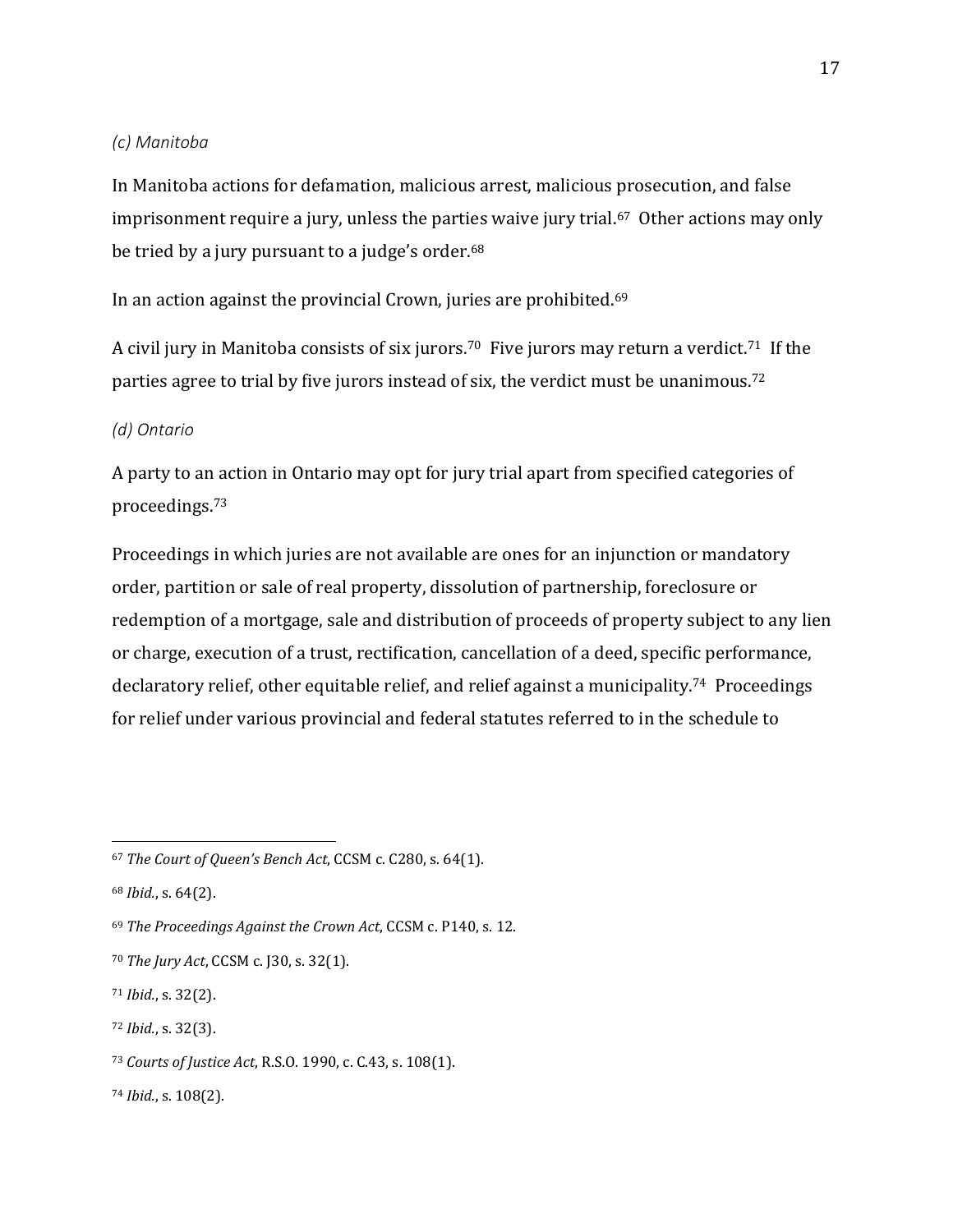section 21.8 of the *Courts of Justice Act* must also be heard by a judge alone.75 These pertain mainly to marriage, divorce and other family law proceedings, and changes of name.

<span id="page-23-2"></span>In addition, an action that is subject to the simplified procedure under Rule 76 of the Ontario *Rules of Civil Procedure*<sup>76</sup> must also be tried without a jury.<sup>77</sup>

The simplified procedure is mandatory for claims that are exclusively for money or real or personal property where the amount in issue or the fair market value of the property is \$200,000 or less exclusive of interest and costs. The \$200,000 threshold has been in effect since January 2021. The previous figure was \$100,000.

Juries are prohibited in actions against the Crown in right of Ontario or an officer or employee of the provincial Crown, in addition to the ban on juries in actions against a municipality.<sup>78</sup>

A civil jury in Ontario consists of six jurors.79 Five jurors may return a verdict or an answer to any question.<sup>80</sup>

<span id="page-23-0"></span>*(e) Québec*

There are no civil juries in Québec, as mentioned above.

#### <span id="page-23-1"></span>*(f) New Brunswick*

The New Brunswick *Rules of Court* state that a party to a civil proceeding may bring a motion to have it tried by jury "if the questions at issue are more fit for trial by a jury."<sup>81</sup>

<sup>75</sup> *Ibid.*, para. 1.

<sup>76</sup> R.R.O. 1990, Regulation 194.

<sup>77</sup> *Supra*, note [73,](#page-22-2) s. 108(2), para. 2.

<sup>78</sup> *Crown Liability and Proceedings Act, 2019*, S.O. 2019, c. 7, Sch. 17, s. 20.

<sup>79</sup> *Supra*, note [73,](#page-22-2) s. 108(4).

<sup>80</sup> *Ibid.*, s. 108(6).

<sup>81</sup> *Rules of Court*, N.B. Reg 82-73, Rule 46.01(1).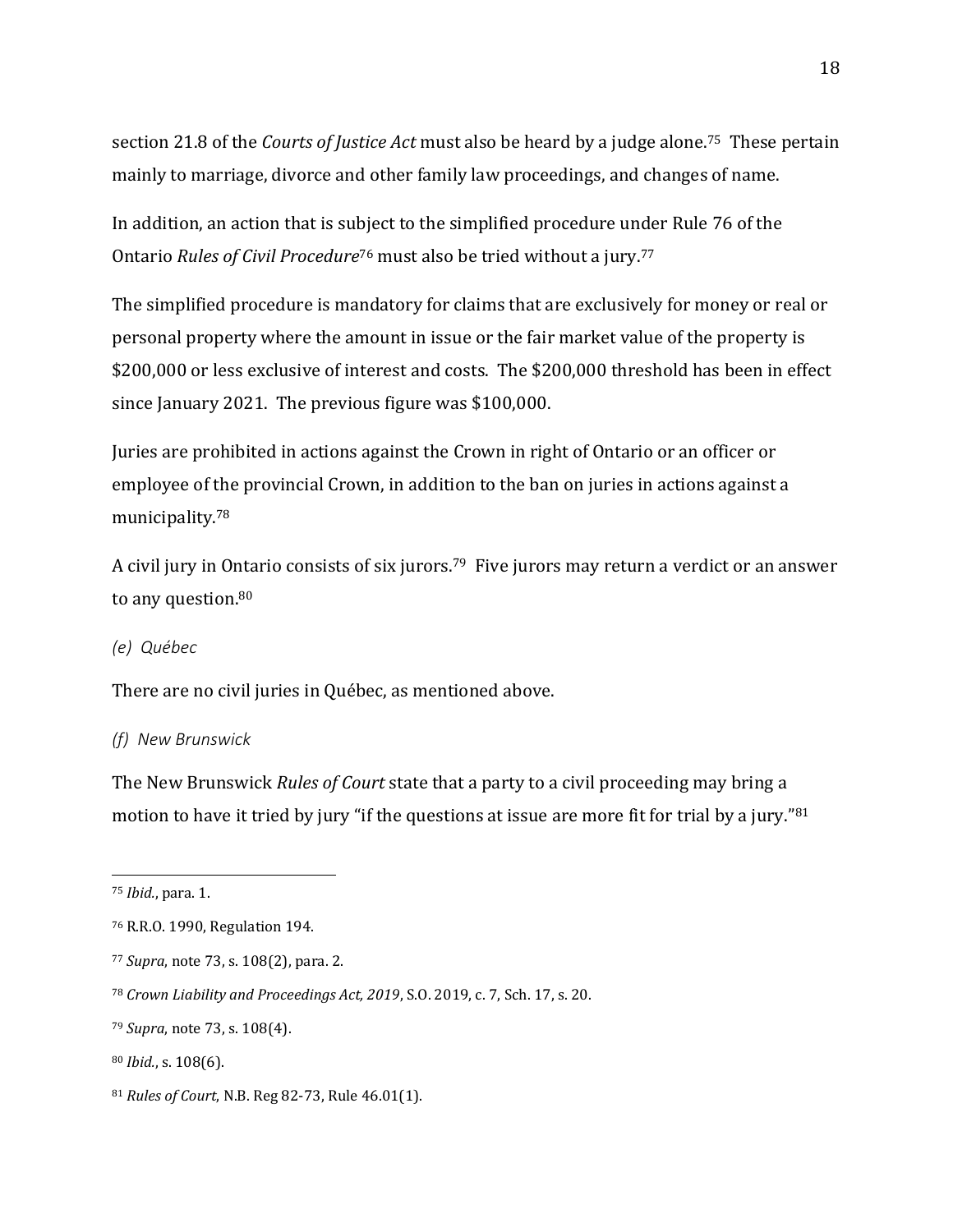If a party to an action for libel, slander, breach of promise of marriage, malicious arrest, malicious prosecution, or false imprisonment serves and files a jury notice at least 14 days before the motions day at which the action is to be set down for trial, the action will be tried by jury.<sup>82</sup>

A civil jury in New Brunswick consists of seven jurors.83 Five may return a verdict if all seven have not agreed after deliberating for at least three hours.<sup>84</sup>

# <span id="page-24-0"></span>*(g) Nova Scotia*

Actions for libel, slander, criminal conversation, seduction, malicious arrest, malicious prosecution, and false imprisonment must be tried with a jury unless the parties consent to a non-jury trial.<sup>85</sup>

In other actions, a party may require issues of fact or an assessment of damages to be tried with a jury by filing a notice at least 60 days before the first day of the sittings at which the trial is to take place. The trial may be ordered to take place before a judge alone despite the jury notice on application before trial, or at the direction of the judge at the trial.<sup>86</sup>

Actions against the Crown in right of Nova Scotia must be tried without a jury.<sup>87</sup>

A civil jury in Nova Scotia consists of seven jurors, any five of whom may return a verdict.<sup>88</sup>

<sup>82</sup> *Ibid.*, Rule 46.01(2).

<sup>83</sup> *Jury Act*, R.S.N.B. 2016, c. 103, s. 15.

<sup>84</sup> *Ibid.*, s. 18(1).

<sup>85</sup> *Judicature Act*, R.S.N.S. 1989, c. 240, s. 34(a)(i).

<sup>86</sup> *Ibid.*, s. 34(a)(ii).

<sup>87</sup> *Proceedings Against the Crown Act*, R.S.N.S. 1989, c. 360, s. 14.

<sup>88</sup> *Juries Act*, S.N.S. 1998, c. 16, s. 15(2).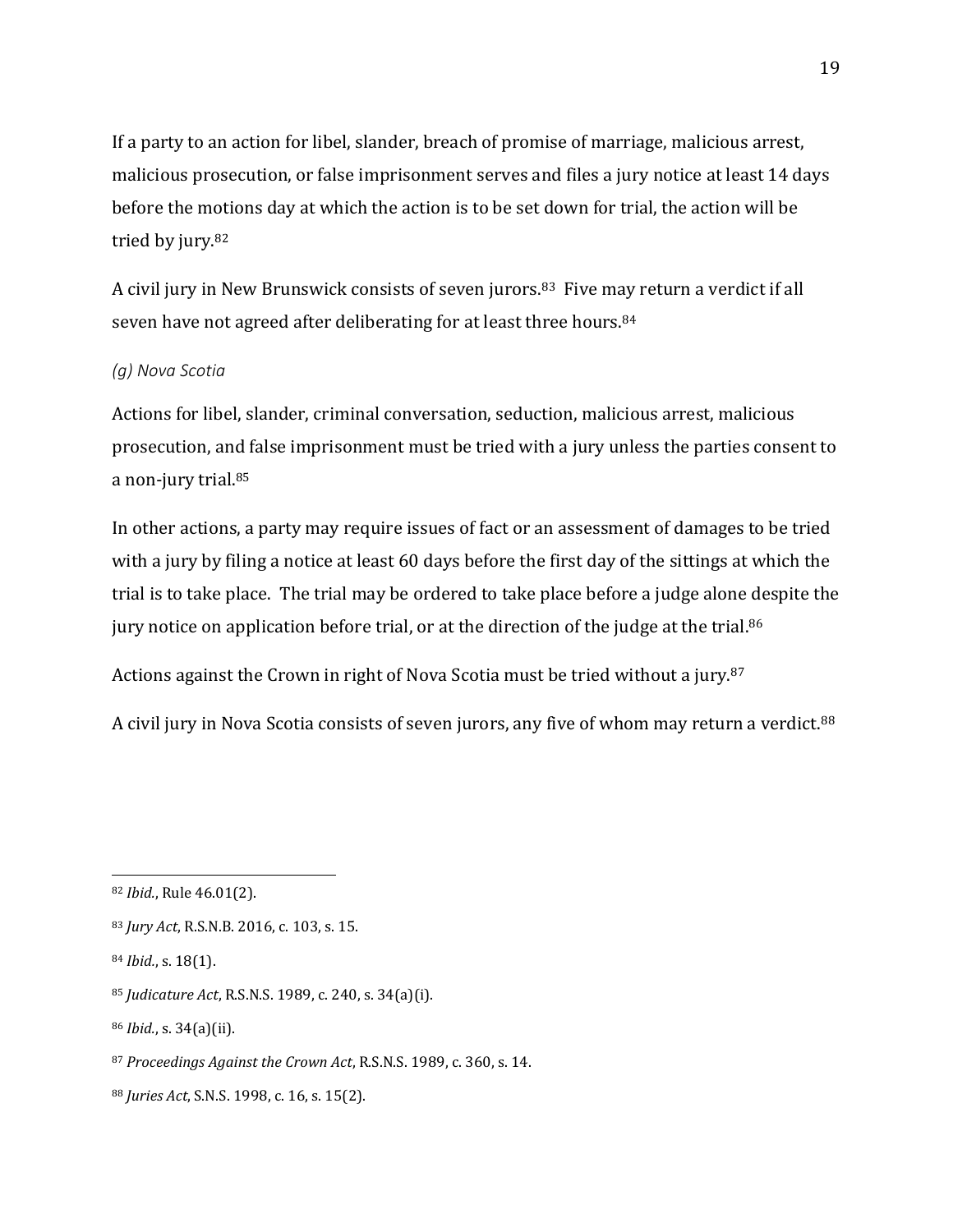#### <span id="page-25-0"></span>*(h) Prince Edward Island*

<span id="page-25-2"></span>Actions within the monetary jurisdiction of the Small Claims Section of the P.E.I. Supreme Court must be tried without a jury.89 The Small Claims Section has jurisdiction over claims not exceeding \$16,000.<sup>90</sup>

A proceeding against the provincial Crown must be tried without a jury.<sup>91</sup>

Unlike the case in British Columbia, the trial judge may give "guidance" regarding the amount of damages when charging a civil jury in the trial of a personal injury claim, and the parties may make submissions to the jury on the amount of damages as well.<sup>92</sup> Furthermore, the P.E.I. Court of Appeal is empowered to substitute its own assessment of damages "if it considers just."93 As explained later, this is a much wider appellate jurisdiction than the British Columbia Court of Appeal has to review a jury award.

A P.E.I. civil jury consists of seven jurors.<sup>94</sup> Five jurors may return a verdict or answer a question put to the jury if the jury has deliberated for at least three hours without reaching full unanimity.<sup>95</sup>

#### <span id="page-25-1"></span>*(i) Newfoundland and Labrador*

<span id="page-25-3"></span>A party may seek jury trial in Newfoundland and Labrador by indicating this in a certificate of readiness filed under rules of court.<sup>96</sup> If the action is one for defamation, malicious prosecution or false imprisonment, the court must order that issues of fact be tried by

<sup>89</sup> *Judicature Act*, R.S.P.E.I. 1988, c. J-2.1, s. 15(h).

<sup>90</sup> *Small Claims Regulations*, P.E.I. Reg. EC741/08, s. 2.

<sup>91</sup> *Crown Proceedings Act*, R.S.P.E.I. 1988, c. C-32, s. 11.

<sup>92</sup> *Supra*, note [89,](#page-25-2) s. 53(2).

<sup>93</sup> *Ibid.*, s. 53(3).

<sup>94</sup> *Jury Act*, R.S.P.E.I. 1988, c. J-5.1, s. 24.

<sup>95</sup> *Ibid.*

<sup>96</sup> *Jury Act, 1991*, S.N.L. 1991, c. 16, ss. 32(1), (3).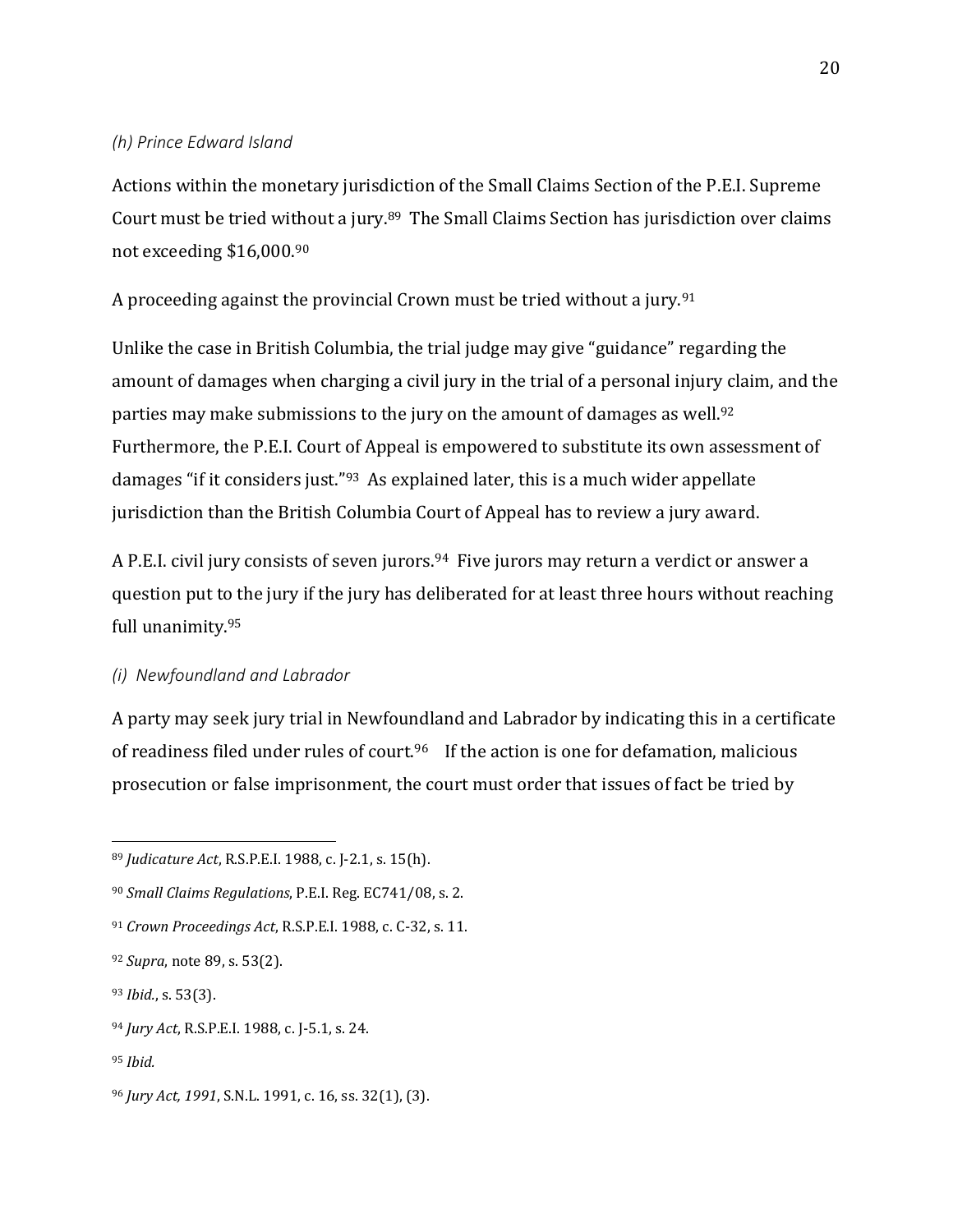jury.<sup>97</sup> In other cases, the court has discretion whether to accede to a party's request for a jury.98 A trial judge sitting alone may also order a matter or issue, or the whole case, to be tried before a jury.<sup>99</sup>

Proceedings in the Family Division of the Supreme Court of Newfoundland and Labrador are heard without a jury.<sup>100</sup> Juries are also prohibited in proceedings against the Crown in right of the province.<sup>101</sup>

A civil jury in Newfoundland and Labrador has six jurors.102 Five may return a verdict after three hours of deliberation.<sup>103</sup>

# <span id="page-26-0"></span>*(j) Yukon*

Jury trial may be had in actions for libel, slander, false imprisonment, malicious prosecution, seduction, breach of promise of marriage, an action in tort or contract where the amount claimed exceeds \$1,000, or recovery of real property, provided that a security deposit for the cost of the jury is made. <sup>104</sup> A party to any of those actions desiring jury trial must apply to the court not less than 90 days before the trial date.<sup>105</sup>

<span id="page-26-1"></span>In actions in which jury trial is possible, a judge may direct trial without jury or that the jury be dismissed if the judge is of opinion that the trial will involve prolonged examination

<sup>99</sup> *Ibid.*, s. 37.

<sup>100</sup> *Judicature Act*, R.S.N.L. 1990, c. J-4, s. 43.8.

<sup>97</sup> *Ibid.*, s. 32(2). This was formerly true as well in actions for breach of promise of marriage and seduction, but those causes of action were abolished in Newfoundland and Labrador by the *Obsolete Actions Extinguishment Act*, S.N.L. 2012, c. 22, ss. 2, 3.

<sup>98</sup> *Ibid.*, ss. 32(3), 36.

<sup>101</sup> *Proceedings Against the Crown Act*, R.S.N.L. c. P-26, s. 12.

<sup>102</sup> *Supra*, not[e 96,](#page-25-3) s. 31.1(1).

<sup>103</sup> *Ibid.*, ss. 31.1(1), (2).

<sup>104</sup> *Jury Act*, R.S.Y. 2002, c. 129, ss. 2(1), 3(1).

<sup>105</sup> *Ibid.*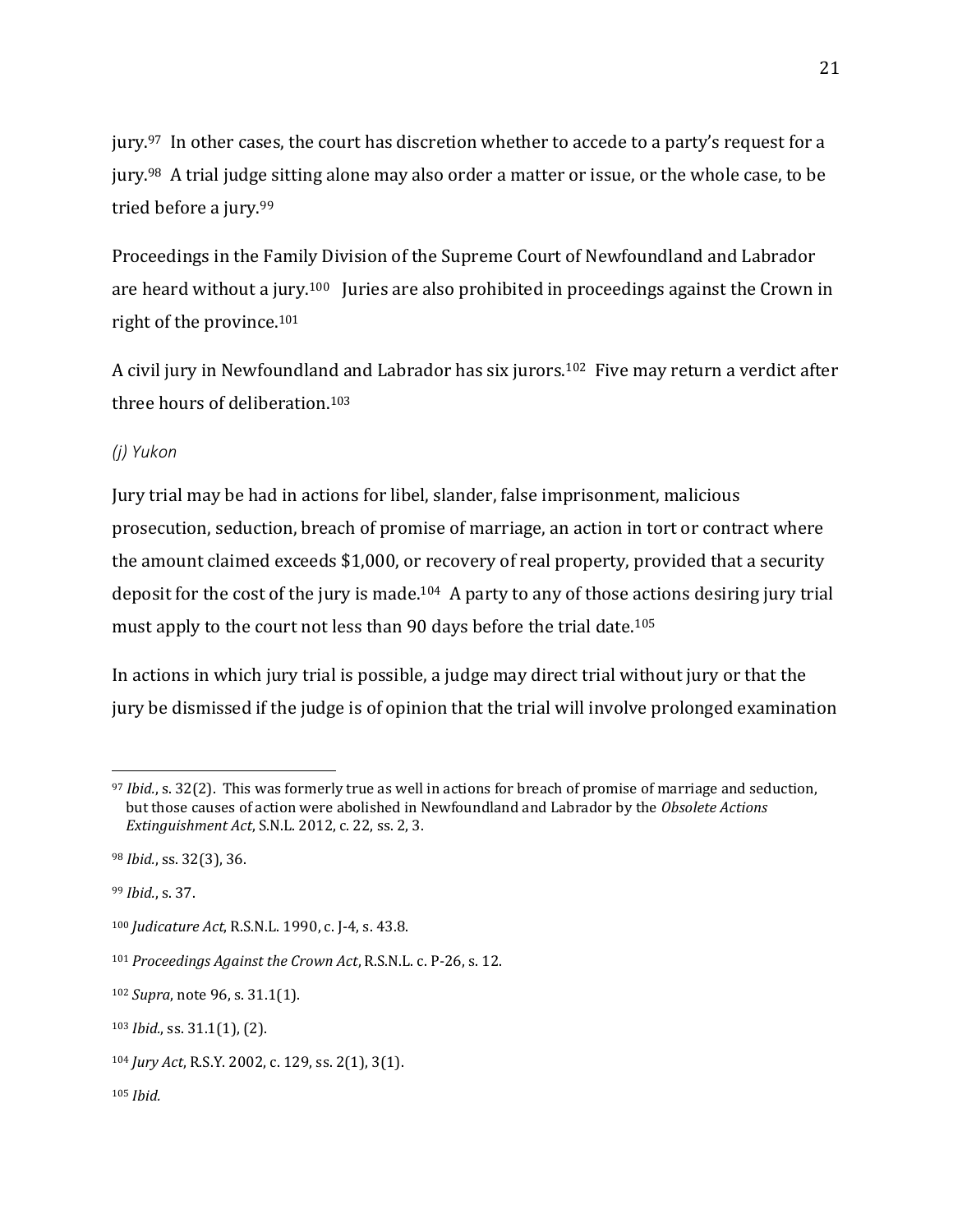of documents or accounts or any scientific investigation that cannot conveniently be made by a jury. 106

The federal *Crown Liability and Proceedings Act* likely applies to bar jury trial in an action against the government of the Yukon. 107

A civil jury in the Yukon Territory consists of six jurors, any five of whom can return a verdict.<sup>108</sup>

#### <span id="page-27-0"></span>*(k) Northwest Territories*

The Northwest Territories have provisions on civil juries that are similar to those of Yukon.<sup>109</sup>

#### <span id="page-27-1"></span>*(l) Nunavut*

Nunavut provisions on civil juries are similar to those of Yukon and the Northwest Territories.<sup>110</sup>

# <span id="page-27-2"></span>D. Overview of the Civil Jury in Selected Major Common Law Jurisdictions

#### <span id="page-27-3"></span>1. UNITED KINGDOM

Civil matters were tried only by judge and jury in the English common law courts until the mid-nineteenth century. Today, however, the trial of all but a few categories of civil claims in the Queen's Bench Division of the High Court is by judge alone.<sup>111</sup>

<sup>106</sup> *Ibid.*, s. 2(2).

<sup>107</sup> *Supra*, not[e 21.](#page-11-3) 

<sup>108</sup> *Supra*, not[e 104,](#page-26-1) s. 25(1).

<sup>109</sup> See *Jury Act*, R.S.N.W.T. 1988, c. J-2, ss. 2, 3. An application for jury trial may be made up to two weeks before the date fixed for trial, as opposed to 90 days before trial in Yukon: s. 2(1).

<sup>110</sup> See *Jury Act*, N.S.N.W.T. (Nu) 1988, c. J-2, ss. 2, 3.

<sup>111</sup> *Senior Courts Act 1981*, c. 54, s. 69(3). The High Court retains a discretion under s. 69(3) to order trial by jury in actions in the Queen's Bench Division other than those belonging to the categories in which jury trial is expressly made available under s. 69(1) on the application of a party.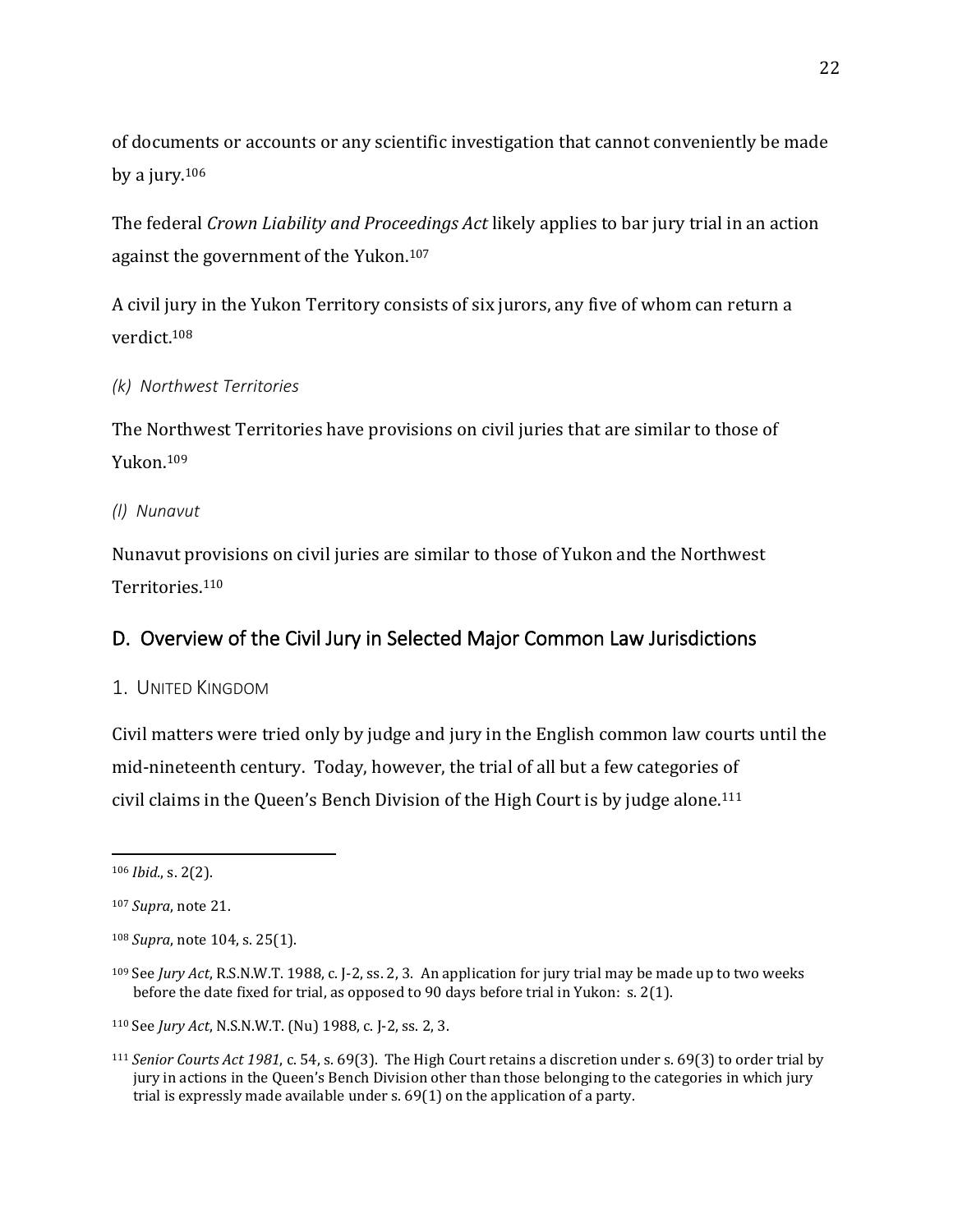In actions for malicious prosecution or false imprisonment, jury trial is available on the application of a party, and in actions for fraud on the application of a defendant.112 The court is not bound to grant the application for trial by jury, even in that limited group of actions. The court may decline to order trial by jury on three grounds, two of which are identical to ones on which a jury notice may be struck out in British Columbia, namely that the trial will require prolonged examination of documents or accounts, or a scientific or local investigation that cannot be made conveniently with a jury.<sup>113</sup> The third ground on which jury trial may be refused in actions for malicious prosecution, false imprisonment or fraud is that, in the opinion of the court, an application will be made in the course of the trial for non-disclosure of sensitive material connected with national security. 114

The position is essentially the same in the County Courts. 115

Libel and slander were included in the group of causes of action in which jury trial was available on application by a party until 2014. Now defamation actions in England and Wales must be tried by a judge alone unless the court orders jury trial.<sup>116</sup>

In 1965, the Court of Appeal held in *Ward v. James* that personal injury claims were unsuited for jury trial other than in exceptional circumstances because of the technical knowledge needed to assess damages.117 This has continued to be the dominant view in the courts of England and Wales.<sup>118</sup>

<sup>112</sup> *Ibid.*, s. 69(1).

<sup>113</sup> *Ibid.*

<sup>114</sup> *Ibid.*

<sup>115</sup> *County Courts Act 1984*, c. 28, s. 66(2), (3). A civil jury in the County Court consists of eight jurors. Certain proceedings listed in s. 66(1) of the *County Courts Act 1984* must be tried without a jury, including admiralty cases and various statutory claims.

<sup>116</sup> *Defamation Act 2013*, c. 26, ss. 11(1), (2).

<sup>117</sup> [1966] 1 Q.B. 273 (C.A.).

<sup>118</sup> Russell Brown and Moin Yahya, "Respecting Civil Juries" (2005) 30:1 Adv. Q. 110 at 110.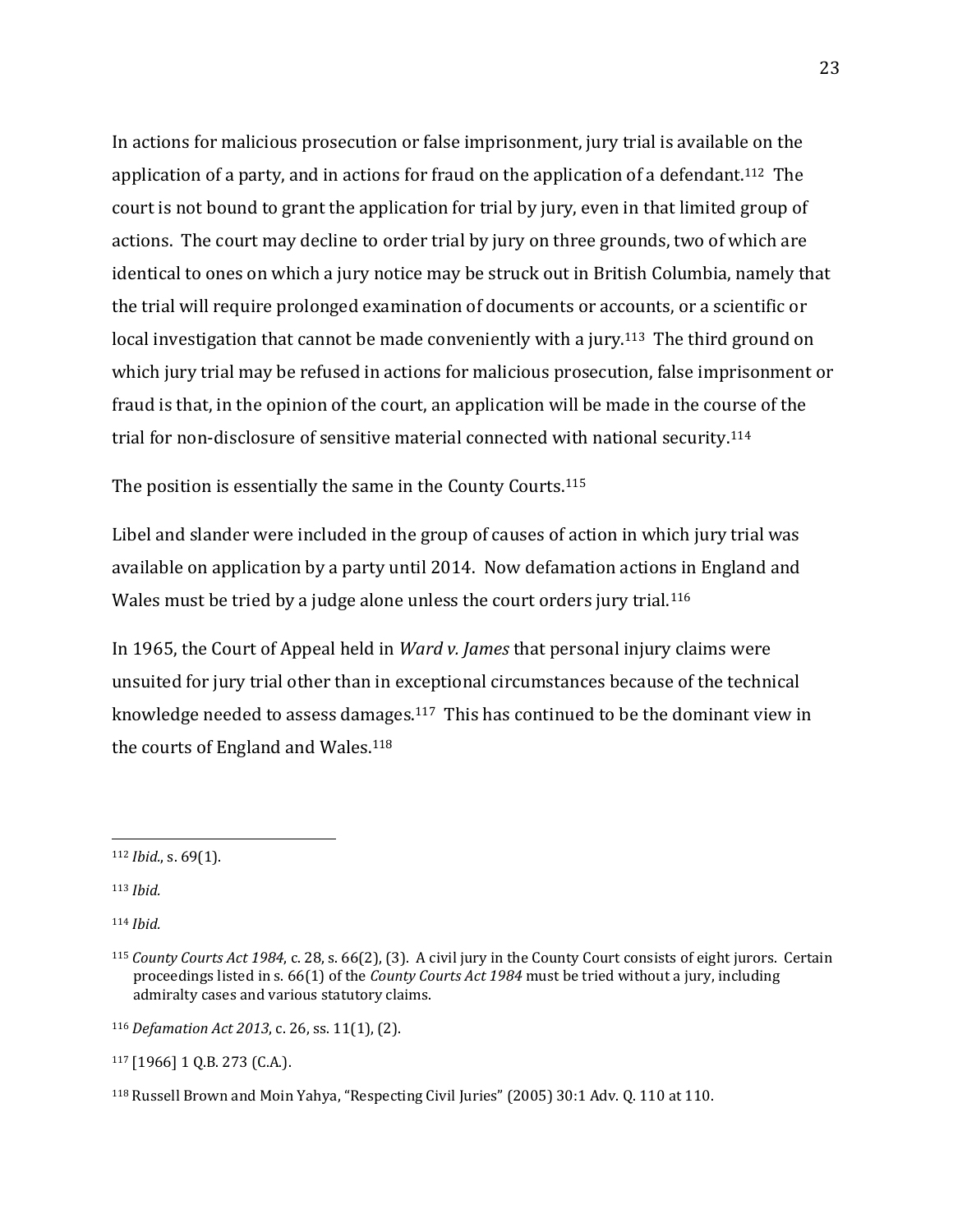#### <span id="page-29-0"></span>2. AUSTRALIA

The states of Australia vary in the extent to which jury trial is available in a civil matter. South Australia and the Australian Capital Territory have abolished civil juries altogether.<sup>119</sup>

New South Wales provides that actions are to be tried without a jury unless a party files a requisition for a jury, pays a prescribed fee, and the court is satisfied that the interests of justice require trial by jury.<sup>120</sup> These strictures do not apply to an action for defamation.<sup>121</sup>

In Victoria, civil proceedings are tried without a jury unless a plaintiff in an action based on contract or tort gives notice in the writ of summons, or the defendant, by notice to the plaintiff and the court, specifies that a jury is demanded.122 The court may direct trial without jury notwithstanding the party's demand if the court is of opinion the action should not be tried before a jury.123 An initiative to abolish civil juries in Victoria in 1993 was met with public opposition and abandoned.<sup>124</sup>

<span id="page-29-1"></span>Queensland's rules on jury trial are less restrictive by comparison. Queensland allows a party to an action to elect trial by jury in the party's pleadings, unless a relevant statute excludes it.<sup>125</sup> The court may also grant a later application for trial by jury if a party did not elect jury trial initially, or order on its own initiative that a question of fact be tried by a

<sup>119</sup> *Juries Act 1927* (SA), s. 5; *Supreme Court Act 1933* (ACT), s. 22.

<sup>120</sup> *Supreme Court Act 1970* (NSW), ss. 85(1), (2); *District Court Act 1973* (NSW), s. 76A. Issues of fact under workers' compensation legislation specified in these provisions must be decided by the court rather than the jury, as well as any other question of fact the trial court reserves for decision by it rather than the jury: *Supreme Court Act 1970*, s. 85(5); *District Court Act 1973*, s. 77(5).

<sup>121</sup> *Supreme Court Act 1970* (NSW), s. 85(6); *District Court Act 1973* (NSW), s. 76A(4).

<sup>122</sup> *Supreme Court (General Civil Procedure) Rules 2015* (Vic), Rules 47.02(1), (2); *County Court Civil Procedure Rules 2018* (Vic), Rules 47.02(1), (2). A civil jury in Victoria consists of six members: Rule 47.02(4) (Supreme Court); Rule 47.02(4) (County Court).

<sup>123</sup> *Supreme Court (General Civil Procedure) Rules 2015* (Vic), Rule 47.02(3); *County Court Civil Procedure Rules 2018* (Vic), Rule 47.02(3).

<sup>124</sup> Jacqueline Horan, "Perceptions of the Civil Jury System" (2005) 31 Monash L.R. 120 at 122.

<sup>125</sup> *Uniform Civil Procedure Rules 1999* (Qld), Rule 472.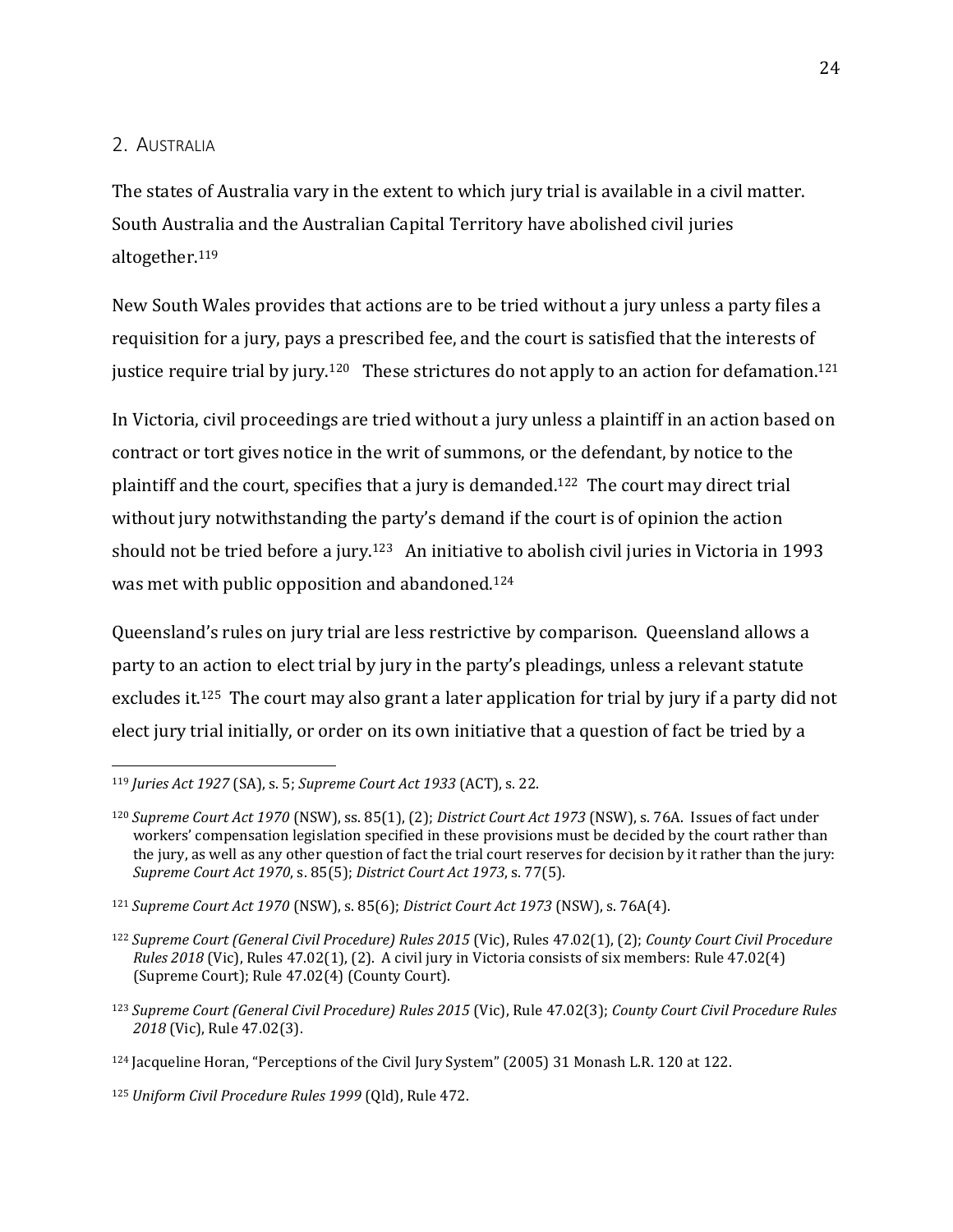jury.126 A Queensland procedural rule that formerly allowed the court to disallow trial by jury where it had been elected on grounds that it would require prolonged examination of records or a scientific investigation that could not be conveniently carried out with a jury has been repealed.<sup>127</sup>

Western Australia provides that an action for fraud, libel, slander, malicious prosecution, false imprisonment, seduction, or breach of promise of marriage must be tried with a jury on the pre-trial application of a party.<sup>128</sup> This is subject to the court's power to disallow a jury in these actions if the court has the opinion that the trial will require any prolonged examination of documents or accounts, or any scientific or local examination which cannot conveniently be made with a jury.<sup>129</sup> The Western Australia legislation also provides that any action may be ordered to be tried with or without a jury in the court's discretion.<sup>130</sup>

Tasmania allows jury trial in any matter that could have been the subject of an action at law before the *Supreme Court Civil Procedure Act 1932* of the state entered into force, subject to the court's power to disallow a jury on the ground the trial will require prolonged examination or any scientific or local investigation which it is not convenient for a jury to perform.131 If no order is made to authorize trial by jury, the mode of trial is by judge alone.<sup>132</sup>

The Northern Territory has a unique provision requiring a defamation action to be tried by a judge alone.<sup>133</sup> The Northern Territory allows for jury trial in other civil matters only by

<sup>130</sup> *Ibid.*, s. 42(2).

<sup>126</sup> *Ibid.*, Rule 475.

<sup>127</sup> *Ibid.*, Rule 474 (repealed).

<sup>128</sup> *Supreme Court Act 1935* (WA), s. 42(1). In actions for fraud, jury trial is available as of right only on application of the defendant.

<sup>129</sup> *Ibid.*

<sup>131</sup> *Supreme Court Rules 2000* (Tas), Rules 557, 558.

<sup>132</sup> *Ibid.*, Rule 556.

<sup>133</sup> *Juries Act 1962* (NT), s. 6A.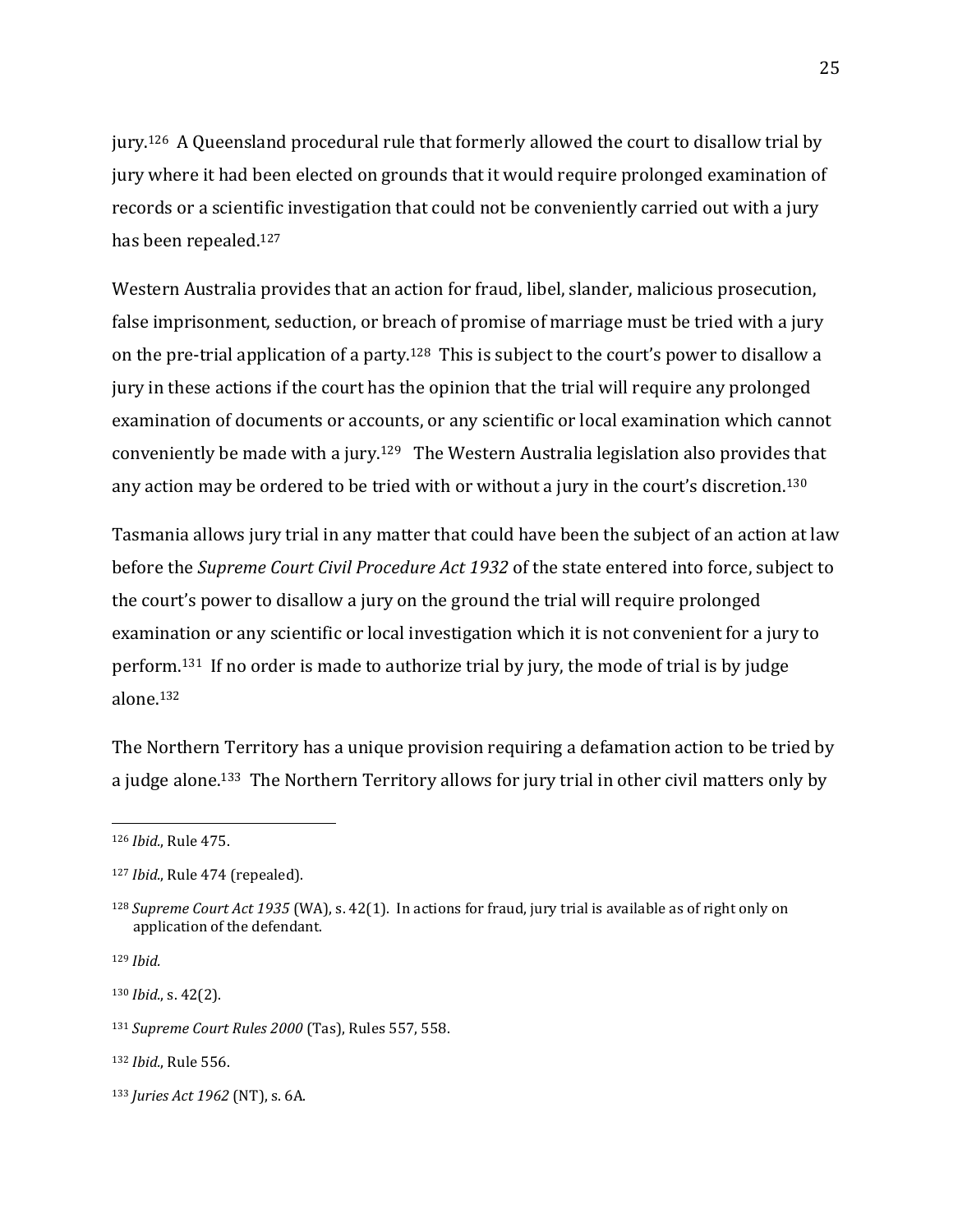order made on application by a party, or on the court's own initiative if it appears just to permit trial by jury of an issue or a question of fact.<sup>134</sup>

#### <span id="page-31-0"></span>3. NEW ZEALAND

In New Zealand civil juries are permitted only in actions for defamation, false imprisonment, or malicious prosecution on notice by a party to the action.135 On application, the High Court may disallow jury trial if the trial will involve difficult questions of law, or require any prolonged examination of documents or accounts, or any investigation in which difficult questions in relation to scientific, technical, business, or professional matters are likely to arise, and which cannot conveniently be made with a jury. 136

If a claim for defamation, false imprisonment, or malicious prosecution is made in the same action with other causes of action for which jury trial is prohibited, the action must be heard by a judge alone.<sup>137</sup>

# <span id="page-31-1"></span>E. The Case For and Against the Civil Jury

#### <span id="page-31-2"></span>1. NOT A NEW DEBATE

The debate about whether the civil jury is an institution worth preserving is an old one. It has gone on in Ontario since the 1850's, when legislative change made non-jury trial an option for the first time in common law actions.<sup>138</sup> The landmark 1968 McRuer Report on civil liberties contained a recommendation for abolition of the civil jury except in defamation actions, because McRuer concluded that civil juries had outlived their

<sup>134</sup> *Ibid.*, ss. 7(1)-(3) inclusive. When jury trial is ordered in a civil matter, the jury consists of four jurors: s. 7(4).

<sup>135</sup> *Senior Courts Act 2016*, 2016, No. 48, ss. 16(1), (6).

<sup>136</sup> *Ibid.*, s. 16(3), (6).

<sup>137</sup> *Ibid.*, s. 16(5).

<sup>138</sup> Paul Romney, "From Constitutionalism to Legalism: Trial by Jury, Responsible Government and the Rule of Law in the Canadian Political Culture" (1989), 7 Law & Hist. 121 at 138.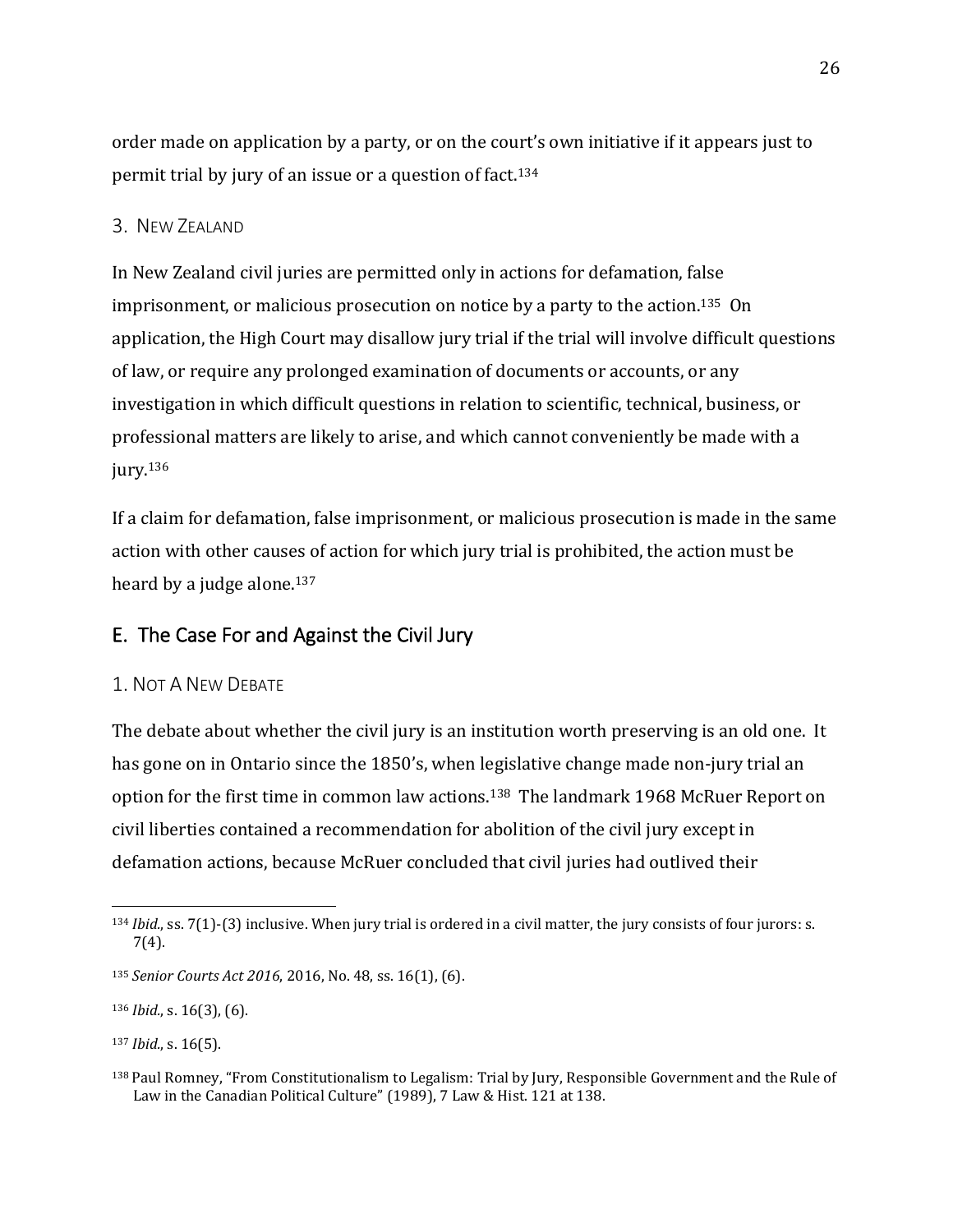usefulness and had become means by which insurance companies could drive unfair settlements, and thus a source of imbalance in the civil justice system:

The conclusion we have come to is that trial of civil cases by a jury is a procedure that has outlived its usefulness in Ontario. Instead of the jury being used as a protection for the weak, it is now a weapon in the hands of the strong. The uncertainty of the verdicts of jurors increases the hazards of litigation. This uncertainty is a very compelling force brought to bear on the inexperienced litigant when considering settlement with a formidable and experienced opponent. In most personal injury cases the plaintiff is opposed by an opponent of great experience. The conclusion we have come to is that the trial by jury in all civil cases, except those based on defamation, should be abolished.<sup>139</sup>

The Ontario Law Reform Commission also recommended the abolition of civil juries except in the trial of actions for defamation, malicious arrest, malicious prosecution and false imprisonment in a 1973 report on court administration in Ontario. It made this recommendation primarily for the same reasons McRuer had given, namely that the ability to invoke jury trial was being exploited for "tactical advantage" by insurers.<sup>140</sup> The recommendation for abolition provoked a strong reaction from the Ontario Bar in favour of preservation, however.

In the early 1990's the Attorney General of Ontario referred the question of civil juries again to the former Ontario Law Reform Commission. After extensive study and consultation, including an empirical investigation of civil jury practice in Ontario discussed below, the former Commission issued a report in 1996 in which it reversed its earlier position. Instead, the 1996 report recommended preserving the civil jury and expanding its availability to include actions against the provincial Crown and municipalities. <sup>141</sup> There

<span id="page-32-0"></span><sup>139</sup> Hon. James Chalmers McRuer, *Royal Commission Inquiry into Civil Rights*, Report No. 1., vol. 2 (Toronto: Queen's Printer, 1968) at 860. McRuer's assessment in 1968 was echoed by the words of an Ontario trial judge in 2016: "While jury trials in civil cases seem to exist in Ontario solely to keep damages awards low in the interest of insurance companies, rather than to facilitate injured parties being judged by their peers, the fact is that the jury system is still the law of the land." *Mandel v. Fakhim,* 2016 ONCS 6538, per Myers, J. at para. 9; rev'd 2018 ONSC 7580 (Div. Ct.).

<sup>140</sup> Ontario Law Reform Commission, *Administration of Ontario Courts* Part 1 (Toronto: Publications Ontario, 1973) at 336.

<sup>141</sup> Ontario Law Reform Commission, *Report on the Use of Jury Trials in Civil Cases* (Toronto: Publications Ontario, 1996) at 79 and 83.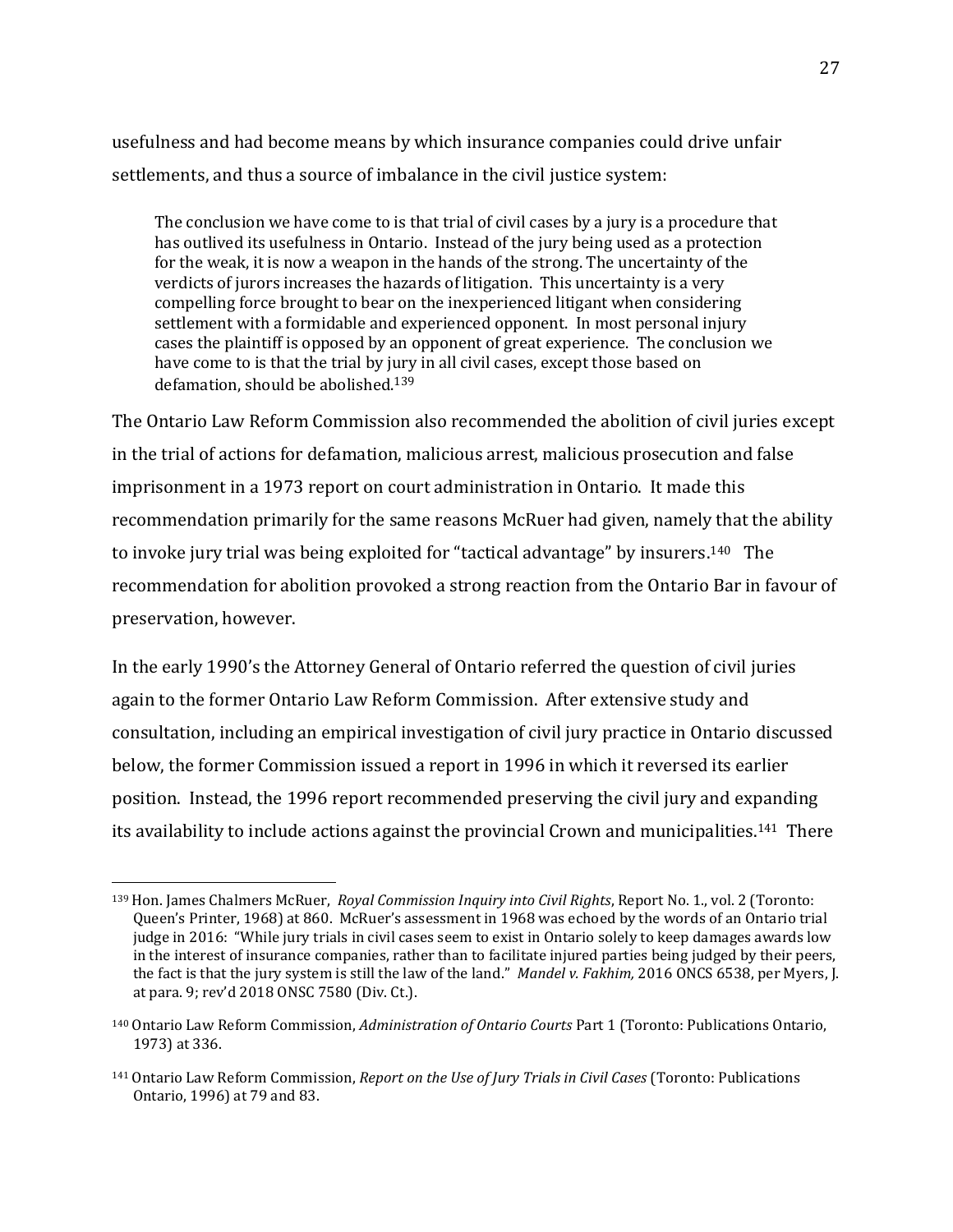were additional recommendations for lessening inconvenience to jurors and improving their compensation, and to amend rules of civil procedure to provide greater guidance to trial courts in dealing with applications to strike a jury notice. (The Ontario rule concerning the striking of a jury notice was then, and remains, much less explicit than the British Columbia rule discussed above.)

The question of civil juries arose again in the Civil Justice Reform Project conducted by the Ontario Ministry of Attorney General, which concluded with a report by the Hon. Coulter A. Osborne in 2007.<sup>142</sup> Despite referring to what he described as the "unfortunate reality" of insurers using jury notices to heighten the litigation risk for plaintiffs, Osborne was not satisfied that a sufficiently strong case could be made for abolition of civil juries or for making them available to litigants only pursuant to an order.

Osborne recommended that juries be prohibited in cases under the simplified procedure rule (equivalent to British Columbia's fast track rule) and also that the monetary limit for simplified actions should be raised. Actions for defamation, malicious prosecution and false imprisonment would be excepted because of the "strong historical right to a jury in a case engaging community values."

Two recommendations of the Osborne Report were implemented as of 1 January 2020, when juries were eliminated from simplified actions by a rule change.<sup>143</sup> Concurrently, the simplified procedure rule in Ontario was expanded to apply to claims where the amount in issue is below \$200,000.<sup>144</sup>

In early June 2020, the Attorney General of Ontario set a letter to "stakeholders," which included many Bar organizations, seeking submissions within ten days on whether civil juries should be eliminated altogether or restricted to certain causes of action. Despite the

<sup>142</sup> Hon. Coulter A. Osborne, "Civil Juries" in *Summary of Findings and Recommendations of the Civil Justice Reform Project*. Toronto: Ontario Ministry of Attorney General, 2007, online at [https://www.attorneygeneral.jus.gov.on.ca/english/about/pubs/cjrp/090\\_civil.php.](https://www.attorneygeneral.jus.gov.on.ca/english/about/pubs/cjrp/090_civil.php)

<sup>143</sup> *Rules of Civil Procedure*, *supra*, not[e 76,](#page-23-2) Rule 76.01(1), as amended.

<sup>144</sup> *Ibid.*, Rule 76.02(1), as amended.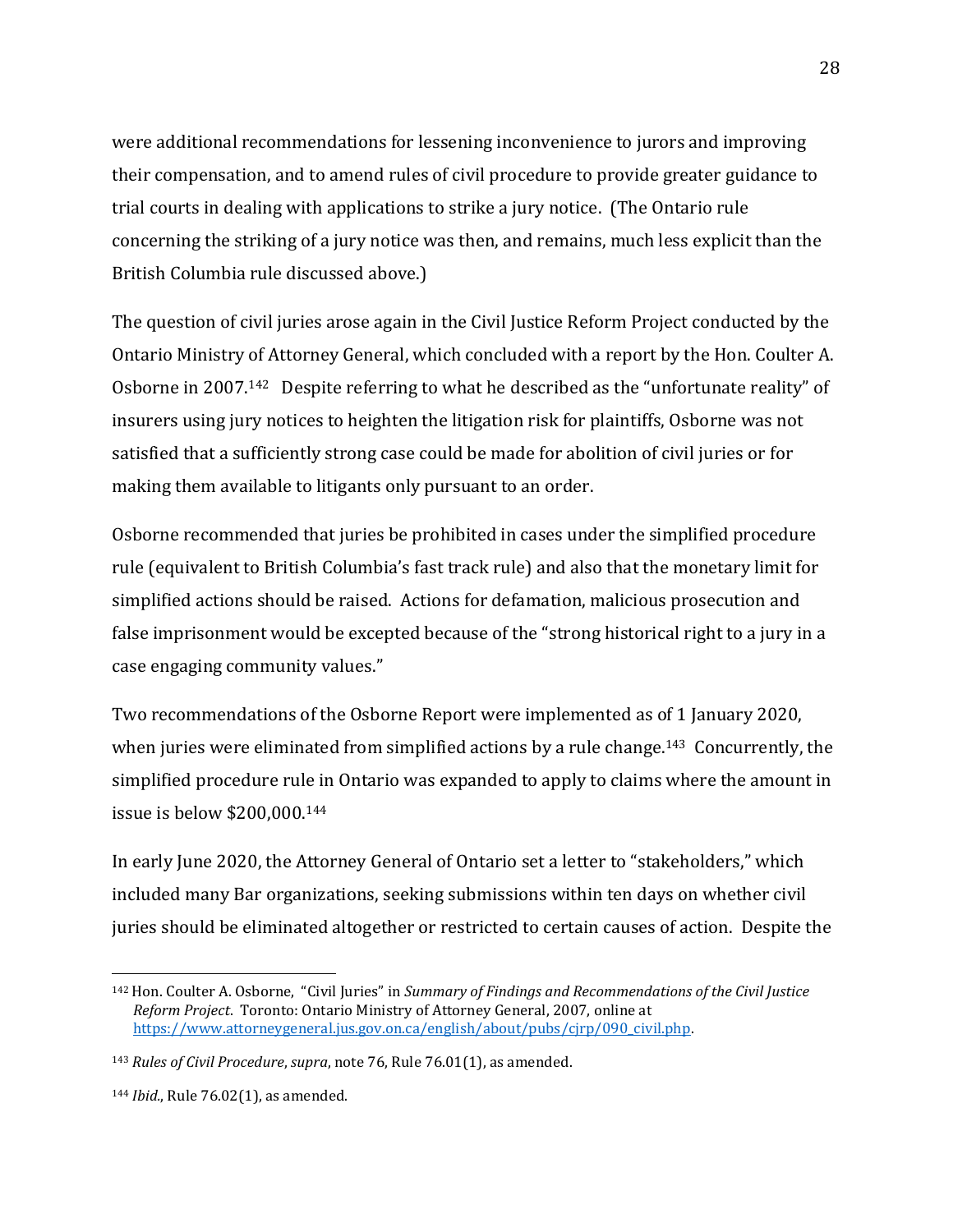very short timeline specified in the Attorney General's letter, there was a considerable level of sharply divided response.

The Ontario Bar, in particular, was sharply divided on the merits of civil juries. Numerous lawyers and law firms posted submissions and articles either for or against abolition. The Ontario Trial Lawyers Association (OTLA) urged the permanent elimination of civil juries except in relation to claims or actions for defamation, the intentional torts of malicious prosecution and false imprisonment, professional and institutional negligence in health care, and punitive damages.145 The reason given by OTLA for retaining jury trial for these causes of action was that they "trigger a public interest and engage community values or a person's character."146 The OTLA submission stated that these positions were taken because of the results of a survey of its members that OTLA had conducted previous to the Attorney General's letter.

Access to Justice Group, a group consisting of "law firms and individuals who advocate for changes to Ontario's auto insurance product from a consumer perspective" took a position in favour of abolition similar to that of OTLA, asserting that abolition would relieve pressure on court resources and increase transparency and certainty in personal injury litigation.<sup>147</sup> The Access to Justice Group also maintained that the increased uncertainty of result in a jury trial was being exploited by insurers, and abolition of civil juries would relieve against this tactic.

Canadian Defence Lawyers, a national body representing defence counsel, vigorously defended the civil jury and decried the Attorney General's short timeline for public vetting of a system change of such magnitude. Canadian Defence Lawyers maintained that no

<sup>145</sup> Ontario Trial Lawyers Association Submission to the Attorney General: Potential amendment to the Courts of Justice Act regarding civil juries, 15 June 2020 at 1.

<sup>146</sup> *Ibid.*

<sup>147</sup> Access to Justice letter to A. Iarusso, Director of Policy and Legal Affairs, Ministry of the Attorney General (Ont.), 12 June 2020 at 2-3, 6.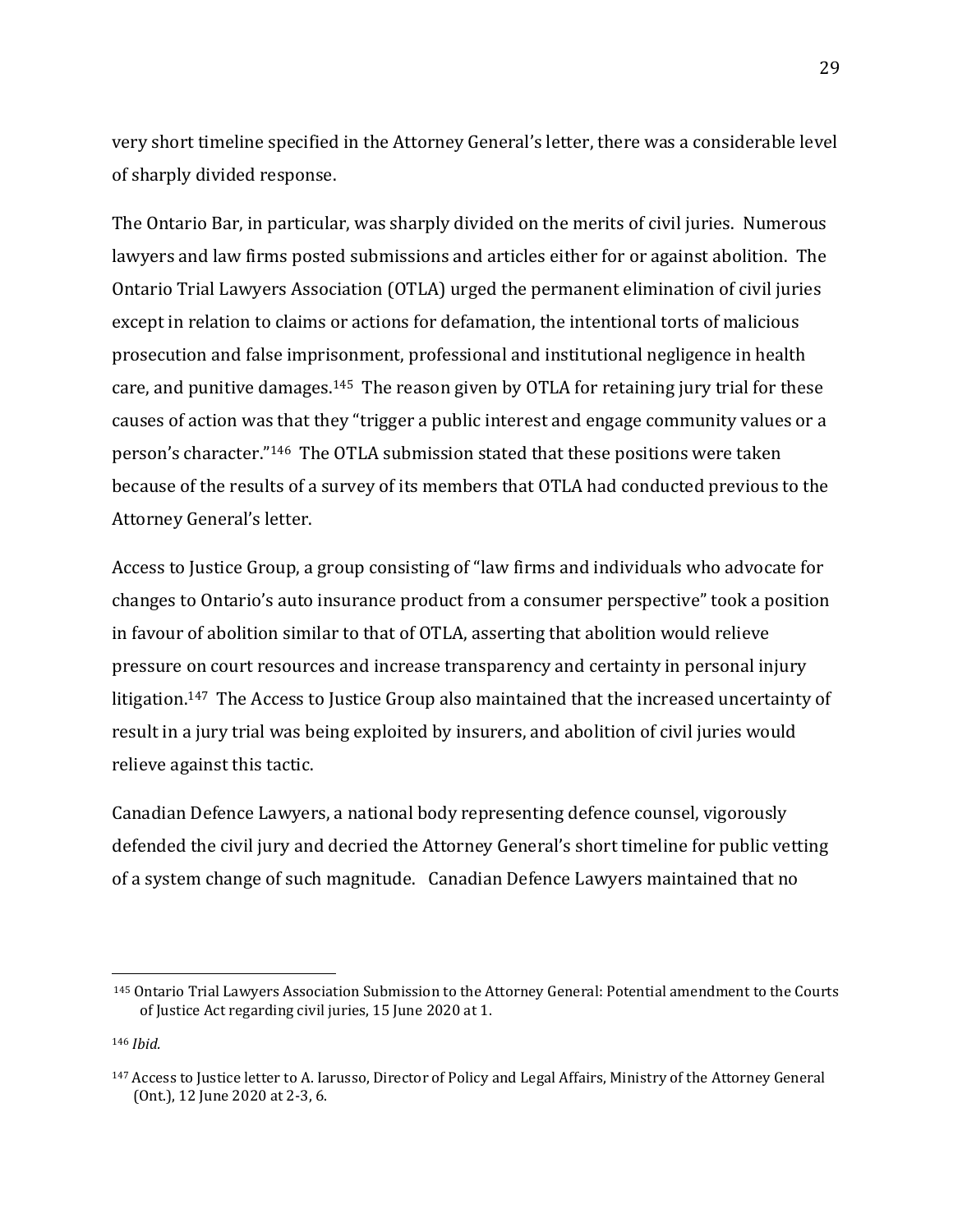"definitive empirical study" had been conducted to support "vacuous cries" that civil jury trial caused delay and backlog in the courts. 148

The Federation of Ontario Law Associations (FOLA), representing 46 county and district law associations in the province, replied to say that it had collected 20 responses from its member organizations that raised longstanding arguments both for and against civil juries. The FOLA response said it lacked sufficient information to reply to the Attorney General's questions, called for further discussion, and referred to the Ontario Law Reform Commission report of 1996 as having continued relevance.<sup>149</sup>

Fair Association of Victims for Accident Insurance Reform (FAIR) responded in favour of abolishing civil juries in the interests of timely resolution of claims and reducing legal costs. 150

As of mid-May 2021, the Ontario Ministry of Attorney General had not publicly announced any decision to proceed with abolition or greater restriction of civil jury trials.

In British Columbia, the debate over the value of civil juries has gone on for nearly as long as in Ontario, with equal inconclusiveness. Chief Justice Begbie is quoted as having said in the nineteenth century:

Juries were called in courts of law to decide the fact, because we placed more reliance in the judgement of twelve men of one sort than in that of one man of another sort. For my own part, I have always had every reason to be satisfied with the findings of juries during the whole period of my own official experience in this colony [British Columbia].<sup>151</sup>

<sup>148</sup> Canadian Defence Lawyers letter to Hon. Douglas Downey re Proposed Amendments to the Courts of Justice Act regarding juries, 15 June 2020 at 4.

<sup>149</sup> Federation of Law Associations letter to Hon. Douglas Downey, 15 June 2020 at 2-3.

<sup>150</sup> FAIR submission to Attorney General of Ontario re Civil Juries, 15 June 2020.

<sup>151</sup> David R. Williams, *The man for a new country: Sir Matthew Baillie Begbie* (Sidney, B.C.: Gray's Publishing, 1977) at 72.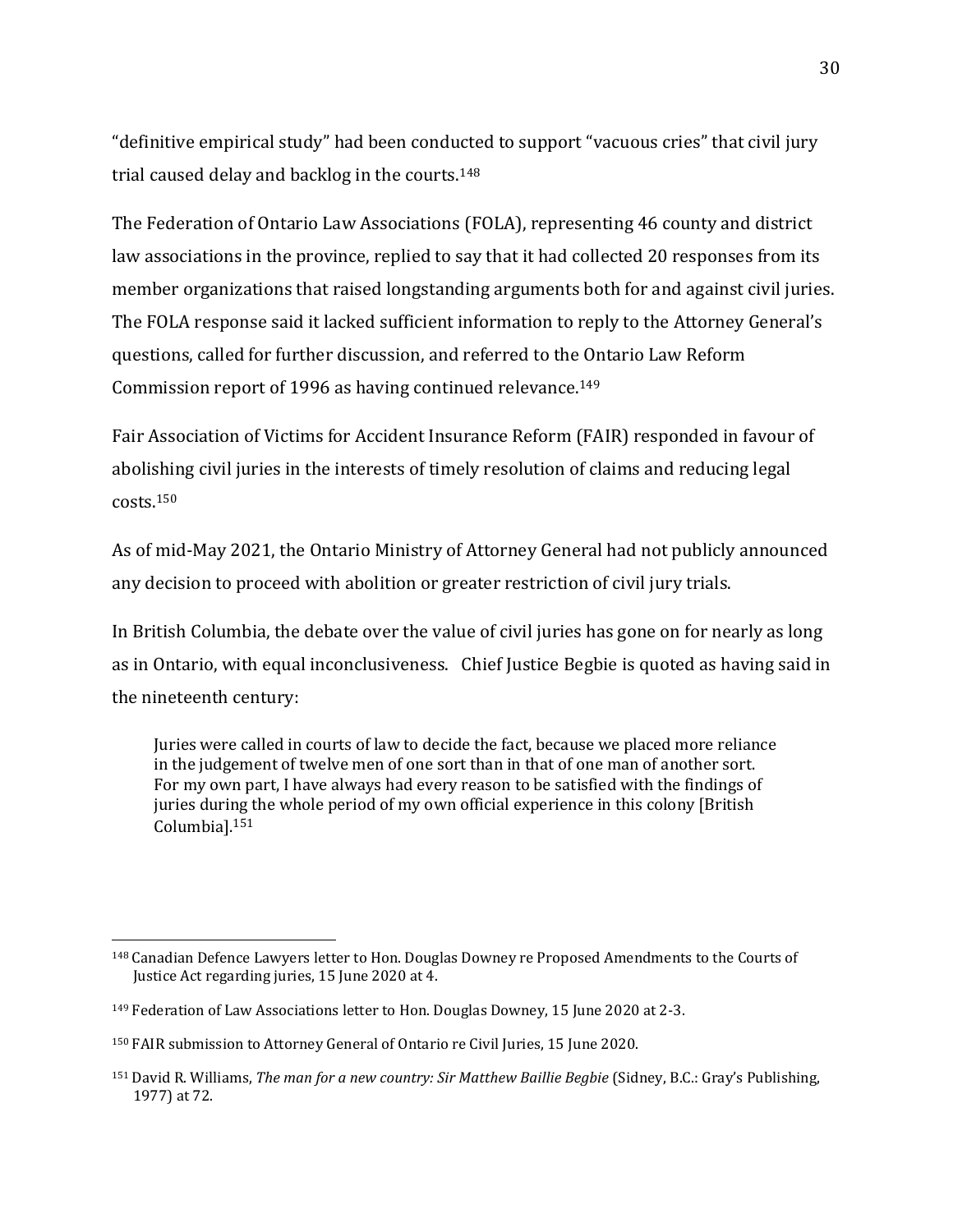As mentioned above, however, the British Columbia Legislative Assembly moved to give litigants the choice of a less elaborate trial by a single judge as early as 1876.

In 2011, the Trial Lawyers Association of British Columbia issued an extensive brief advocating wholesale change in the rules of court to make jury trial the default option. It further advocated expanding the availability of jury trial to the categories of proceedings from which it is now excluded, including actions and applications for equitable remedies in which jury trial had no historical role.<sup>152</sup>

<span id="page-36-3"></span>Civil juries are a divisive subject amongst legal practitioners. As Mr. Justice J.C. Bouck, also a strong proponent of civil jury trial, stated in a 1981 article, "Many judges and lawyers privately debate the need to continue having civil trials with a jury. Seldom is there any agreement."<sup>153</sup>

#### <span id="page-36-2"></span><span id="page-36-0"></span>2. ARGUMENTS FOR THE CIVIL JURY

#### <span id="page-36-1"></span>*(a) The jury is a democratizing institution*

The jury is the only aspect of legal process by which the ordinary citizen participates in the administration of justice and as such, it is seen by its proponents as an essential element of democracy. The point was made by de Tocqueville, an early commentator on the American legal and political system:

To look upon the jury as a mere judicial institution is to confine our attention to a very narrow view of it; for however great its influence may be upon the decisions of the law courts, that influence is very subordinate to the powerful effects which it produces on the destinies of the community at large. The jury is above all a political institution, and it must be regarded in this light in order to be duly appreciated….

I am so entirely convinced that the jury is pre-eminently a political institution that I still consider it in this light when it is applied in civil causes. Laws are always unstable unless they are founded upon the manners of a nation; manners are the only durable and resisting power in a people. When the jury is reserved for criminal offences, the

<sup>152</sup> See Robert D. Holmes, "Civil Jury Rules: Report and Recommendations" (Vancouver, Trial Lawyers Association of British Columbia, 2011).

<sup>153</sup> Hon. J.C. Bouck, "The Civil Jury Trial in British Columbia" (1981) 39 The Advocate 105.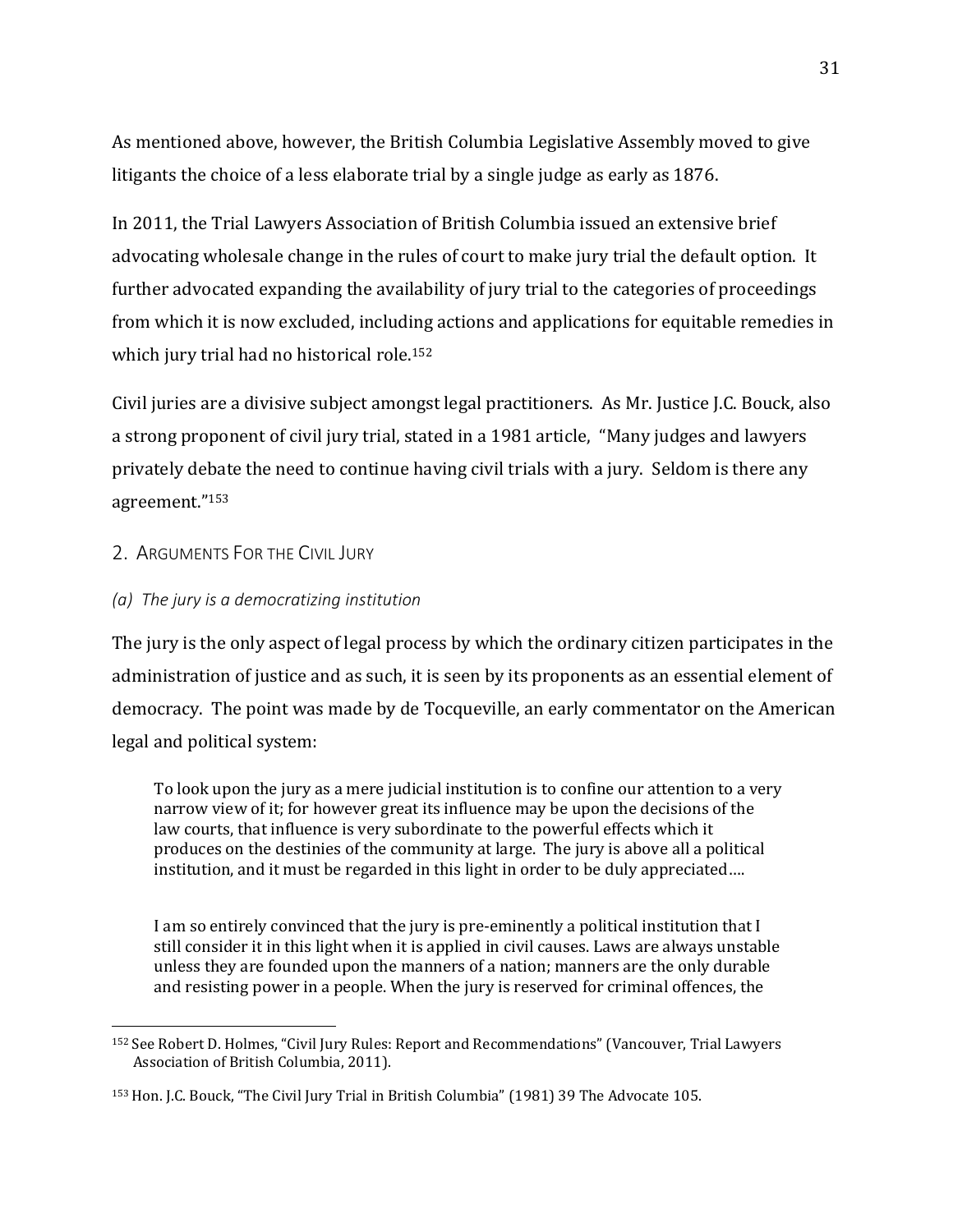people only witnesses its occasional action in certain particular cases; the ordinary course of life goes on without its interference, and it is considered as an instrument, but not as the only instrument, of obtaining justice. This is true a fortiori when the jury is only applied to certain criminal causes.

When, on the contrary, the influence of the jury is extended to civil causes, its application is constantly palpable; it affects all the interests of the community; everyone co-operates in its work: it thus penetrates into all the usages of life, it fashions the human mind to its peculiar forms, and is gradually associated with the idea of justice itself. <sup>154</sup>

The justice system is constantly criticized as being controlled by its insiders: lawyers, judges, court and government officials. If juries were abolished, the civil justice system could credibly be described as entirely insider-dominated. The legitimacy of the civil justice system may come into greater question if the citizenry were to be excluded entirely from participation in resolving disputes between citizens by abolition of the non-elitist jury.

<span id="page-37-0"></span>Serving on a jury is argued to have educational value in a civic sense, because jury service is for many the only means by which they will ever have exposure to the actual operation of the courts. <sup>155</sup> The Ontario Law Reform Commission found some evidence in canvassing former jurors that serving on a jury tends to increase jurors' appreciation of the civil justice system. Slightly more than half of those responding jurors who held no opinion about juries before serving came to have a favourable opinion of jury trial. Of those who had a favourable impression of the jury before serving, approximately twice as many had a more favourable impression afterwards as those who did not. Of those who had an unfavourable

<sup>154</sup> Alexis de Tocqueville, *Democracy in America*, vol. 1, Ch. XVI, Part II (1835), online: [http://www.gutenberg.org/files/815/815-h/815-h.htm.](http://www.gutenberg.org/files/815/815-h/815-h.htm)

<sup>155</sup> *Supra*, not[e 141](#page-32-0) at 25. See also Charles W. Joiner, *Civil Justice and the Jury* (Englewood Cliffs, N.J.: Prentice-Hall, 1962) at 66-67.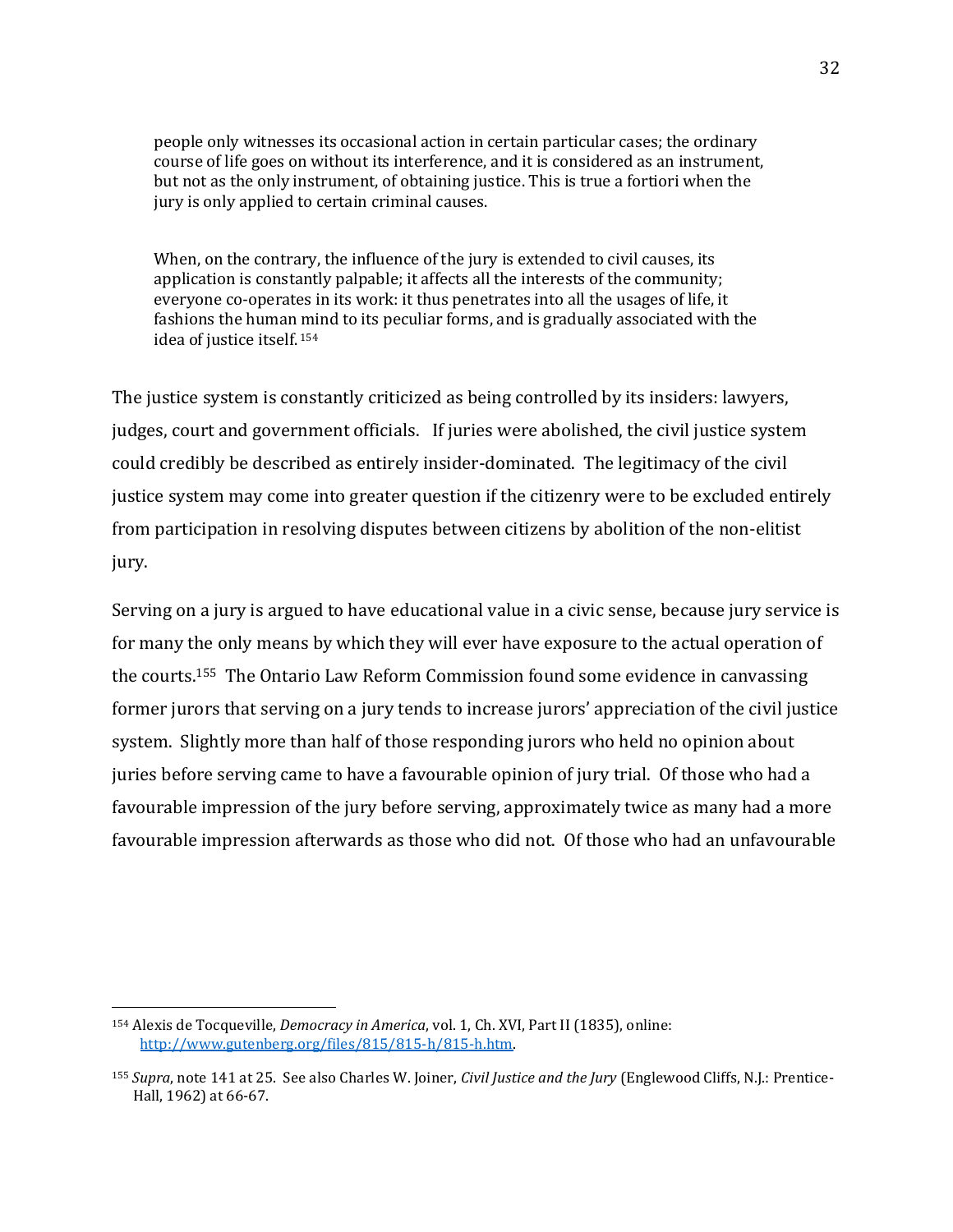opinion of juries before service, approximately an equal number had better and worse opinion of juries after serving. 156

The democratizing argument is weakened, however, by what is said to be the relative ease of escaping jury service. We are informed anecdotally by practitioners that prospective jurors are readily excused on the basis of their assertions of economic and other hardship, with the result that retired, financially secure persons are over-represented on juries. Recently there has also been much controversy over the lack of representation of indigenous persons and visible minorities on juries, although that may have different causes. The ideal of the jury as a cross-section of the community may not coincide with reality. To the extent that it does not, the democratizing argument for preserving the civil jury loses force.

#### <span id="page-38-0"></span>*(b) The jury is a safeguard against the abuse of power*

Lord Devlin famously wrote: "[T]rial by jury is more than an instrument of justice and more than one wheel of the constitution: it is the lamp that shows that freedom lives.<sup>157"</sup> More recently, a justice of the Supreme Court of Canada said: "Juries are a safeguard of democracy and society quite properly respects and trusts their verdicts…If they are to remain the bulwark of freedom their decisions should not be lightly dismissed."<sup>158</sup> The argument that the jury is a check on the abuse of political and economic power is a widely held view, and a variation on the theme that the jury is a vital civic institution as well as a legal one. According to its proponents, community participation in the administration of justice is a means of protecting the weak and combatting real and apprehended bias in favour of established interests.

<sup>156</sup> *Supra*, not[e 141](#page-32-0) at 69. A survey of civil jurors conducted in the Australian state of Victoria in 2001 indicated that jurors favourably disposed to the jury system before serving on a civil jury usually retained that position afterwards, which corresponds to the Ontario findings. See Horan, *supra*, note [124.](#page-29-1) 

<sup>157</sup> Patrick Devlin, *Trial by Jury*, Hamlyn Lectures (London: Stevens, 1956) at 164.

<sup>158</sup> Cory, J. in dissent in *R. v. E. (A.W.)*, [1993] 3 S.C.R. 155, [1993] S.C.J. No. 90 at para. 75.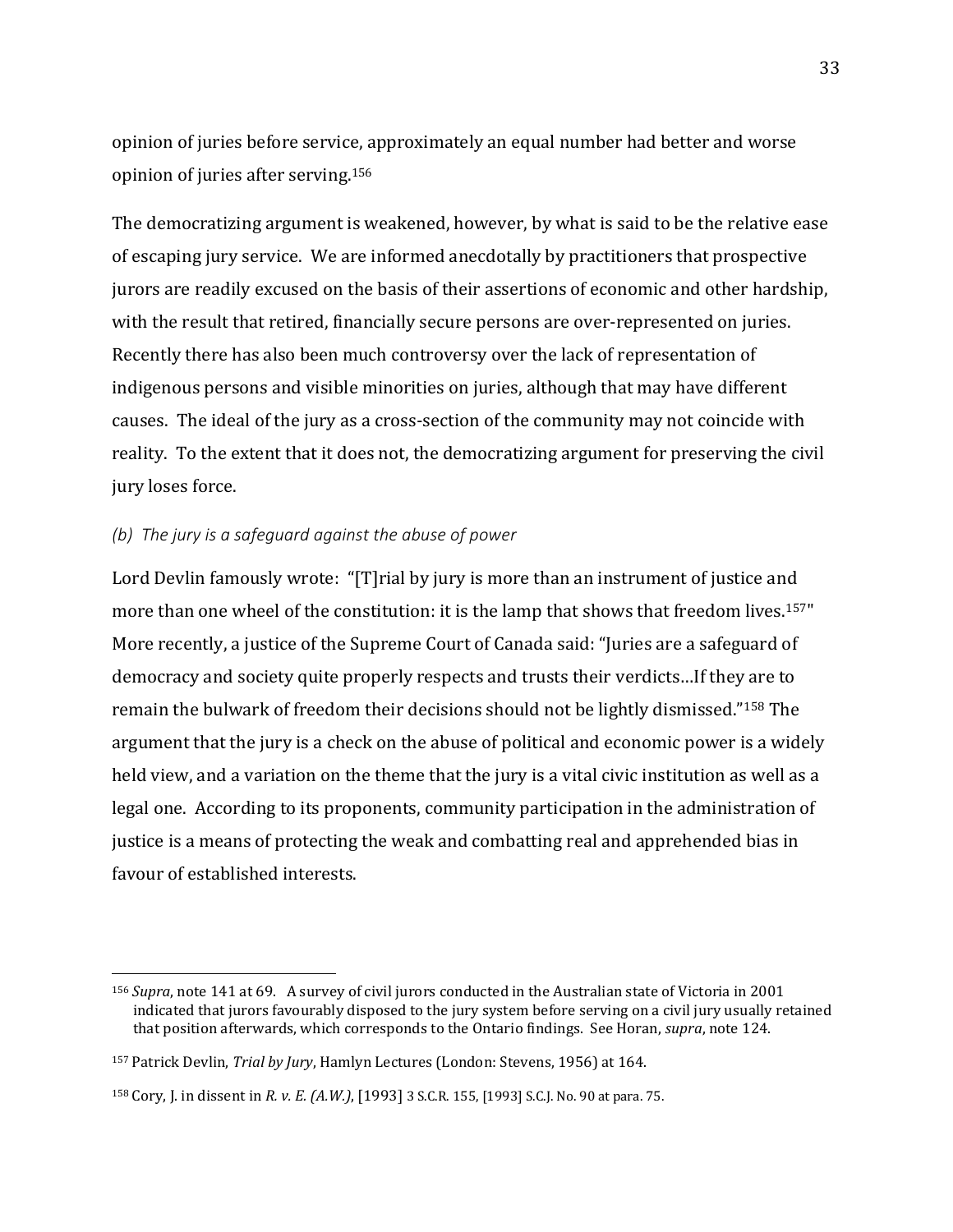This argument has more force in relation to the criminal jury, which decides a contest between an individual and the state. It may apply with similar force to some civil claims for malicious prosecution and false imprisonment, if the factual matrix includes the exercise by the defendant of some form of actual or purported authority. It has less force in general civil disputes, where the parties are not an individual and the Crown, but are typically private litigants. <sup>159</sup> Civil actions between an individual and an emanation of the Crown are not uncommon, but modern legislation in British Columbia, as in other parts of Canada, precludes jury trial in those actions.<sup>160</sup>

#### <span id="page-39-0"></span>*(c) The civil jury brings community standards to bear on dispute resolution*

An argument for preserving civil juries that finds support in a good deal of judicial dicta is that the civil jury allows for community values and a general sense of proportionality to be reflected in the resolution of private disputes. For example,

[J]uries bring to the assessment of the evidence a common sense that derives from wide and varied experiences in life. As well, a jury's assessment of damages is influenced by the community's values and its opinions of what would be fair, just, and reasonable in the circumstances.<sup>161</sup>

In the words of the late Mr. Justice J.C. Bouck:

[T]here is the obvious benefit a jury brings to the judicial process by introducing the common sense of the community to the facts and law in a particular case. A jury educates lawyers and judges with respect to the public's attitude about the law and so keeps us all in touch with reality. Even if a jury does return a peculiar verdict from time to time, it forms no precedent and is soon lost to memory.<sup>162</sup>

In a 2011 brief, the Trial Lawyers Association of British Columbia points to the reasonableness standard that pervades so many aspects of private law, and states it is

<sup>159</sup> Ontario Law Reform Commission, *supra*, not[e 141](#page-32-0) at 19-20.

<sup>160</sup> *Ibid.*

<sup>161</sup> *Boyd v. Harris*, 2004 BCCA 146 per Smith, J.A. at para. 10.

<sup>162</sup> *Supra*, not[e 153](#page-36-2) at 105.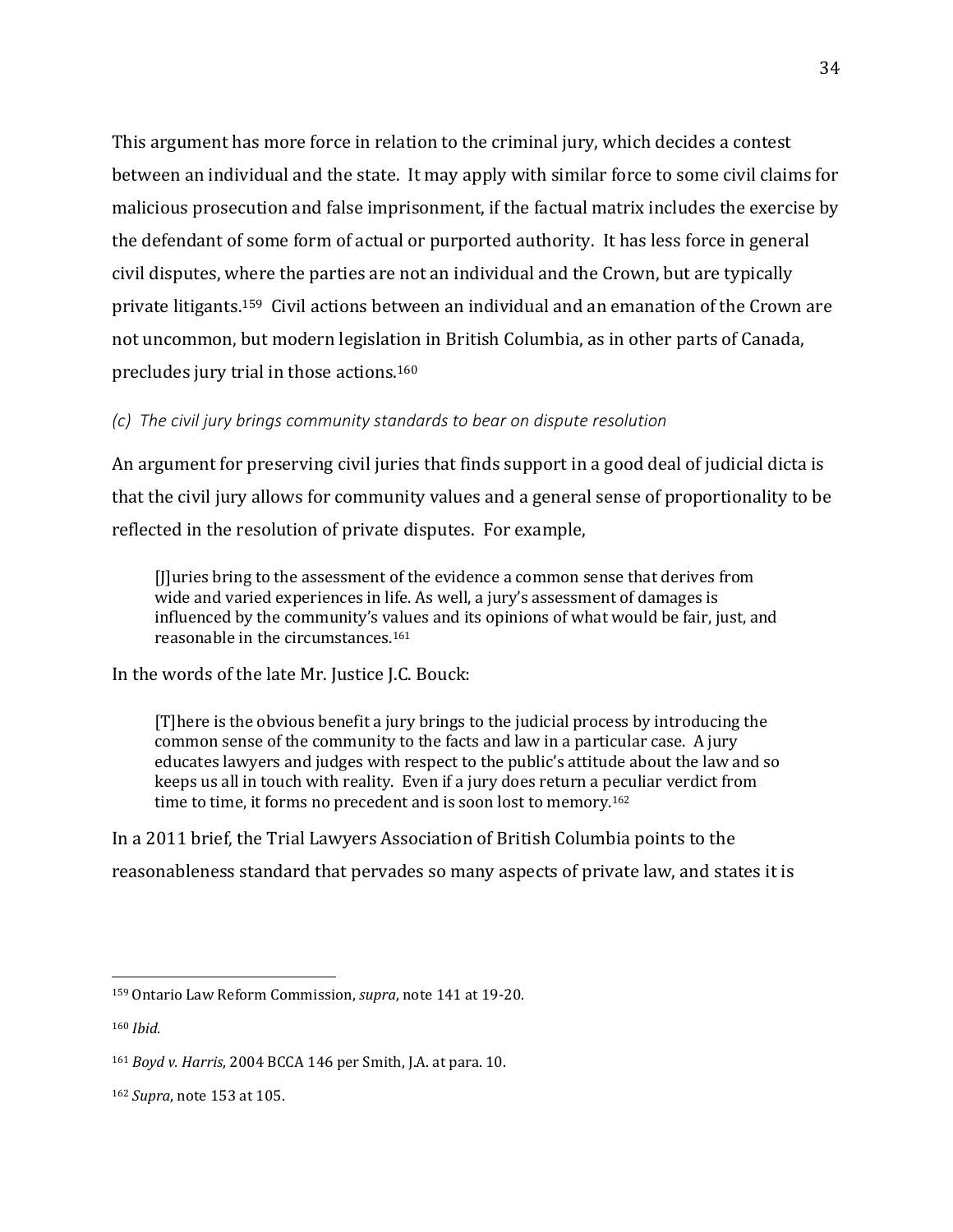"passing strange" that anyone would question that the collective wisdom of the jury is not at least equivalent to that of a trial judge. $163$ 

The vaunted ability of a jury to apply a standard derived from viewing the facts through a lay community lens is probably at its highest in defamation cases, where the jury is considered particularly valuable for the obvious reason that the cause of action is based on the effect of allegedly defamatory statements on the plaintiff's reputation in the community.164 The other causes of action in which the majority of jurisdictions surveyed permit jury trial, namely malicious prosecution and false imprisonment, involve security of the person and may engage the community's sense of boundaries of propriety and reasonable conduct.165 In other civil matters, particularly those in which determining whether a standard of care has been breached requires grappling with technical information and expert opinion, the jury's capability to reflect community values may bring little if any incremental value to adjudication.

The community values argument is often raised in relation to the assessment of damages by a jury for non-pecuniary loss in personal injury actions. Damages for non-pecuniary loss are "at large," rather than being quantified by provable past loss or actuarial calculations of the present value of future loss. As such, the quality of the assessment depends on a sense of realism and proportionality, but the assertion that juries are well-placed to assess nonpecuniary loss is undermined by the rule that the jury cannot be instructed about awards in similar cases or even a range of such awards, nor can counsel make submissions on the appropriate size of an award for non-pecuniary loss.<sup>166</sup>

<sup>165</sup> *Ibid.*

<span id="page-40-0"></span><sup>163</sup> *Supra*, not[e 152](#page-36-3) at 9.

<sup>164</sup> *Supra*, not[e 141](#page-32-0) at 21.

<sup>166</sup> *Brisson v. Brisson*, 2002 BCCA 279. The jury can be instructed about the judicially imposed "cap" (currently approximately \$385,000) on damages for non-pecuniary loss in catastrophic cases so that they will not exceed it: *Ter Neuzen v. Korn*, [1995] 3 S.C.R. 674 at paras. 112-114; *Little v. Schlechyer*, 2020 BCCA 381.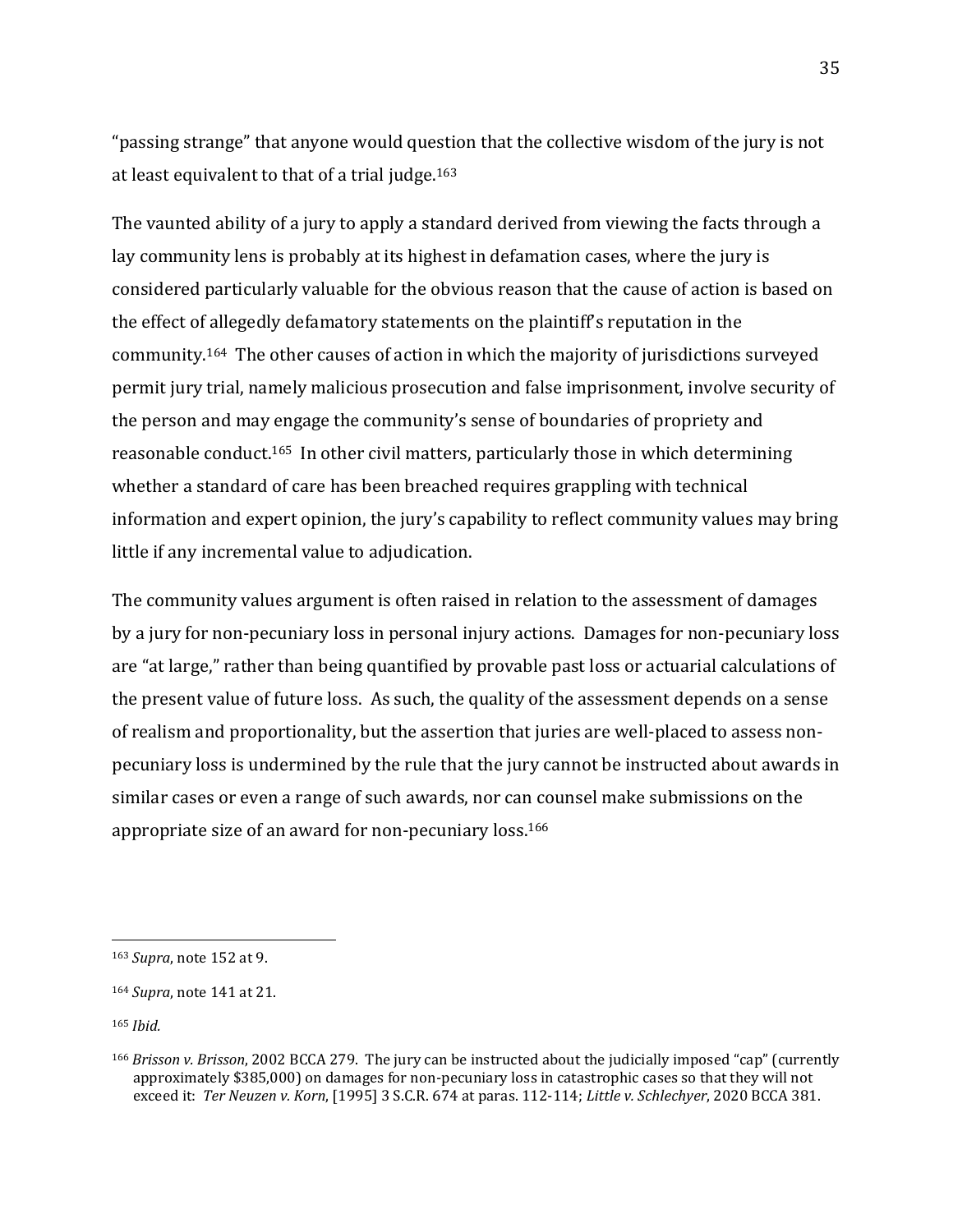#### <span id="page-41-0"></span>*(d) A jury is a better judge of credibility than a single judge*

This is the "twelve heads are better than one" argument. It may seem self-evident that decisions as subjective as assessments of credibility are inherently more reliable when multiple decision-makers agree than when the decision is made by a sole decision-maker. There have been empirical studies, not necessarily using the jury as a model, that suggest group decision-making based on a set of facts produces more reliable results than those reached by a single decision-maker.167 It has been postulated that the reason for the greater reliability of results is that the biases, prejudgments, and errors in recall and reasoning of individuals are exposed, and diluted or negated, in the group dynamics of the deliberative process.<sup>168</sup>

Nevertheless, results were obtained in the largest and most intensive study of the American jury attempted to date that tend to cast doubt on the proposition that jury decision-making is of a superior order than adjudication by a single trial judge. This study was the University of Chicago Jury Project that ran from 1953 to 1959. In one of the research exercises, over 8,000 verdicts in criminal cases and personal injury actions were compared with a hypothetical judgment which the trial judge would have rendered if sitting alone. Six hundred trial judges across the U.S. took part in the survey. The judge's opinion and the actual jury verdict coincided in 80 per cent of the criminal cases overall, and in 79 per cent of personal injury cases.<sup>169</sup>

The damages awarded by juries averaged 20 per cent higher than what the judge would have awarded, however. <sup>170</sup> This lends credence to the forensic folklore that U.S. juries give outsized awards and are feared by insurance companies, while Canadian juries are reputed to do the opposite, so that insurers set greater store by them.

<sup>167</sup> See Joiner, *supra*, not[e 155](#page-37-0) at 25-35.

<sup>168</sup> *Ibid.*, at 26.

<sup>169</sup> Harry Kalven, "The Dignity of the Civil Jury" (1964) 50 Virginia L.Rev. 1055 at 1064-1065.

<sup>170</sup> *Ibid.*, at 1065.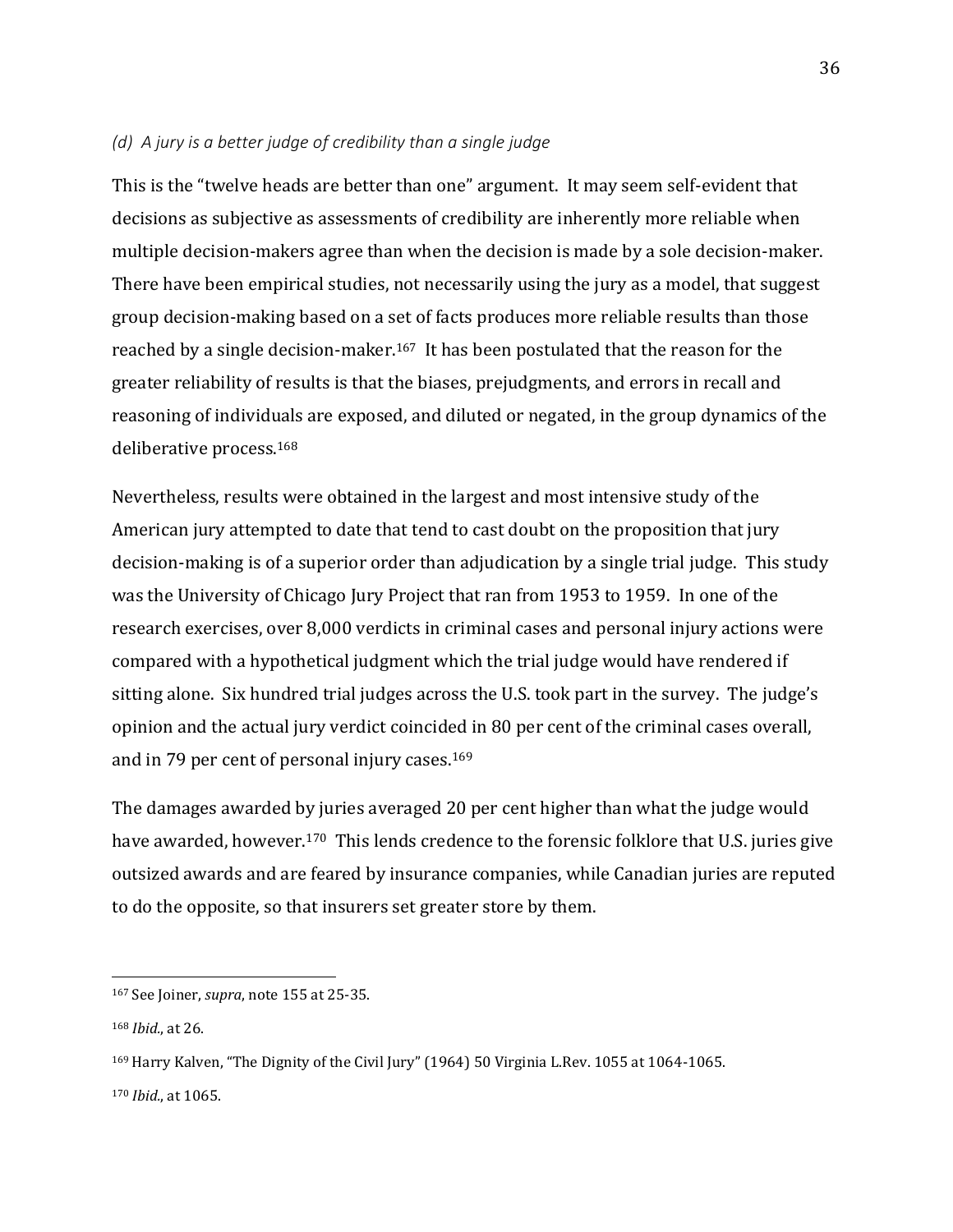The University of Chicago Jury Project results are capable of two equally valid interpretations. As they indicate juries will reach the same result as a judge would in the great majority of cases, they partially refute the "twelve lay heads are better than one judicial head" argument, and might militate towards dispensing with the jury in civil cases. (The criminal jury cannot be jettisoned in Canada, of course, as it is entrenched in the constitution.) Leaving aside quantum of damages, if we get the same results with non-jury trials nearly all of the time, why keep the more elaborate and costly jury trial?

The second view is that the University of Chicago Jury Project results may be seen as a vindication of the lay jury as a decision-making body, since it will reach the same result as the legally trained judge most of the time. In effect, the University of Chicago Jury Project results suggest the argument regarding the benefit of collective judgment is equivocal in the abolition/retention debate.

#### <span id="page-42-0"></span>*(e) The availability of jury trial leads to more settlements*

Those who support retention of civil juries contend that the ability of either party to opt for jury trial leads to settlements more often than would be the case if all civil actions were tried by a judge alone, thus relieving the burden on the court system. The Ontario Law Reform Commission referred to this as the "catalyst" argument in favour of the civil jury.

In what was likely the most extensive study of civil juries that has been carried out in Canada, the former Ontario Law Reform Commission examined data compiled by the Ministry of the Attorney General on jury trials in 1992/93 from six courthouses in four judicial regions of Ontario, including Toronto.<sup>171</sup> It did indeed find that jury cases settled after the start of trial 9.3 per cent more often than non-jury trials.<sup>172</sup>

The overwhelming majority of the jury trials reviewed in the Ontario Law Reform Commission study involved tort claims, and about 75 per cent were MVA claims. The

<sup>171</sup> *Supra*, not[e 141](#page-32-0) at 42-43. The Commission considered (at p. 44) that this sample accounted for approximately half of the civil jury trials that took place in Ontario in 1992/93.

<sup>172</sup> *Ibid.*, at 45.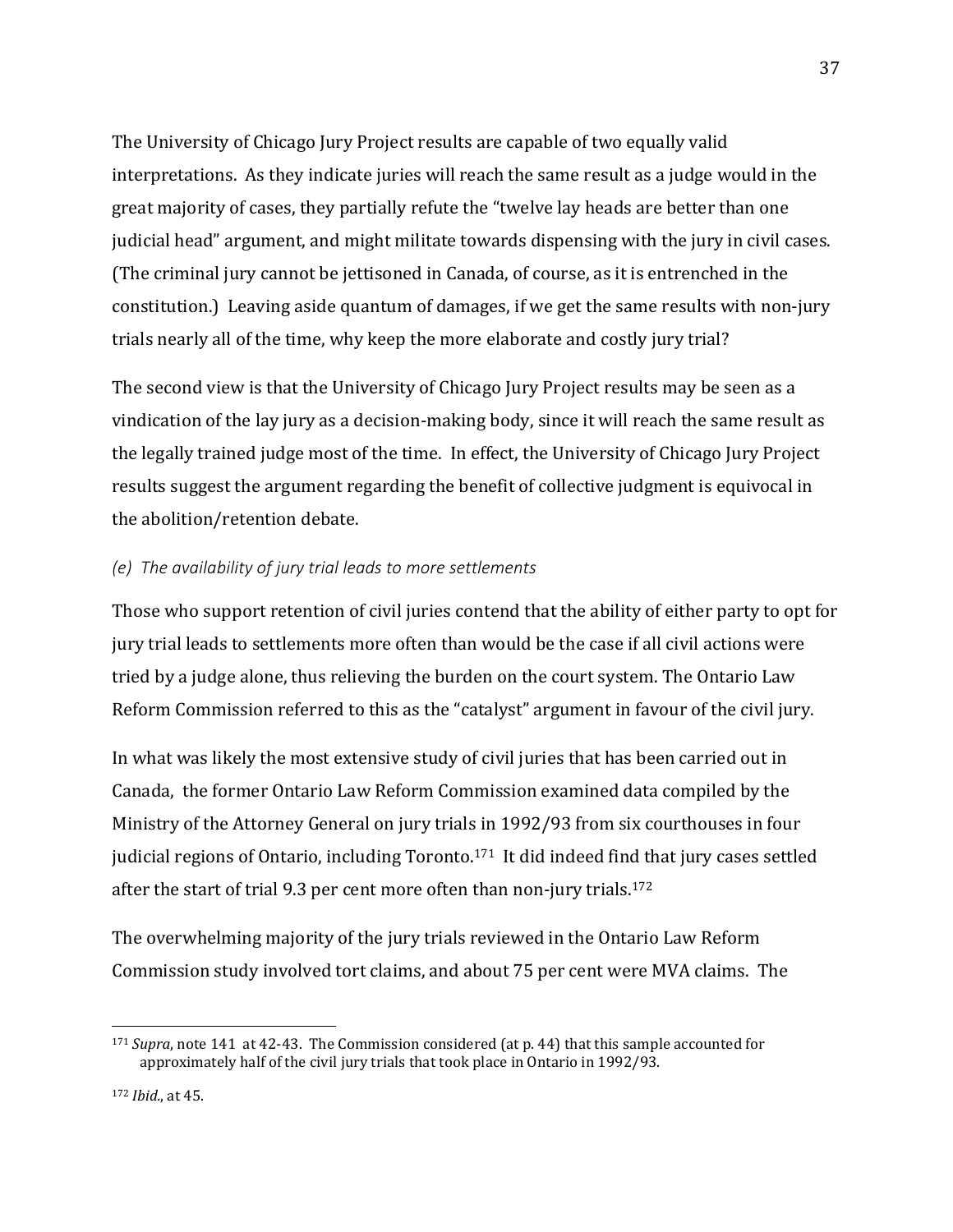Commission was also able to determine that 72.5 per cent of jury notices in the sample were filed by defendants, consistent with the common belief that juries are demanded most often by insurers with conduct of the defence of actions against their insureds. 173

The available British Columbia data on settlements in jury cases is contained in Table 3 in the Appendix. Table 3 shows British Columbia Supreme Court jury cases from 2010 to 2020 in which the entries for the cases were cancelled with "settled" shown as the reason. When these numbers are compared with the number of jury trials actually completed in the same period (Table 6a), there does appear to be a significant number of settlements versus completed trials. We do not have data to compare the rate of settlements in actions in which a jury notice has been filed with that of actions in which one was not filed, however. Without the data to enable that comparison, the assertion that the prospect of jury trial leads more frequently to settlements can neither be confirmed nor refuted in relation to British Columbia's experience.

# <span id="page-43-0"></span>3. ARGUMENTS AGAINST THE CIVIL JURY

# <span id="page-43-1"></span>*(a) Costliness of jury procedure*

There is no question that a jury adds significantly to the cost of litigation in individual actions. Jury fees are an expense that one party may willingly assume initially. If successful, that party may recover the fees from the unsuccessful party. The unsuccessful party may have opposed jury trial but will have to bear this incremental cost which, from that litigant's standpoint, will have been unnecessarily incurred.

There is also no question that when *individual* proceedings are considered in isolation, jury procedure imposes incremental cost on the court system. Pre-trial applications to contest jury notices impose some additional chambers caseload. There is the sheriffs' staff time in summoning jurors, attending at selection, and managing the jury and the jury expenses throughout the trial and the deliberations. Additional court staff time is involved. Two clerks, rather than one, are present during jury selection. Staff overtime and statutory

<sup>173</sup> *Ibid.*, at 46.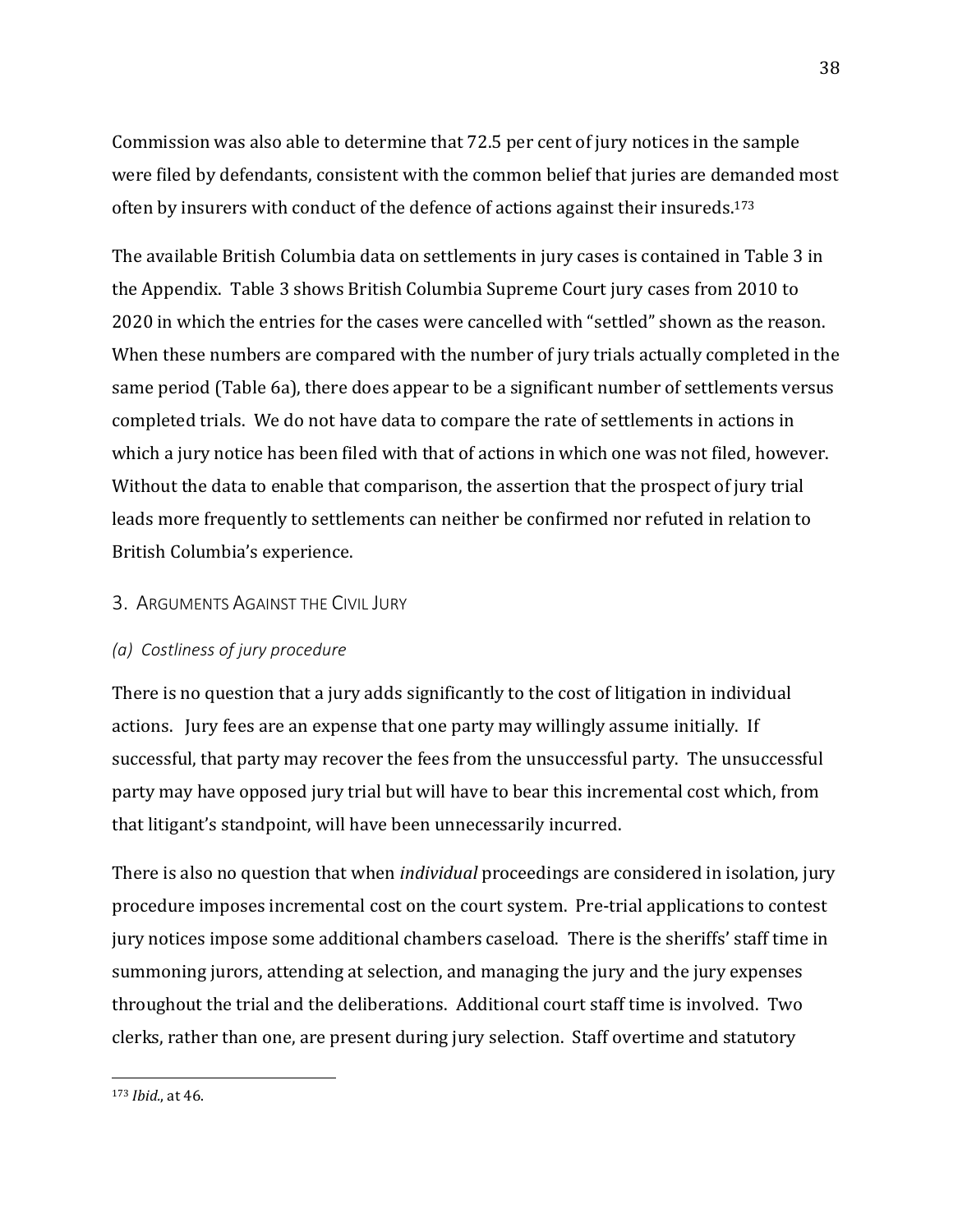holiday pay may need to be paid because court and sheriff staff need to be on hand or on standby when deliberations continue through weekends and holidays, and because the court may need to reconvene outside regular sitting hours when a jury returns a verdict.

We do not have all the data to enable measurement of the incremental cost imposed by jury procedure on the court system on a *system-wide* basis. The collection of jury fees no doubt allows at least partial recovery of incremental cost that arises in each action involving a jury, but there may be additional factors that mitigate the cost to the system as a whole. Any attempt to determine the cost of civil juries would need to take into account these additional offsets that may result in system-wide savings.

Such an attempt was made by the former Ontario Law Reform Commission. The Commission made a careful estimate of the extra cost of involving a jury in a four-day civil trial in Ontario using data from a twelve-month period in 1992-93. The Commission found that it was approximately equivalent to the jury fees that were being charged to litigants in several other provinces at that time, including the jury fees that were then in effect in British Columbia.174 As noted above, it was also found that jury trials settled nearly ten per cent more often once they had commenced than did non-jury trials. <sup>175</sup> Settlement also occurred earlier in jury trials than in cases tried before a judge alone.<sup>176</sup>

Having made these findings, the Commission sought to determine whether abolition of juries in civil matters would result in a system-wide reduction in cost. It was ultimately unable to reach a conclusion on whether abolition of civil juries would net significant system-wide savings, because this would have required, first, the cost of appeals of jury verdicts to be added into the cost that would be eliminated by abolition of the jury, and

<sup>174</sup> *Supra*, not[e 141](#page-32-0) at 54.

<sup>175</sup> *Ibid.*, at 45. In addition to the empirical evidence obtained by the Ontario Law Reform Commission regarding settlements after the start of trial, there was anecdotal evidence provided by Regional Senior Justices that pretrial settlements occurred far more often if a jury notice had been served in the action. The Commission noted (pp. 37-38) that actual statistics were available from one region, which showed that non-jury cases in that region were between five and six times as likely to proceed to trial as were jury cases (15-18 per cent of non-jury cases as compared to three per cent of jury cases).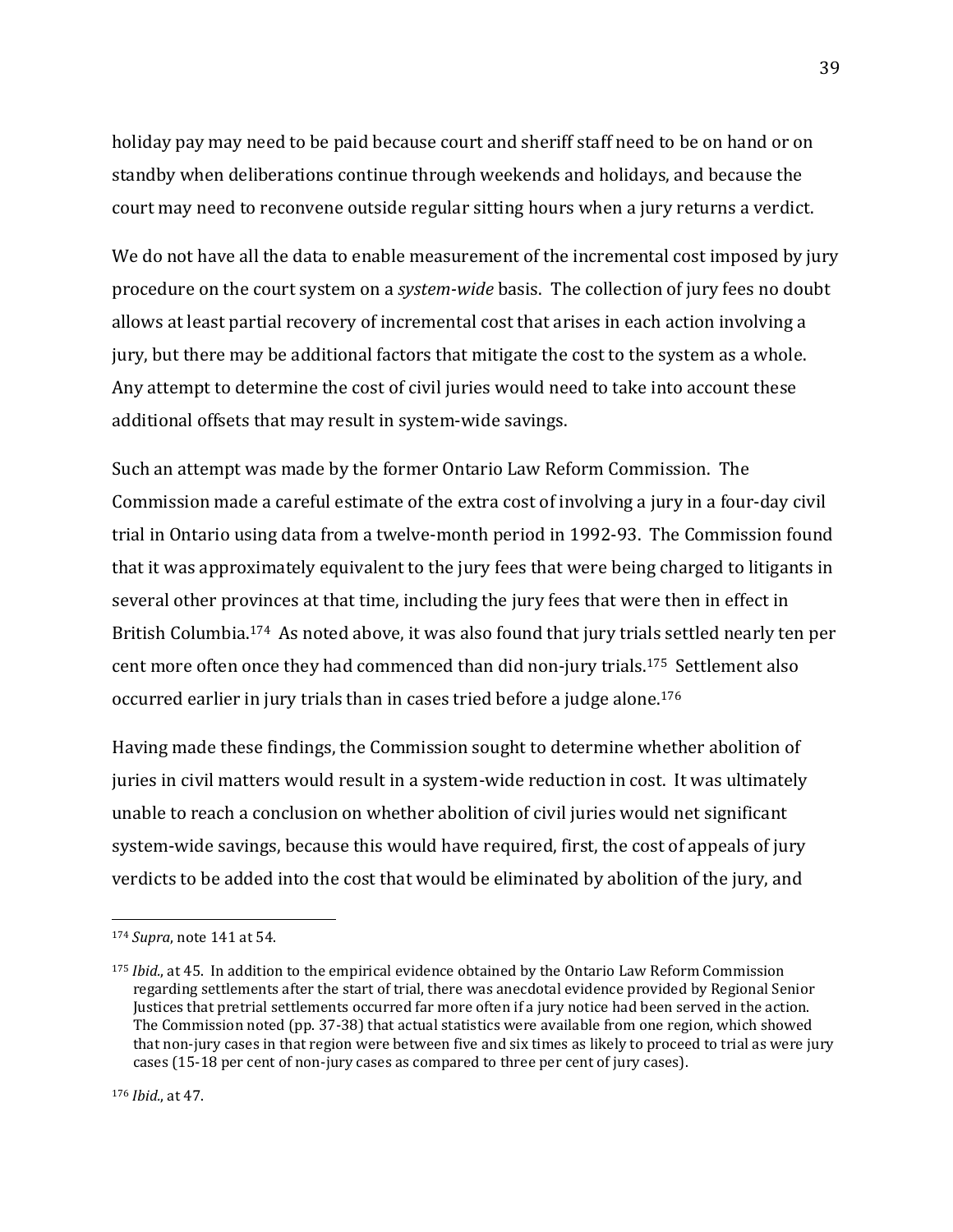second, the value of the overall efficiencies in the court system from the higher rate of settlement of jury cases would need to be offset against savings resulting from abolition. There were no data available to allow a value to be placed on these two factors. The Ontario Law Reform Commission study nevertheless cast a great deal of doubt on the commonly held assumption that the use of civil juries inevitably results in a net systemwide incremental cost.

#### <span id="page-45-0"></span>*(b) Trial length and delay*

It is nearly universally assumed that jury trials are longer than non-jury trials and thus tie up court resources to a greater extent than non-jury cases. Extra procedures are involved in a jury trial, such as juror summoning, jury selection, the jury charge, the ushering in and ushering out of the jury during *voir dires* and hearings of motions, and the jury's deliberations with possible multiple redirections before a verdict is returned. The Law Society's educational materials advise lawyers to include at least two extra days in a trial time estimate if a jury is involved.

The intuitive assumption that jury trials must take up more courtroom time was challenged, however, in the Ontario Law Reform Commission's study of civil jury trials in Ontario in 1992/93. It was found that the mean length of civil jury and non-jury trials was virtually identical.177 In addition, jury cases actually took less court time in the aggregate than non-jury cases because of a higher rate of settlement after the start of trial.<sup>178</sup>

In British Columbia, we currently have data showing the mean length of a jury trial between 2010/11 and 2019/20 was 10 days.179 These data are available because of the systemic need to manage the jury process. Data on the mean length of non-jury civil trials, or of civil trials generally, does not appear to be tracked at the present time insofar as we

<sup>177</sup> *Ibid.*, at 54-56.

<sup>178</sup> *Ibid.*

<sup>179</sup> See Table 6b in the Appendix.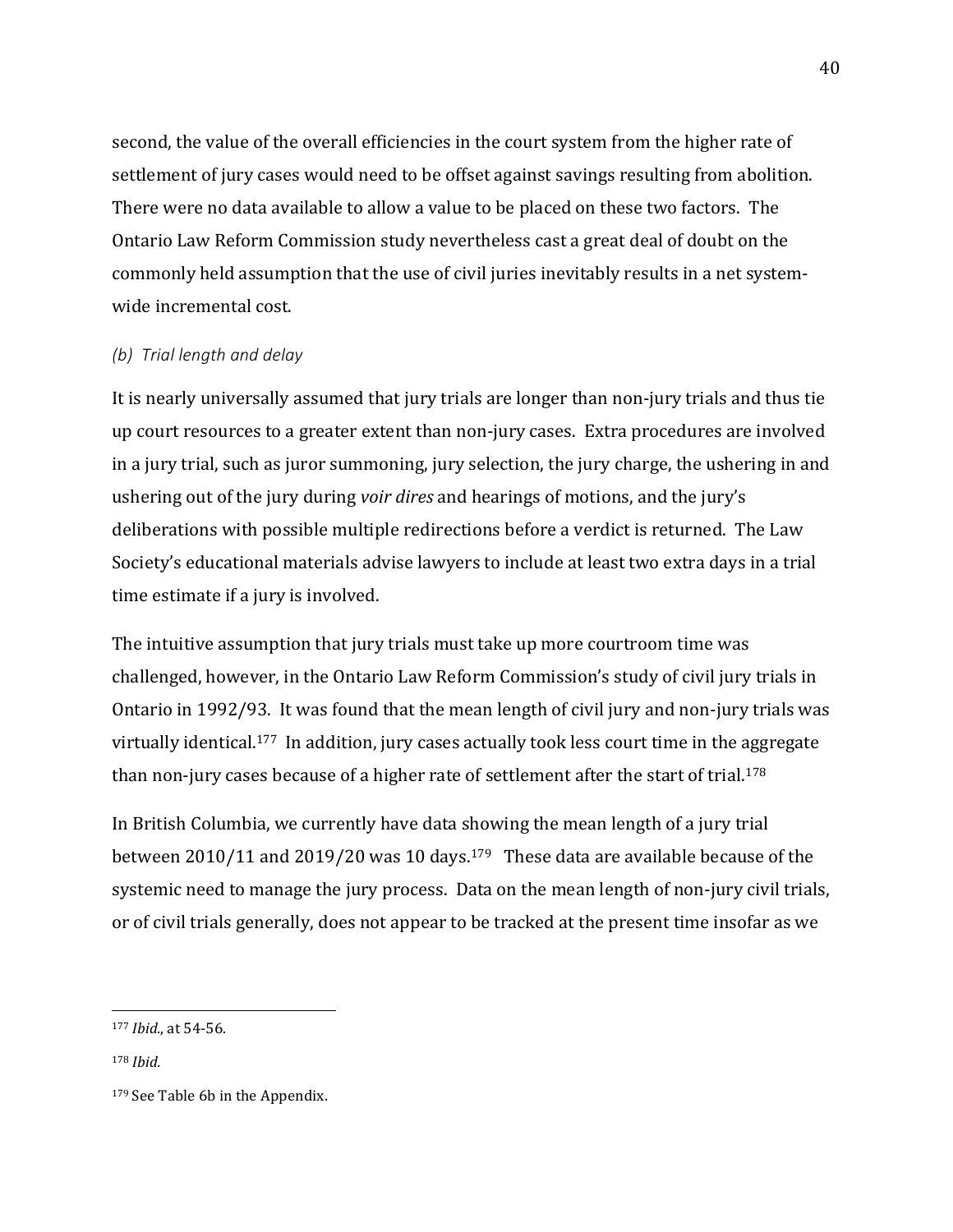are aware, and would be needed in order to test the assumption that jury trials take up more court time and resources on a long-term basis.

#### <span id="page-46-0"></span>*(c) Jury notice used for tactical purposes*

The very high volume of jury notices filed in comparison to the number of jury trials that actually occur in British Columbia over time (see Tables 1 and 6a in the Appendix) points to a long-term trend to use the jury notice as a tactical device to pressure opposing parties by driving up their potential risk exposure, should they lose and incur liability for costs. The party serving the jury notice is also relying on the unpredictability of juries to put pressure on the opposing party. The obvious purpose is to induce acceptance of a lower or higher settlement, as the case may be.

We are told that it is not uncommon for both parties to file jury notices, with neither intending in reality to seek jury trial. If jury notices are routinely filed and it is known that jury fees will seldom be paid, the tactic loses much of its effectiveness in creating incentive towards settlement.

Arguably, the institution of the civil jury has been debased when jury notices are being used purely as a pressure tactic without any real intention of paying jury fees to force a jury trial. Nevertheless, opinions will differ on whether this necessarily entails that the civil jury has outlived its usefulness.

#### <span id="page-46-1"></span>*(d) Unpredictability of juries and non-juridical adjudication*

Juries do not provide reasons for their verdicts, and jury deliberations cannot be disclosed. British Columbia juries cannot be instructed regarding an appropriate range of general damages established in similar cases, nor can counsel make submissions to them on this. The weight of evidence is entirely a matter for the jury to decide, and provided there is some evidence to support a verdict and the answers given are not so inconsistent as to prevent giving judgment, the trial court must accept it. Furthermore, the standard of review on appeal of a jury verdict is highly deferential.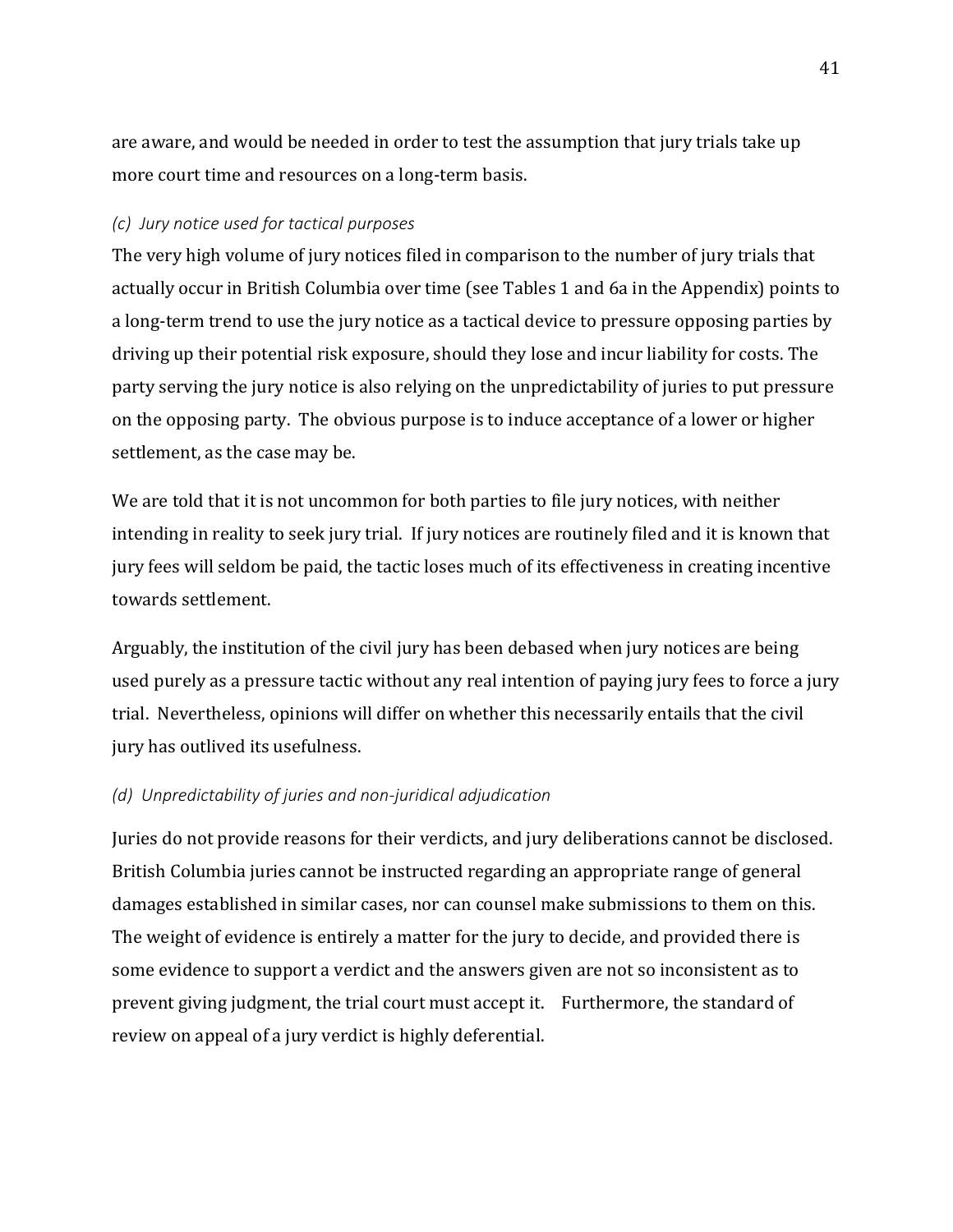These conditions create the possibility for juries to ignore, discount, or misunderstand evidence and their instructions on the law, yet still render a binding verdict that may be extremely difficult to overturn on appeal. The possibility of arbitrary, non-juridical decision-making by a jury is real.<sup>180</sup> Many counsel dislike juries for this reason and avoid them.

The question may be asked why a mechanism in the civil justice system that allows for arbitrary, practically unappealable adjudication should be preserved. This question is normally answered by discounting unreasonable and perverse verdicts as anomalous and by restating the traditional, supposed attributes of the jury as being a cross-section of the community bringing community values into the resolution of private disputes. For reasons given earlier, these answers are less than satisfactory.

#### <span id="page-47-0"></span>*(e) Likelihood of mistrial and necessity of re-trial*

Jury proceedings are notoriously fraught with procedural pitfalls leading to mistrial. The rules of evidence must be more strictly applied than before a judge sitting alone. When inadmissible evidence is heard, or when verdicts are inconsistent or incoherent, the only remedy in many cases is re-trial, at great cost and inconvenience to the parties. This is still true, despite the fact that the Supreme Court of Canada has reversed the former rule that any mention of insurance in a jury trial results in mistrial and obligatory discharge of the jury.<sup>181</sup>

<sup>180</sup> Examples of juries misunderstanding or ignoring instructions on the law and rendering arbitrary and/or inconsistent verdicts abound. Two recent cases illustrate the point. In *Harder v. Poettker*, 2015 BCSC 1280, rev'd 2016 BCCA 477 a jury awarded pecuniary damages for out of pocket medical expenses and loss of housekeeping capacity, but nothing for non-pecuniary loss (pain and suffering), despite the fact that the pecuniary damages could only have been incurred as a result of non-pecuniary loss. In *Thomas v. Foskett*, 2018 BCSC 2369, rev'd in part 2020 BCCA 322, in which liability was admitted, the jury awarded damages for cost of future care and loss of future income, but only a nominal amount for non-pecuniary loss, and failed to award \$650 in agreed-upon expenses of the plaintiff. The nominal award made by the jury for non-pecuniary loss was logically inconsistent with the need to award damages for cost of future care.

<sup>181</sup> *Hamstra (Guardian ad litem of) v. British Columbia Rugby Union*, [1997] 1 S.C.R. 1092, overruling *Bowhey v. Theakston*, [1951] S.C.R. 679.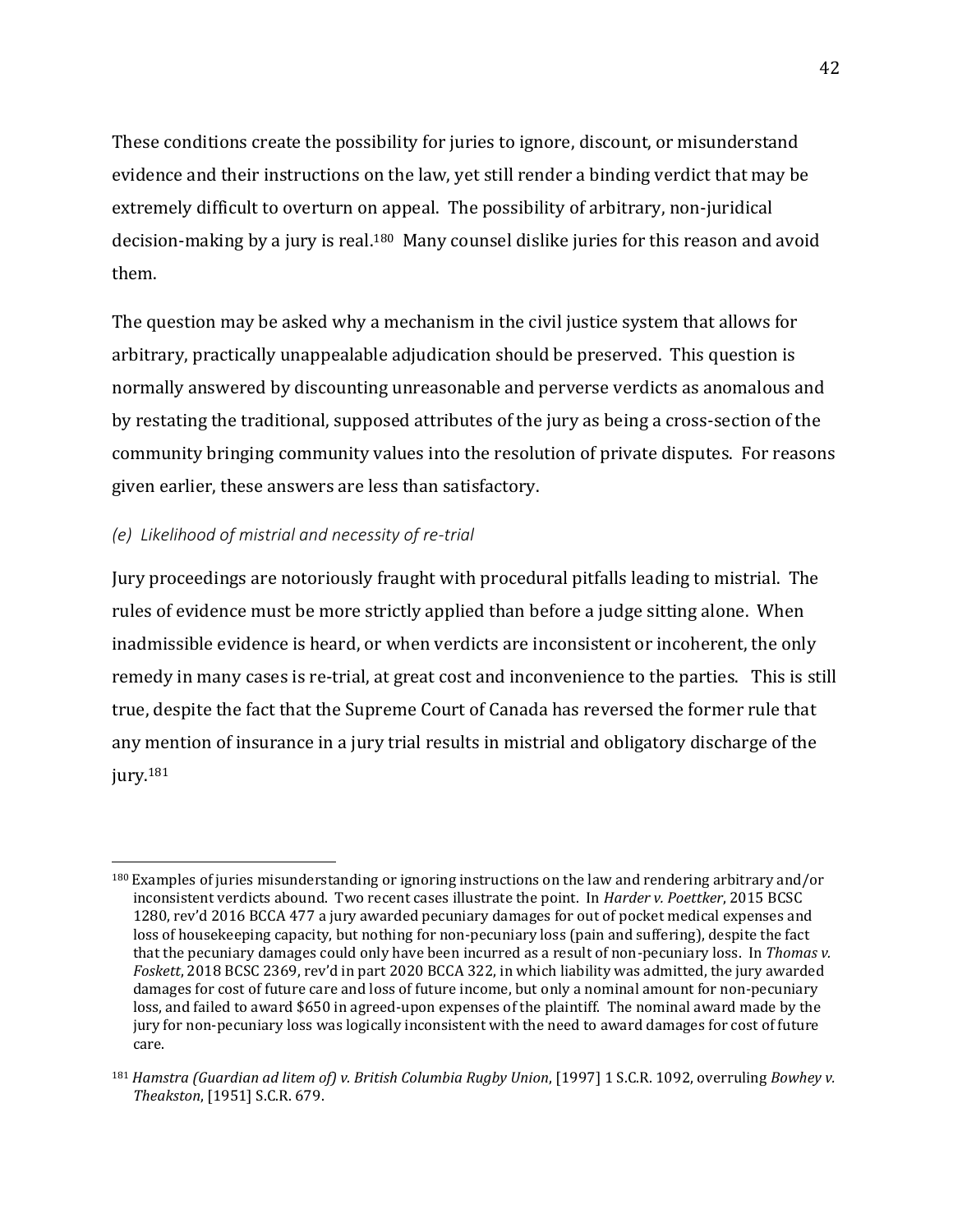# <span id="page-48-0"></span>F. How Essential Is the Civil Jury?

None of the arguments commonly advanced for or against retention of the civil jury are conclusive in themselves. All are relatively easily contradicted, which is probably why the debate over the merits of civil juries has gone on for so long without resolution in our province and others. Rather than weighing the arguments typically advanced for and against civil juries, it may be more useful to consider what would be lost if the civil jury were to be abolished or further restricted, and what would be gained.

First, it may be noted that other jurisdictions like Quebec and South Australia have abolished civil juries without any lasting controversy. In the UK, their use has been narrowly confined for many decades, and recently even defamation was removed from the list of causes of action where a civil jury is available to a party on application. Again, there has been no lasting controversy. We do not hear of movement in these jurisdictions to restore the civil jury. So what would be lost by following suit in British Columbia?

Public participation in resolving legal disputes between private parties, or between a private party and a public authority that is not an emanation of the Crown, would be eliminated. The court system might be increasingly seen as elitist and insular. There would be a loss of the practical insight and community values that juries reputedly bring to decision-making, particularly in relation to the assessment of general damages. As explained above, however, it is questionable that juries today are sufficiently representative of a cross-section of the community to live up to this ideal model.

There would be a loss of a tactical device, namely threat of unpredictable jury trial, that probably favours institutional defendants. Arguably, this would be a gain by leading to greater fairness and balance in the civil justice system.

Litigants would no longer be able to obtain an immediate result at the end of a Supreme Court civil trial, except in the relatively small minority of cases where judgment can be given orally from the bench.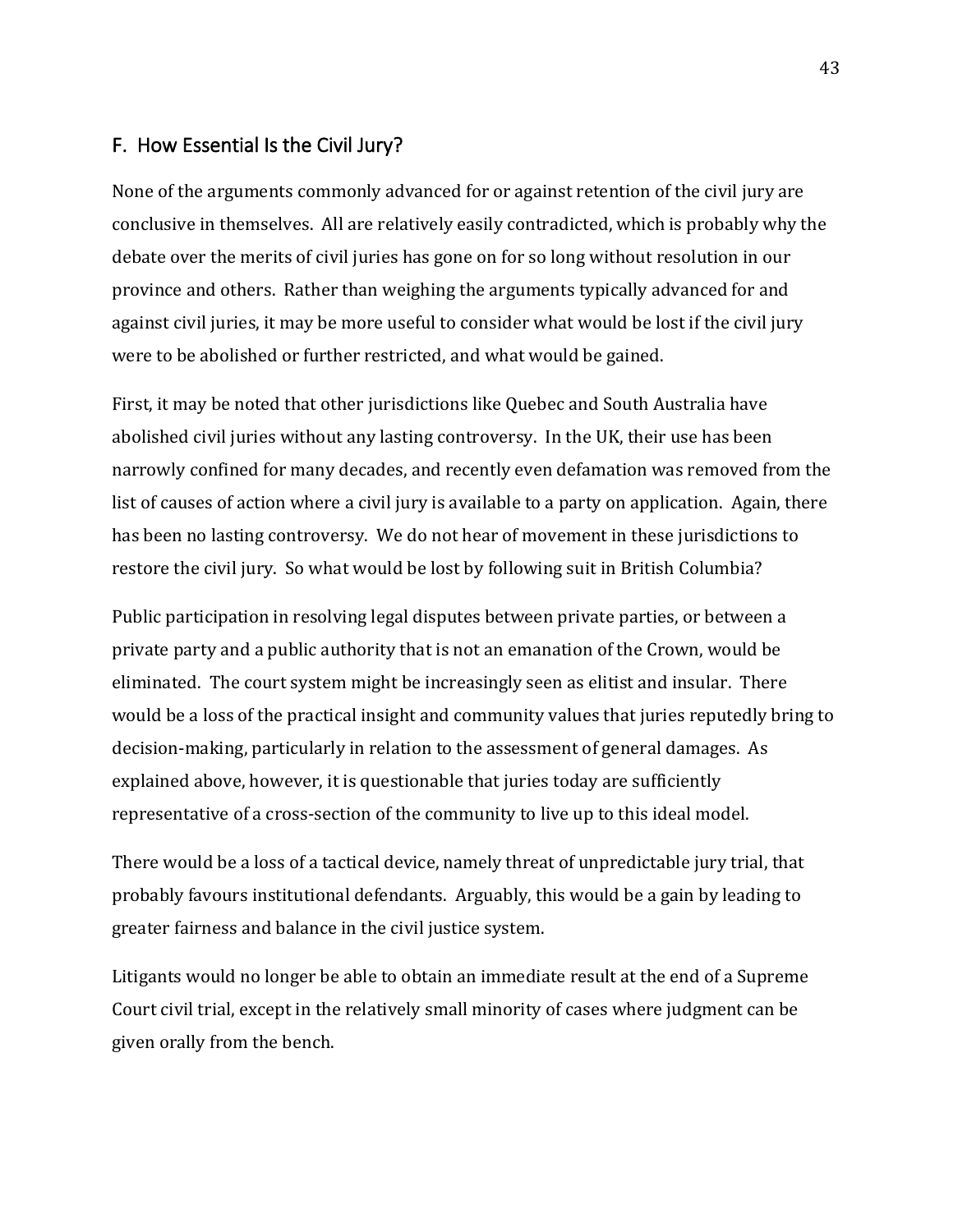If in fact actions in which jury notices are filed and jury trials that actually start settle at a higher rate than those without a jury, as may be the case, the associated savings to litigants and the court system would not be realized.

What would be gained by abolition or by narrowly confining the scope of civil jury trial? Additional court time would be freed, because jury trials are assumed to take longer and the blocks of trial time set aside for jury trial on the basis of that assumption would become available for other matters. Costs associated purely with jury trials, such as staff time in jury summoning, selection and jury management during trial would be limited to criminal trials or incurred in fewer civil actions. Mistrials in civil matters necessitating re-trial would be reduced if civil juries were confined to fewer causes of action, and practically eliminated in the event of abolition.

There would be some cost savings in court administration. The savings might well be less than what might be thought likely because of offsetting factors such as fewer settlements, and settlements occurring a later stage. There might be little effect in the overall volume of appeals, but there would be fewer re-trials.

All told, there might be some economic benefit to elimination or restriction of civil jury trials and some relief of administrative burdens, but it is not possible to estimate their extent without a great deal more data. If the status quo is altered, there would be some initial controversy. Elements of the legal profession and institutional defendants can be expected to resist the change, but lasting controversy is unlikely.

# <span id="page-49-0"></span>G. Policy Options

<span id="page-49-1"></span>1. RETAIN THE CIVIL JURY WITH OR WITHOUT IMPLEMENTATION OF RATIONALIZING REFORMS AND INCREASING THE MONETARY THRESHOLD FOR JURY TRIAL

#### <span id="page-49-2"></span>*(a) Retaining the status quo*

The civil jury can be left as it is, of course, if the legislative assessment is that there is no need to alter the status quo. Retention could be accompanied nevertheless by reforms mentioned below that have been proposed to rationalize and improve the function of the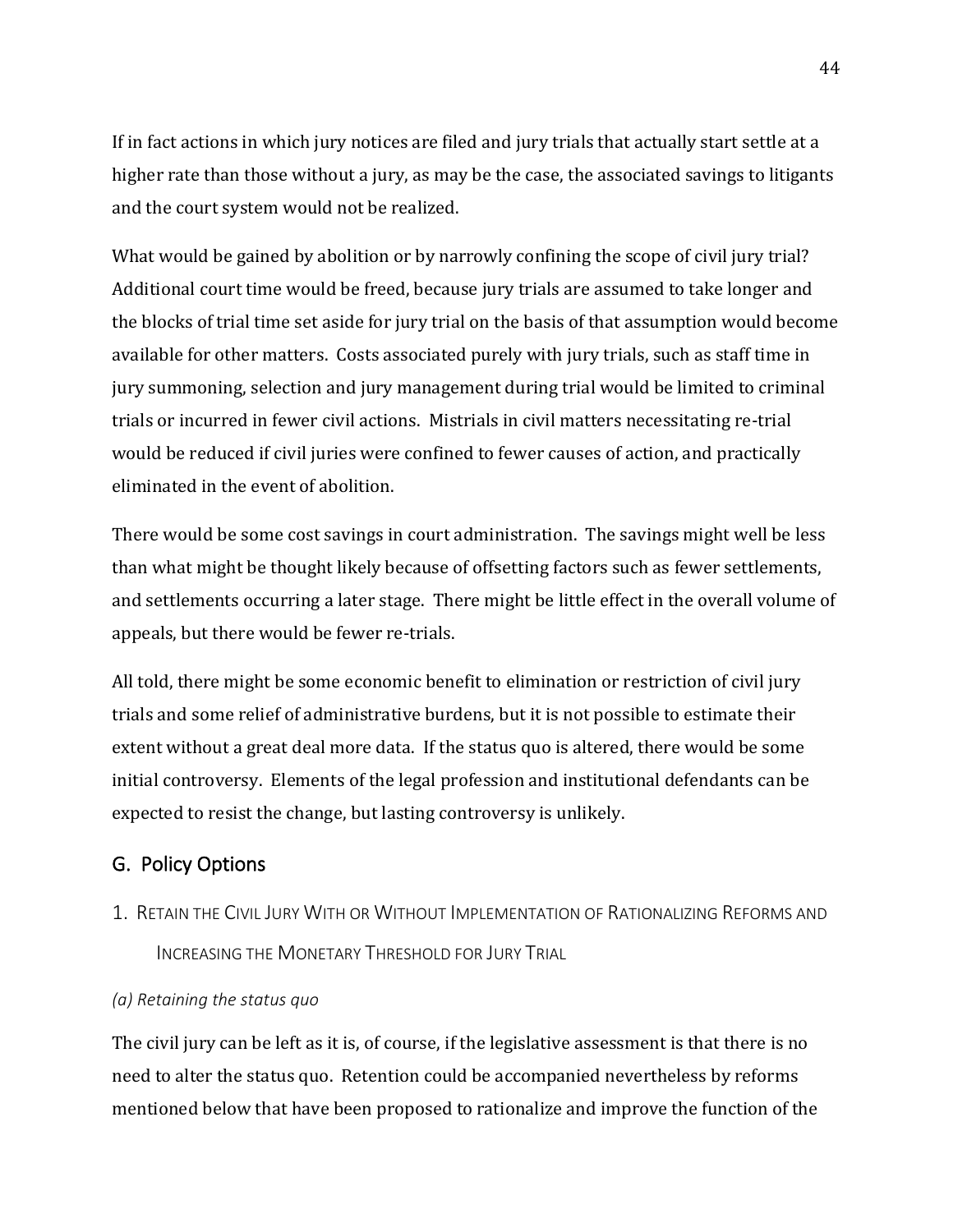civil jury and reduce the number of occasions when re-trial is necessary. In addition, the monetary threshold for jury trial imposed by the fast track rule could be raised to further reduce the volume of jury cases, if that is seen as desirable to simplify trial scheduling and reduce demands on court administration and sheriffs' time. Making jury fees nonrecoverable as part of a costs award would go some distance to curb the misuse of jury notices for tactical purposes. These potential reforms are discussed under subheadings (b) through (f) immediately below.

# <span id="page-50-0"></span>*(b) Allow the jury to be charged regarding appropriate range of general damages*

<span id="page-50-1"></span>The former Law Reform Commission of British Columbia recommended in 1984 that trial judges should be allowed to inform the jury about a range of damages awarded in similar cases so that they will be less likely to make an award that generates a need for an appeal and re-trial. <sup>182</sup> Since then, it has been settled that the trial judge can inform the jury of the upper limit set by the Supreme Court of Canada on damages for non-pecuniary loss in personal injury cases, and can give judgment for an amount of damages for non-pecuniary loss within the legal limit if the jury returns a verdict exceeding it.<sup>183</sup> The Court of Appeal has also clarified in unequivocal terms its jurisdiction to vary a wholly unreasonable and disproportionate jury award.<sup>184</sup>

These developments in case law since 1984 still leave a large amount of room for juries to make inordinately large or small awards, which can lead to appeals that might be avoided if the jury could be instructed about the range of awards of general damages made in similar cases. The jury would be told at the same time that the range of awards is only a guideline and they remain able to assess damages as they see fit. In a personal injury case, this would be accompanied by a further instruction about the legal upper limit for non-

<sup>182</sup> Law Reform Commission of British Columbia, *Report on Review of Civil Jury Awards* (Vancouver: The Commission, 1984) at 50.

<sup>183</sup> See note [166,](#page-40-0) *supra*.

<sup>184</sup> *Vaillancourt v. Molnar Estate*, 2002 BCCA 685 at paras. 7-20.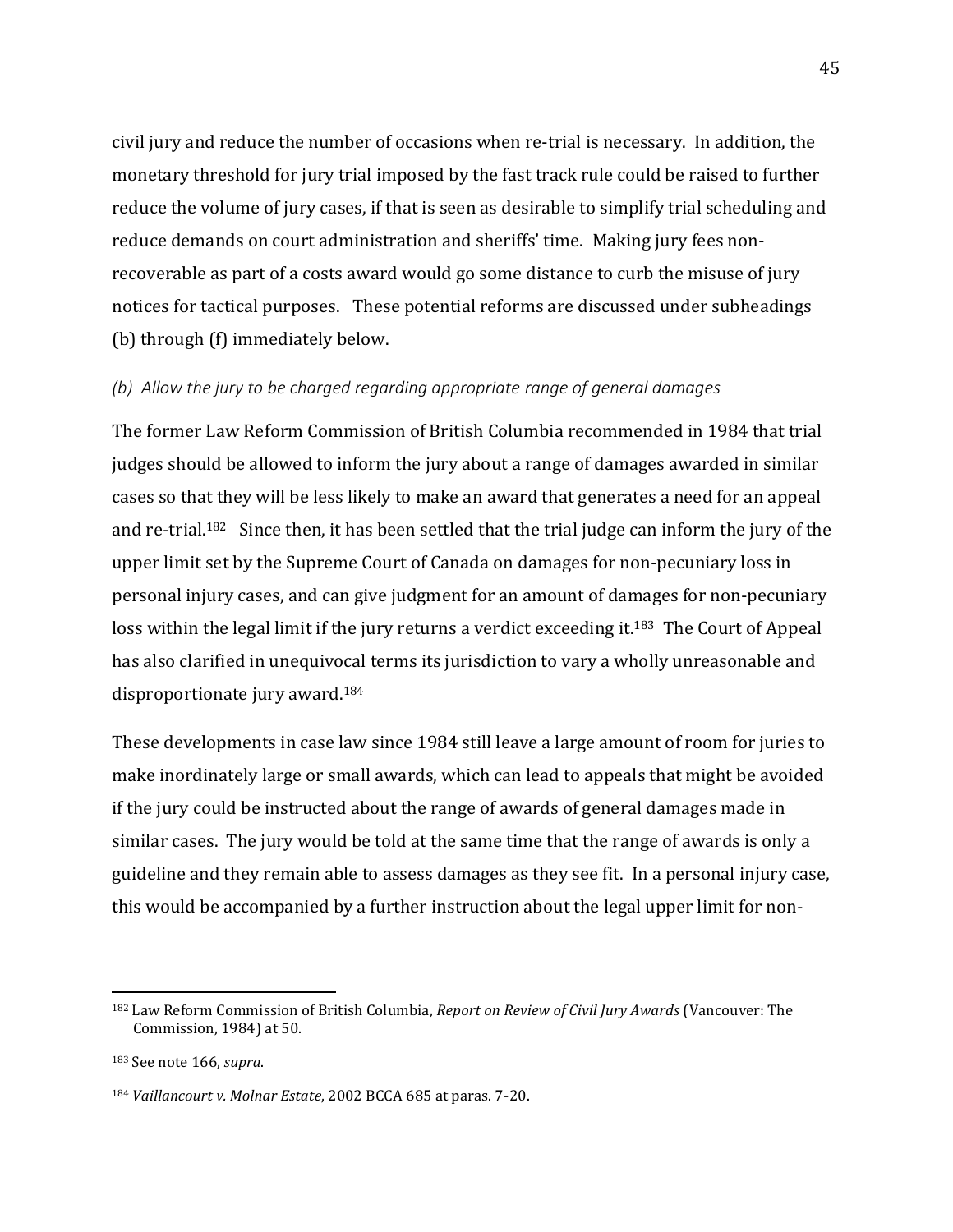pecuniary loss fixed by the Supreme Court of Canada. Jury awards of damages would likely become more predictable and consistent with judgments in similar non-jury cases.

# <span id="page-51-0"></span>*(c) Unify the tests for appellate review of quantum of a jury award with that applicable to a judge alone*

<span id="page-51-2"></span>There are different standards of appellate review of the quantum of a jury award and that of a trial judge. An award made by a trial judge sitting alone may be varied by the Court of Appeal if it is so inordinately high or low that it must be a wholly erroneous estimate of the damages.<sup>185</sup> The Court of Appeal may only vary the quantum of an award made by a jury if it is "wholly disproportionate" or "shockingly unreasonable."186 The reasons for this difference are the sanctity that has been attached to the concept of the jury, the absence of reasons in a verdict, and the traditional principle that assessment of damages is solely the purview of the jury. The difference in the standard of review would appear to have no justification if juries could be instructed about the range of general damages typically awarded in similar cases.

The former Law Reform Commission recommended that the two tests be unified so that the standard of review applicable to quantum of an award made by a judge would apply also to jury awards.187 This would reduce risk from the proverbial unpredictability of jury verdicts and the difficulty of securing redress from inordinately low or high jury awards on appeal. It might also tend to curb the tendency to file jury notices as a tactical device, inasmuch as the tactic is predicated on fear of unpredictability on the part of juries.

<span id="page-51-1"></span>*(d) Empower trial judges to review the quantum of a jury verdict and give judgment for an amount reasonable on the evidence*

Trial judges can now reduce a jury award for non-pecuniary loss in a personal injury case that exceeds the legal upper limit fixed by the Supreme Court of Canada and give judgment

<sup>185</sup> *Moskaleva v. Laurie*, 2009 BCCA 260, at para. 127; *Boyd v. Harris*, 2004 BCCA 146 at paras 13-14; *Foreman v. Foster*, 2001 BCCA 26, at para. 32; *Nance v. B.C. Electric Railway Co*, [1951] A.C. 601 at 613-614 (P.C.).

<sup>186</sup> *Moskaleva v. Laurie*, *supra*, note [185,](#page-51-2) at para. 127.

<sup>187</sup> *Supra*, note [182](#page-50-1) at 45.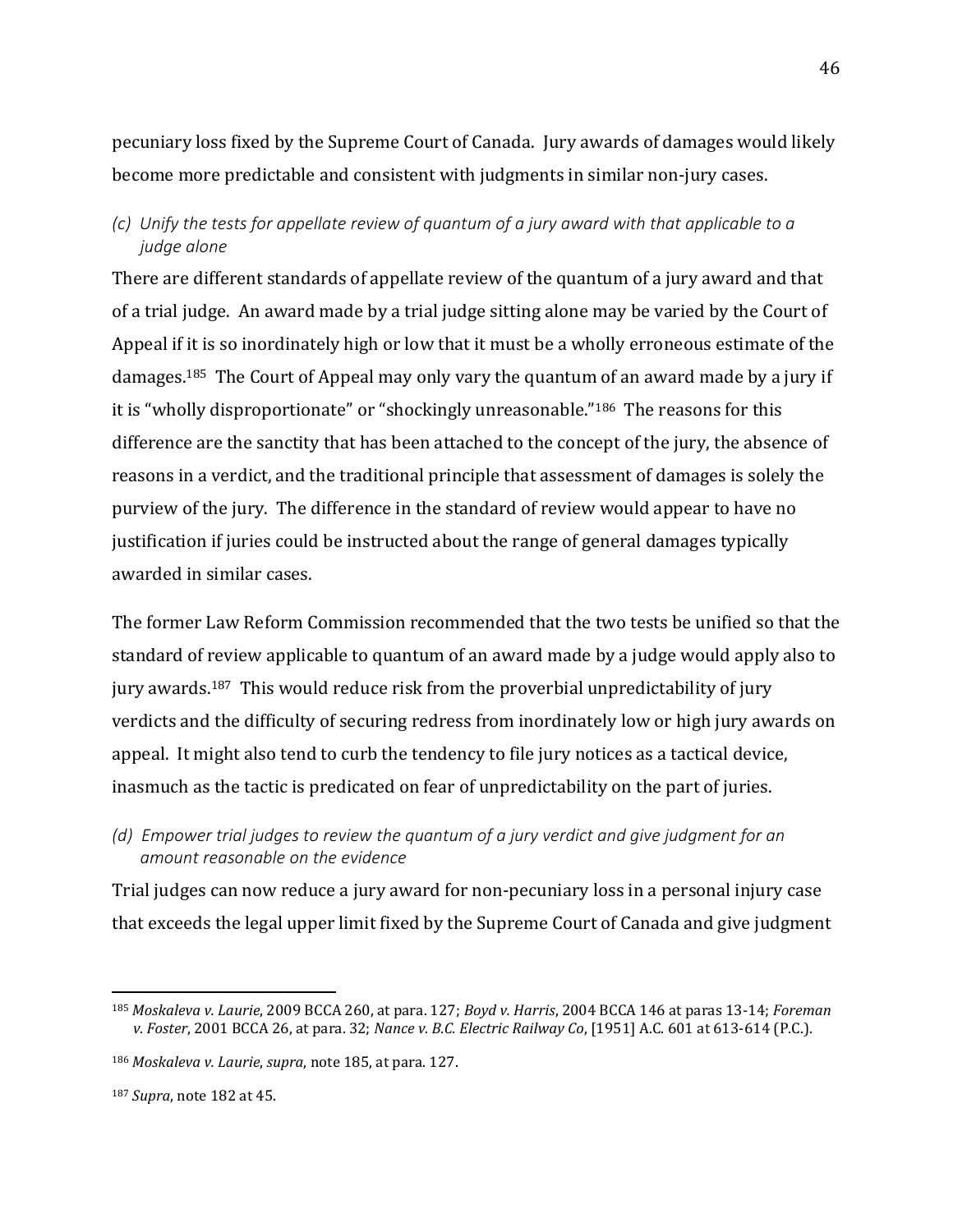accordingly. Apart from this, a trial judge must accept the verdict even if it is for a disproportionately large or small amount. Redress must be sought on appeal.

The former Law Reform Commission recommended that the trial judge be given the power to vary the size of a disproportionate award to conform to the evidence and give judgment for that amount.<sup>188</sup> This would be somewhat analogous, but not identical, to the authority American trial judges have to adjust disproportionate jury awards. It would avoid the need for appeals regarding only quantum, and like the unification of the standard of review on appeal might have the effect of lessening the tendency to exploit the unpredictability of juries by tactical use of jury notices.

#### <span id="page-52-0"></span>*(e) Increase the monetary ceiling for the option of jury trial in civil matters*

Currently, the fast track rule (Rule 15) applies to a large range of actions in which damages claimed are \$100,000 or less. Jury trial is not available in those actions. The corresponding simplified procedure rule in Ontario, which also excludes jury trial as an option, now applies to actions in which the amount in issue is \$200,000 or less. Raising the monetary ceiling for the application of Rule 15 would be another means of restricting the volume of jury trials, if that is the policy chosen.

#### <span id="page-52-1"></span>*(f) Make jury fees non-recoverable as costs*

Tactical use of jury notices to enlarge the financial exposure opposing parties face in the event they lose at trial could be discouraged by amending section 17(3) of the *Jury Act*<sup>189</sup> to make jury fees non-recoverable as costs from an opposing party. In other words, the party who serves a jury notice would bear the expense of having a jury, regardless of the outcome of the action. This is essentially the position in Saskatchewan, as mentioned above, although Saskatchewan also preserves a discretion for the court to depart from the default rule of non-recoverability and apportion the expense of the jury between the

<sup>188</sup> *Ibid.*, at 47.

<sup>189</sup> *Supra*, not[e 22.](#page-11-2)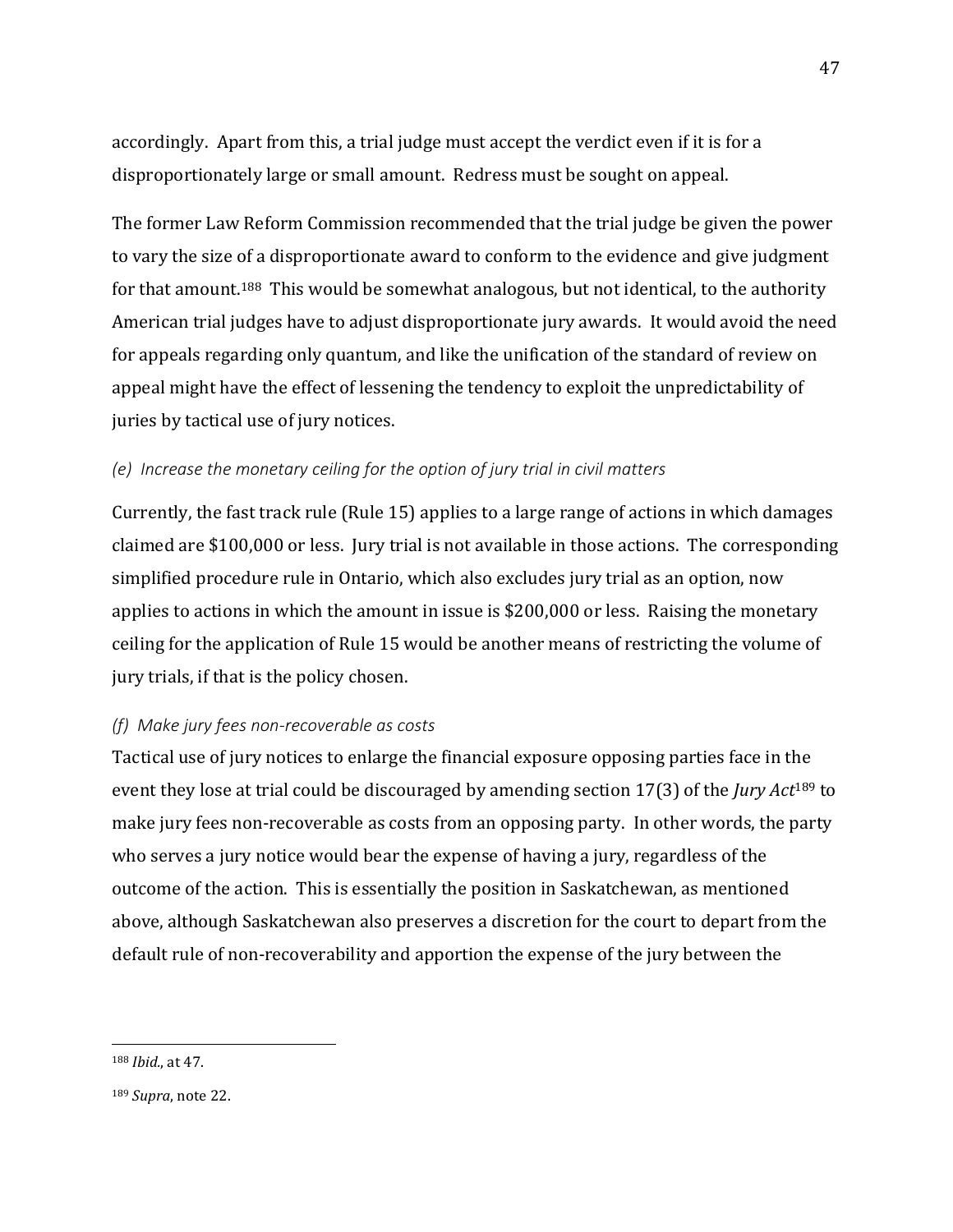parties. <sup>190</sup> The discretion to apportion might be exercised, for example, if both plaintiff and defendant have served jury notices in the action.

Replacing the present section 17(3) with the Saskatchewan rule, accompanied by a residual discretion in the court to apportion the jury fees in a proper case when awarding costs, would bring about greater fairness when the parties have unequal bargaining power and probably reduce the number of actions in which jury notices are filed.

# <span id="page-53-0"></span>2. RESTRICT JURY TRIAL TO SPECIFIED CAUSES OF ACTION

As described above, numerous jurisdictions limit jury trial in civil matters as of right to a few causes of action. Typically, these are ones in which injury to reputation and affront to personal liberty are in issue, and ones in which juries have traditionally been employed because of the ability to provide the sense of the community regarding the nature of the injury. These are actions for defamation and the intentional torts of malicious prosecution and false imprisonment.

If British Columbia were to limit jury trial to defamation, malicious prosecution, and false imprisonment, it would join a group of other provinces and common law countries that have done so without significant controversy or regular demands for restoration of jury trial on a broader scale. These actions are also relatively uncommon, so that retention of jury trial in relation to them would be unlikely to impose significant burdens on the court system.

# <span id="page-53-1"></span>3. ABOLITION OF CIVIL JURIES

There is no constitutional obstacle to the abolition of the mode of trial by civil jury. It is not part of the constitutionally protected core of superior court jurisdiction.<sup>191</sup> It is open to British Columbia to abolish the civil jury in matters under provincial legislative jurisdiction.

<sup>190</sup> *Supra*, not[e 59.](#page-20-4) 

<sup>191</sup> *Trial Lawyers Association of British Columbia v. British Columbia (Attorney General)*, 2017 BCCA 324, at para. 56; leave to appeal refused 2018 CanLII 68340 (S.C.C.).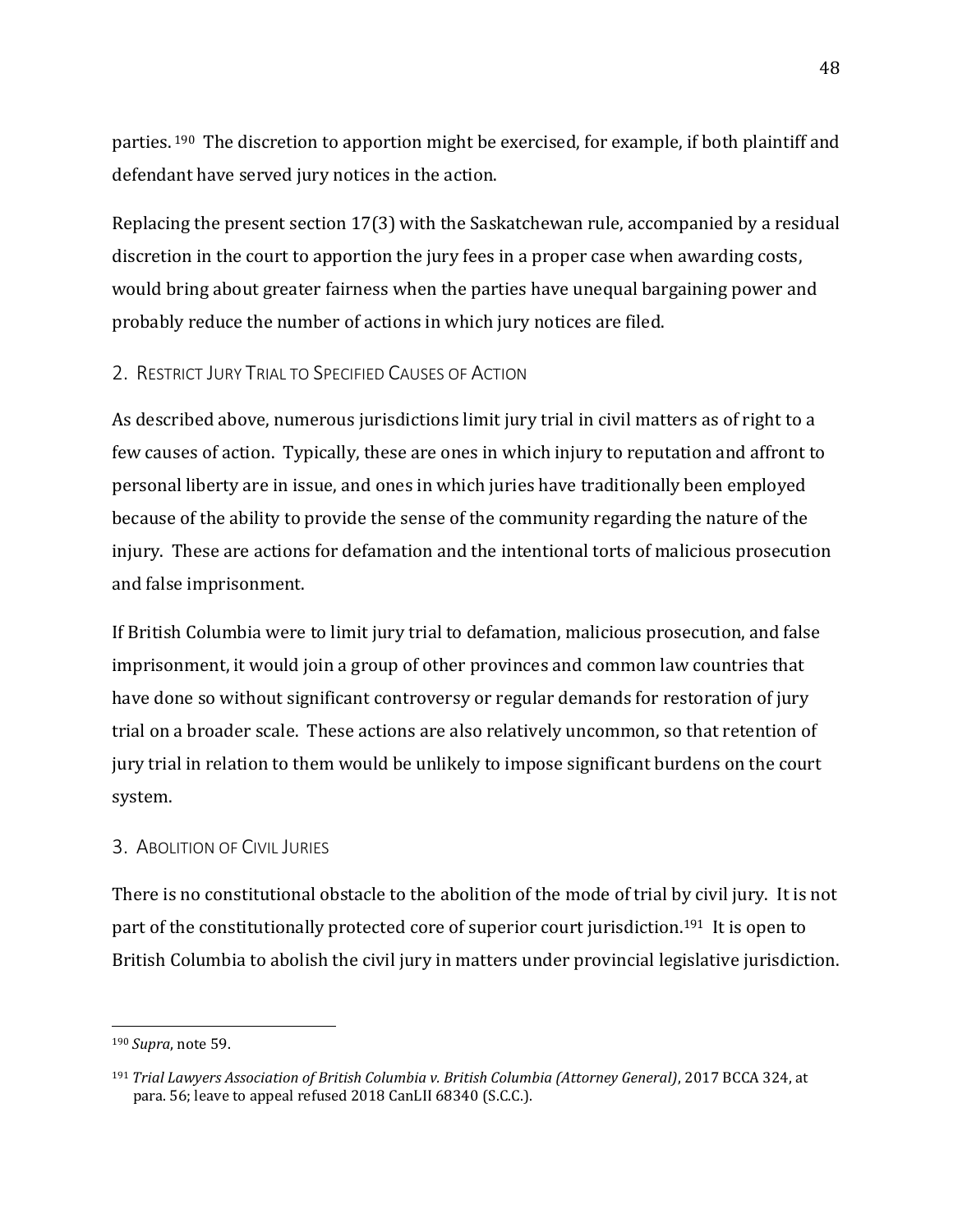This more ambitious step, following the examples of Quebec, South Australia, and the Australian Capital Territory, could be expected to generate some level of resistance. Resistance would probably not be broad-based, however. The civil justice system functions mainly without juries in any case.

Motor vehicle accident litigation dominates the use of civil juries in British Columbia, and the "enhanced care" structural changes now in effect in automobile insurance will minimize court litigation over the long term. In the short term, it is understood that a significant volume of MVA litigation remains backlogged and is expected to take several years to work through. The recent decision holding unconstitutional portions of the amendments that took effect in April 2019 vesting exclusive jurisdiction in the Civil Resolution Tribunal to determine what constitutes minor injury for insurance purposes in an MVA case, and restricting access to the Supreme Court for resolution of MVA injury claims under a \$50,000 value ceiling, has likely caused that backlog to expand.<sup>192</sup>

Nevertheless, if abolition of the civil jury is the option chosen, this change might be betterreceived if it applied only to actions started on or after the effective date of the implementing legislation. 193

A possible drawback of abolishing the civil jury might be that the reputed higher settlement rate of actions in which jury notices have been filed would disappear, potentially leaving more actions reaching the trial stage and thus adding to the congestion of court calendars. This, however, is speculative, like almost all discussion of the merits of retention or abolition of the civil jury in the absence of comprehensive statistical and financial information.

<sup>192</sup> *Trial Lawyers Association of British Columbia v. British Columbia (Attorney General)*, 2021 BCSC 348.

<sup>193</sup> In *R. v. Chouhan*, 2021 SCC 26, which concerned the temporal application of amendments abolishing peremptory challenges in selection of criminal juries, the majority in the Supreme Court of Canada held the amendments in question to be purely procedural and thus presumptively applicable to pending matters. Nevertheless, neither the majority nor minority judgments in *R. v. Chouhan* contain any suggestion that the right to jury trial itself is not substantive, as characterized in *King v. Colonial Homes Ltd.* and *Bhullar v. Atwal*, *supra*, not[e 1.](#page-7-0) See also *Sidhu v. Hiebert*, 2020 BCSC 183 at para. 18.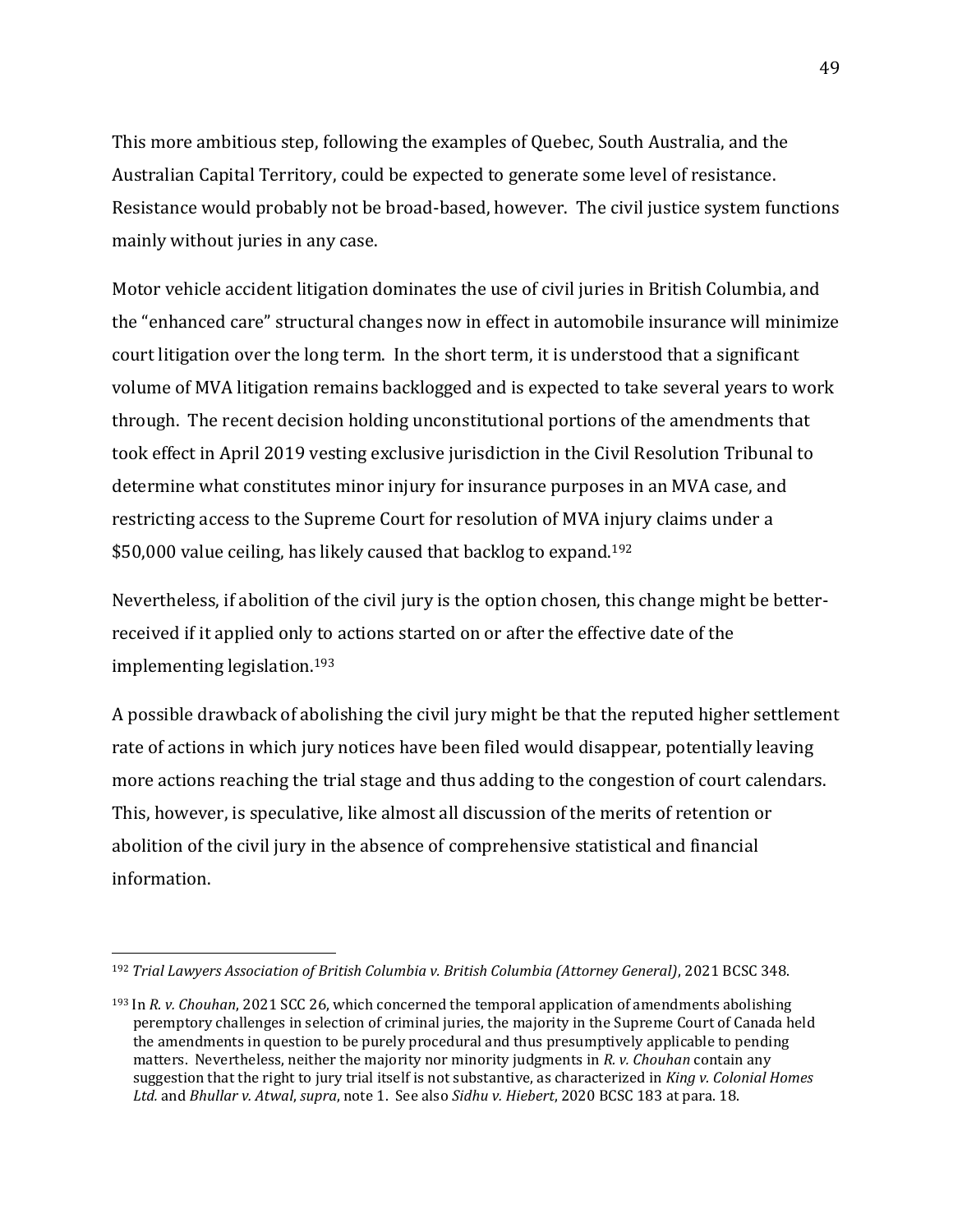#### <span id="page-55-0"></span>4. EXTENDING THE SUSPENSION OF JURY TRIALS INDEFINITELY

Jury trials are currently suspended until 8 October 2022. The Supreme Court registries have just resumed accepting jury notices for trials scheduled to start after that date. An additional option would be to extend the suspension indefinitely or to a remote date several years away in order to permit a full consultation with the judiciary, the legal profession, court administration, sheriffs, and other stakeholders and allow for public debate on the merits of retaining or abolishing civil juries, restricting them to a few causes of action, or effecting other reforms.

The extension could also be structured as an experiment to assess how the civil justice system, and in particular, Supreme Court trial scheduling, performs in the absence of jury cases. Data could be collected on whether, and to what extent, cost savings are realized, and a fuller cost-benefit analysis carried out on the implications of retention or abolition of the civil jury. The results might be useful to inform the ultimate policy decision.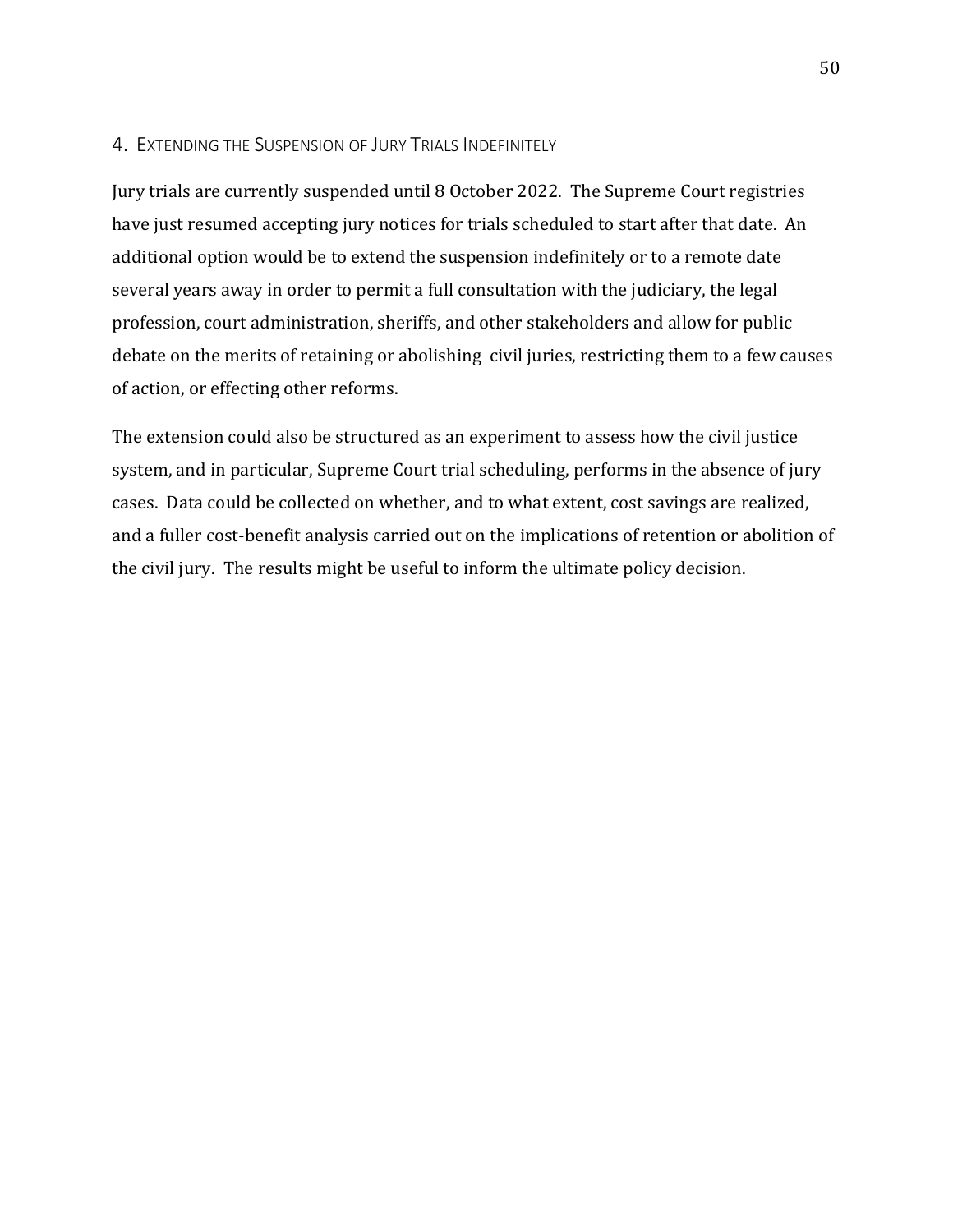# **APPENDIX**

Tables 1-7 Compiled by Strategic Information and Applications Group, Court Services Branch, Ministry of Attorney General

# **TABLE 1**

# **Civil Cases with a Notice Requiring Trial by Jury (NTJ) by Type of Case & Fiscal Year**

Table 1: Total Civil Jury Trials Elected by Type of Case (Unique Cases with Notice of Trial by Jury (NTJ) Filed)

<span id="page-56-0"></span>

|                    |                  | Unique Cases With NTJ Filed 1 |                    |                |                    |              |  |  |  |  |  |  |  |  |
|--------------------|------------------|-------------------------------|--------------------|----------------|--------------------|--------------|--|--|--|--|--|--|--|--|
| <b>Fiscal Year</b> | <b>Motor</b>     | <b>Supreme</b>                |                    | Enforcement/   |                    |              |  |  |  |  |  |  |  |  |
| <b>First NTJ</b>   | <b>Vehicle</b>   | <b>Civil</b>                  | <b>Family Law</b>  | Legislated     |                    |              |  |  |  |  |  |  |  |  |
| <b>Filed</b>       | <b>Accidents</b> | (General)                     | <b>Proceedings</b> | <b>Statute</b> | <b>Foreclosure</b> | <b>TOTAL</b> |  |  |  |  |  |  |  |  |
| FY 10/11           | 2,763            | 233                           |                    |                |                    | 2,996        |  |  |  |  |  |  |  |  |
| FY 11/12           | 2,263            | 221                           | 1                  |                |                    | 2,485        |  |  |  |  |  |  |  |  |
| FY 12/13           | 2,102            | 226                           | $\mathbf{1}$       |                |                    | 2,329        |  |  |  |  |  |  |  |  |
| FY 13/14           | 2,254            | 217                           |                    |                |                    | 2,471        |  |  |  |  |  |  |  |  |
| FY 14/15           | 2,095            | 199                           | 1                  | 1              |                    | 2,296        |  |  |  |  |  |  |  |  |
| FY 15/16           | 2,397            | 210                           |                    |                |                    | 2,607        |  |  |  |  |  |  |  |  |
| FY 16/17           | 3,489            | 286                           | $\mathbf{1}$       |                |                    | 3,776        |  |  |  |  |  |  |  |  |
| FY 17/18           | 4,023            | 298                           |                    |                |                    | 4,321        |  |  |  |  |  |  |  |  |
| FY 18/19           | 4,814            | 316                           | 3                  |                | 1                  | 5,134        |  |  |  |  |  |  |  |  |
| FY 19/20           | 5,216            | 320                           |                    |                |                    | 5,536        |  |  |  |  |  |  |  |  |

*Data source: CMIS, CEIS\_ODS, February 8, 2021*

*Notes: Data are preliminary and subject to change.*

*1: Count of unique cases where one or more Notice Requiring Trial by Jury (NTJ) was filed. Counts are based on the fiscal year when the first NTJ was filed, and case counts exclude transferred cases.*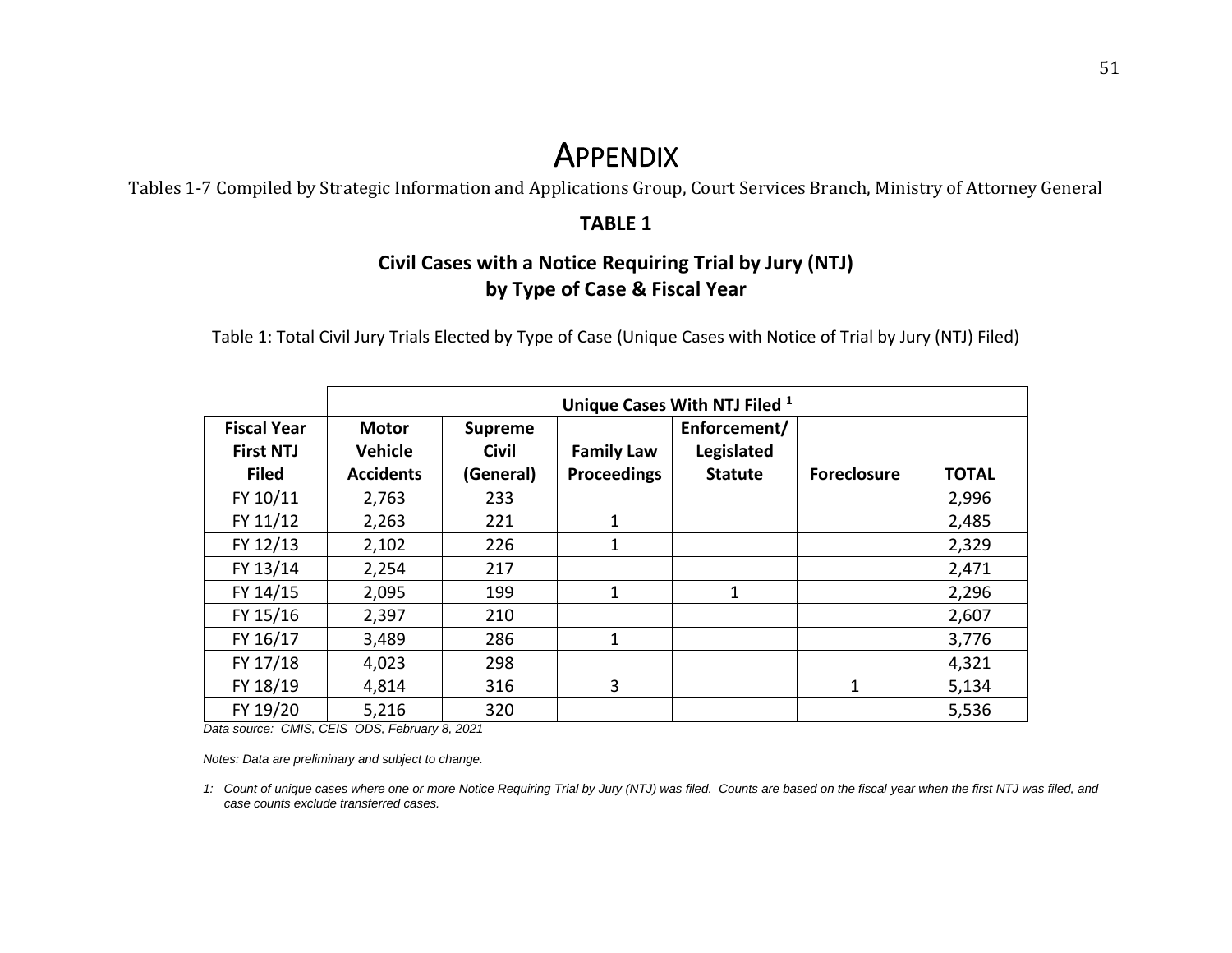# **Civil Cases with a Notice Requiring Trial by Jury (NTJ) by Fiscal Year & Court Location**

Table 2: Total Civil Jury Trials Elected (Unique Cases with NTJ Filed) by Court Location

|                                  | Fiscal Year First NTJ Filed <sup>1</sup> |                |           |                |                |              |              |           |                |                |  |
|----------------------------------|------------------------------------------|----------------|-----------|----------------|----------------|--------------|--------------|-----------|----------------|----------------|--|
| <b>Court Location</b>            | <b>FY</b>                                | <b>FY</b>      | <b>FY</b> | <b>FY</b>      | <b>FY</b>      | <b>FY</b>    | <b>FY</b>    | <b>FY</b> | <b>FY</b>      | <b>FY</b>      |  |
|                                  | 10/11                                    | 11/12          | 12/13     | 13/14          | 14/15          | 15/16        | 16/17        | 17/18     | 18/19          | 19/20          |  |
| <b>CAMPBELL RIVER LAW COURTS</b> | 25                                       | 14             | 25        | 22             | 8              | 11           | 9            | 15        | 27             | 33             |  |
| <b>CHILLIWACK LAW COURTS</b>     | 170                                      | 136            | 113       | 150            | 121            | 110          | 149          | 188       | 192            | 207            |  |
| <b>COURTENAY LAW COURTS</b>      | 11                                       | 10             | 11        | 16             | 11             | 17           | 12           | 33        | 31             | 49             |  |
| <b>CRANBROOK LAW COURTS</b>      | 5                                        | 6              | 4         | 5              | $\overline{2}$ | 3            | 4            | 7         | 4              | 4              |  |
| <b>DAWSON CREEK LAW COURTS</b>   | $\mathbf 1$                              | $\overline{0}$ |           | 0              | 0              | 0            | $\mathbf{1}$ | $\Omega$  | 1              | $\overline{2}$ |  |
| <b>DUNCAN LAW COURTS</b>         | 22                                       | 9              | 8         | 5              | 6              | 8            | 4            | 5         | 6              | 6              |  |
| <b>FORT ST JOHN LAW COURTS</b>   | 0                                        | $\Omega$       | $\Omega$  | 0              | $\mathbf 0$    | 0            | 0            | $\Omega$  | $\Omega$       | $\overline{2}$ |  |
| <b>GOLDEN LAW COURTS</b>         | $\Omega$                                 | $\mathbf 0$    |           | 0              | $\Omega$       | 0            | 0            | $\Omega$  | $\Omega$       | $\overline{0}$ |  |
| <b>KAMLOOPS LAW COURTS</b>       | 66                                       | 58             | 66        | 52             | 54             | 67           | 78           | 79        | 88             | 88             |  |
| <b>KELOWNA LAW COURTS</b>        | 102                                      | 82             | 110       | 99             | 88             | 103          | 120          | 140       | 159            | 183            |  |
| <b>NANAIMO LAW COURTS</b>        | 65                                       | 55             | 57        | 63             | 78             | 89           | 87           | 109       | 118            | 141            |  |
| <b>NELSON LAW COURTS</b>         | 7                                        | 8              | 6         | 14             | 16             | 7            | 7            | 10        | 8              | $\overline{7}$ |  |
| NEW WESTMINSTER LAW COURTS       | 577                                      | 418            | 350       | 357            | 327            | 406          | 649          | 781       | 948            | 973            |  |
| PENTICTON LAW COURTS             | 22                                       | 23             | 23        | 25             | 18             | 34           | 30           | 30        | 47             | 42             |  |
| PORT ALBERNI LAW COURTS          | 0                                        | $\mathbf{1}$   | 0         | 4              | $\mathbf 0$    | $\mathbf 1$  | $\mathbf{1}$ | $\Omega$  | $\mathbf 0$    | $\mathbf 0$    |  |
| POWELL RIVER LAW COURTS          | 10                                       | 6              | 6         | 3              | 4              | 5            | 3            | 3         | $\overline{3}$ | $\overline{2}$ |  |
| PRINCE GEORGE LAW COURTS         | 15                                       | 7              | 11        | $\overline{7}$ | 9              | 5            | 9            | 12        | 10             | 18             |  |
| PRINCE RUPERT LAW COURTS         | 0                                        | $\mathbf 0$    | 0         | 0              | 0              | $\mathbf{1}$ | 0            | 1         | 0              | $\mathbf 0$    |  |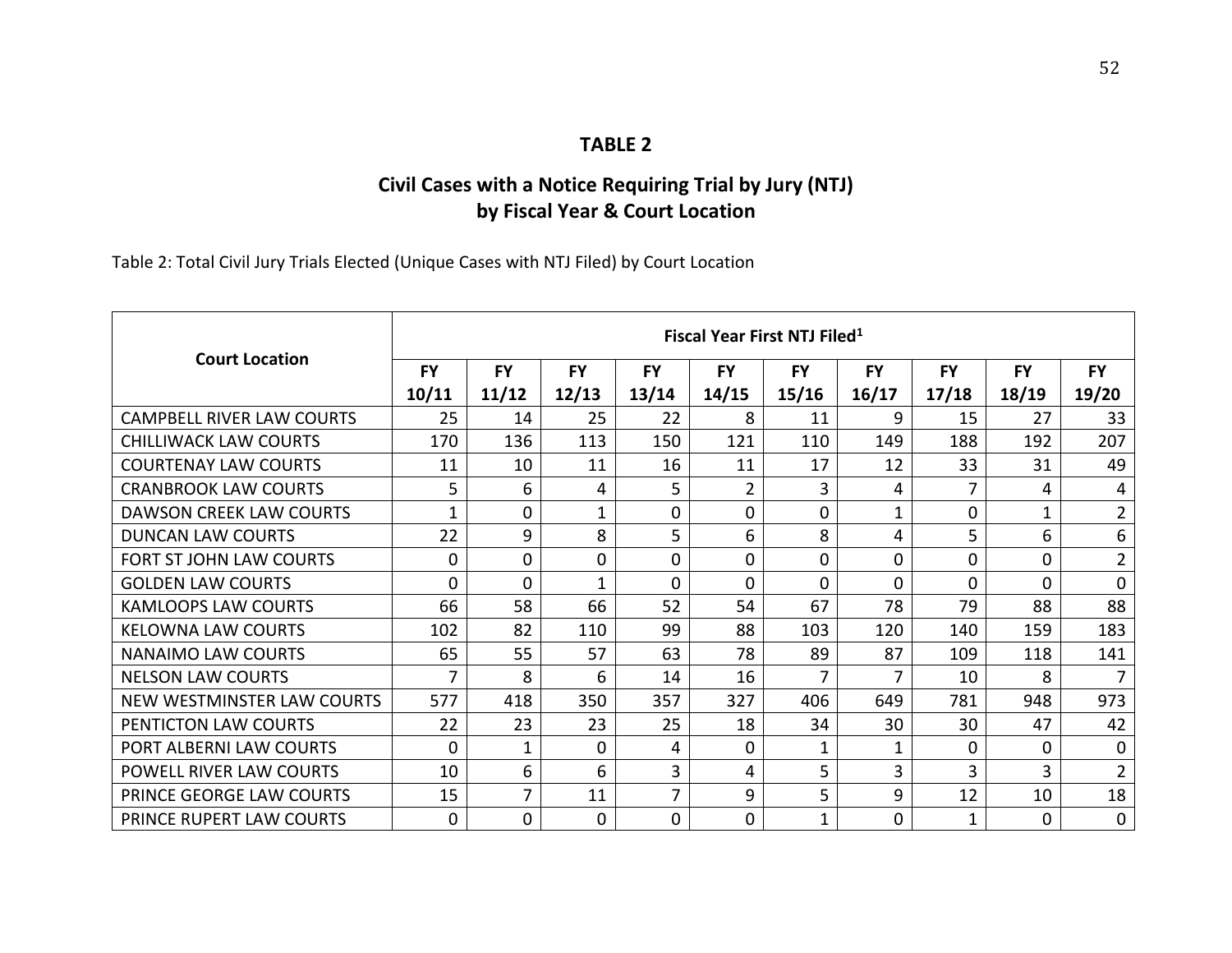| <b>QUESNEL LAW COURTS</b>       |       | 0     |       |       |       | 0     |       |       |       |          |
|---------------------------------|-------|-------|-------|-------|-------|-------|-------|-------|-------|----------|
| <b>ROSSLAND LAW COURTS</b>      | 4     |       | 4     |       |       | 4     |       |       |       |          |
| <b>SALMON ARM LAW COURTS</b>    |       |       |       |       |       | 0     |       |       |       | $\Omega$ |
| SMITHERS LAW COURTS             |       | O     |       |       |       | 0     |       |       |       | $\Omega$ |
| <b>TERRACE LAW COURTS</b>       |       |       |       |       |       | 0     |       |       |       | $\Omega$ |
| <b>VANCOUVER LAW COURTS</b>     | 1,599 | 1,374 | 1,254 | 1,388 | 1,306 | 1,485 | 2,300 | 2,590 | 3,146 | 3,410    |
| <b>VERNON LAW COURTS</b>        | 46    | 28    | 38    | 38    | 33    | 41    | 70    | 40    | 45    | 65       |
| <b>VICTORIA LAW COURTS</b>      | 245   | 246   | 241   | 215   | 207   | 210   | 237   | 272   | 292   | 299      |
| <b>WILLIAMS LAKE LAW COURTS</b> |       | ∠     |       |       | 0     | 0     |       |       |       | 3        |
| <b>PROVINCE TOTAL</b>           | 2,996 | 2,485 | 2,329 | 2,471 | 2,296 | 2,607 | 3,776 | 4,321 | 5,134 | 5,536    |

*Data source: CMIS, CEIS\_ODS, February 8, 2021*

*Notes: Data are preliminary and subject to change.*

*1: Count of unique new cases where one or more Notice Requiring Trial by Jury (NTJ) was filed. Counts are based on the fiscal year when the first NTJ was filed, and case counts exclude transferred cases.*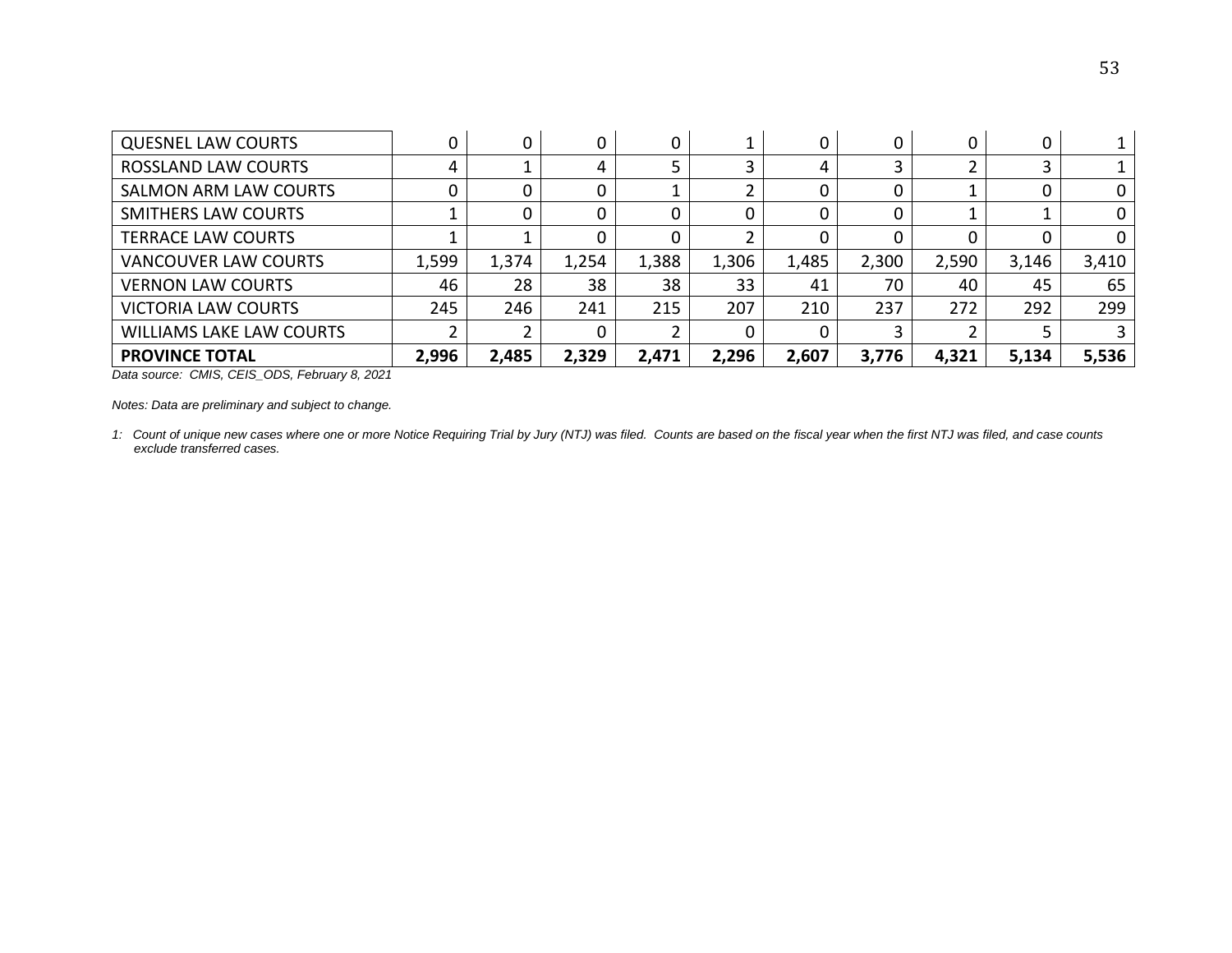# **Settled Civil Jury Trials by Fiscal Year**

Table 3: Settled Civil Jury Management System (JMS) Cases 1,2

| <b>Fiscal Year Trial</b><br>Opened in JMS <sup>3</sup> | <b>Total Settled Civil Jury</b><br><b>Management System</b><br>(JMS) Cases |
|--------------------------------------------------------|----------------------------------------------------------------------------|
| FY 10/11                                               | 58                                                                         |
| FY 11/12                                               | 78                                                                         |
| FY 12/13                                               | 66                                                                         |
| FY 13/14                                               | 71                                                                         |
| FY 14/15                                               | 97                                                                         |
| FY 16/17                                               | 106                                                                        |
| FY 16/17                                               | 93                                                                         |
| FY 17/18                                               | 139                                                                        |
| FY 18/19                                               | 183                                                                        |
| FY 19/20                                               | 230                                                                        |

*Data source: JMS, Cases Table, February 8, 2021*

*Notes: Data are preliminary and subject to change*

- *1: Counts of Settled Jury Trials are sourced from the Jury Management System (JMS) application where the Case Start Date is between April 1, 2010 and March 31, 2020. The Case Start Date is the date that the JMS user creates the trial in JMS.*
- *2: Caution should be taken against comparing JMS data with data reported from other case tracking systems (JUSTIN and CEIS) given their differing date definitions.*
- *3: Settlement can occur at a number of points in a civil case. These data specifically represent the scenario where jury fees have been paid, the civil jury trial was entered into JMS,*  and the jury trial was cancelled with a cancel reason of "Settled". As such, these data are a subset of all civil jury trials settled and will not cover cases settled before jury fees were *paid.*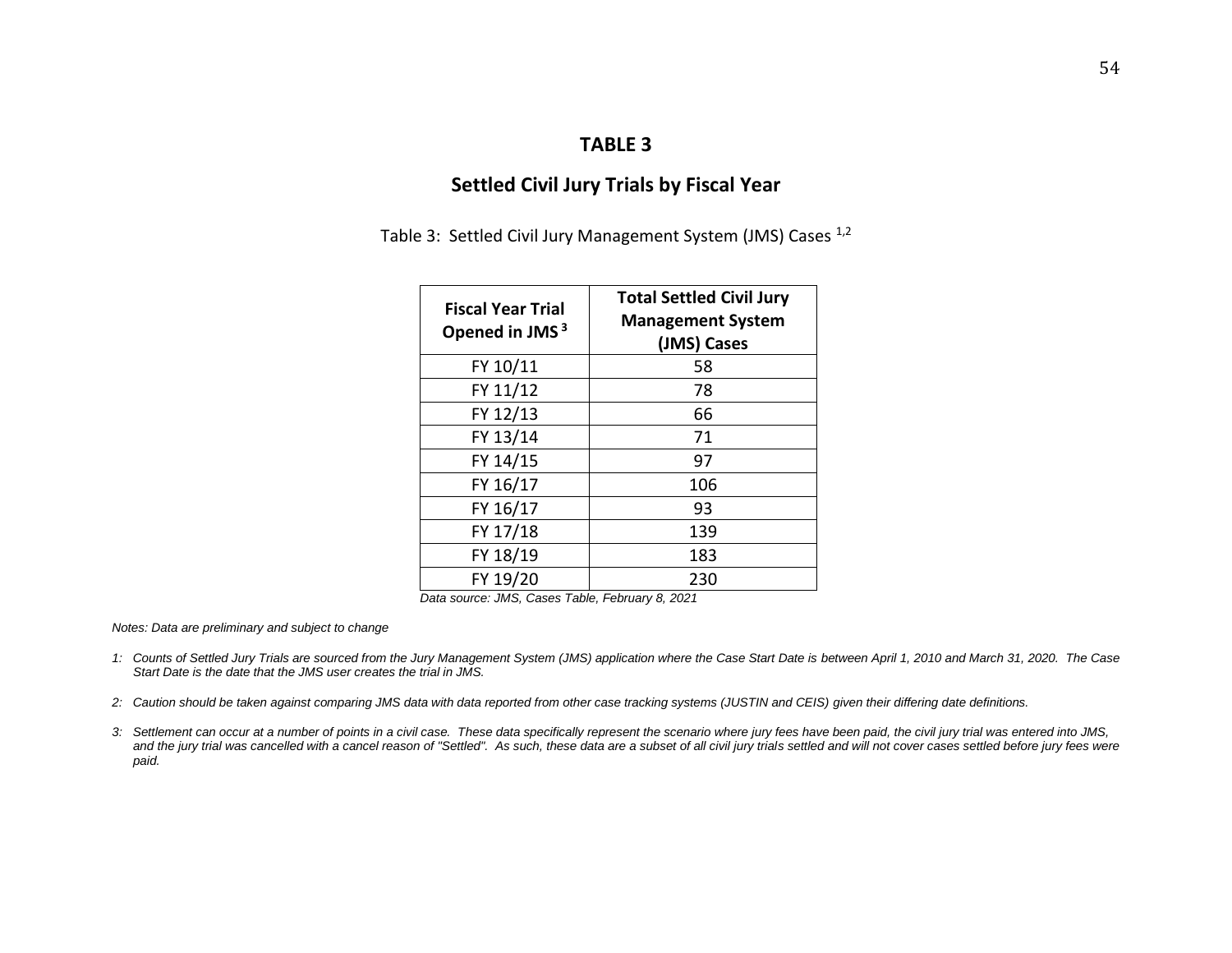#### **Civil Jury Selections by Fiscal Year**

Table 4: Number of Civil Jury Panels Created 1,2,3

| <b>Fiscal Year</b> | <b>Total Civil Jury</b><br><b>Panels</b> |
|--------------------|------------------------------------------|
| FY 10/11           | 20                                       |
| FY 11/12           | 27                                       |
| FY 12/13           | 23                                       |
| FY 13/14           | 23                                       |
| FY 14/15           | 20                                       |
| FY 15/16           | 21                                       |
| FY 16/17           | 15                                       |
| FY 17/18           | 12                                       |
| FY 18/19           | 21                                       |
| FY 19/20           | 34                                       |
| Total              | 216                                      |

*Data source: JMS, Empanelled Trials View, January 28, 2021*

*Notes: Data are preliminary and subject to change*

- *1: Data specific to jury selection are not collected; however, as creating a jury panel is the next step in the process following jury selection, these data are offered as an alternative.*
- 2: Summons are sent to a large group of citizens, then a proportion of those citizens attend a jury selection and a panel is created from those selected. As such a panel is created in *the Jury Management System (JMS) for the jury trial and counted as one panel for the purposes of this report.*
- *3: Counts of jury panels are sourced from the Jury Management System (JMS) application where the Empanel Date is between April 1, 2010 and March 31, 2020. The Empanel Date is the date that the JMS user enters the panel/juror information into JMS.*
- *4: Caution should be taken against comparing JMS data with data reported from other case tracking systems (JUSTIN and CEIS) given their differing date definitions.*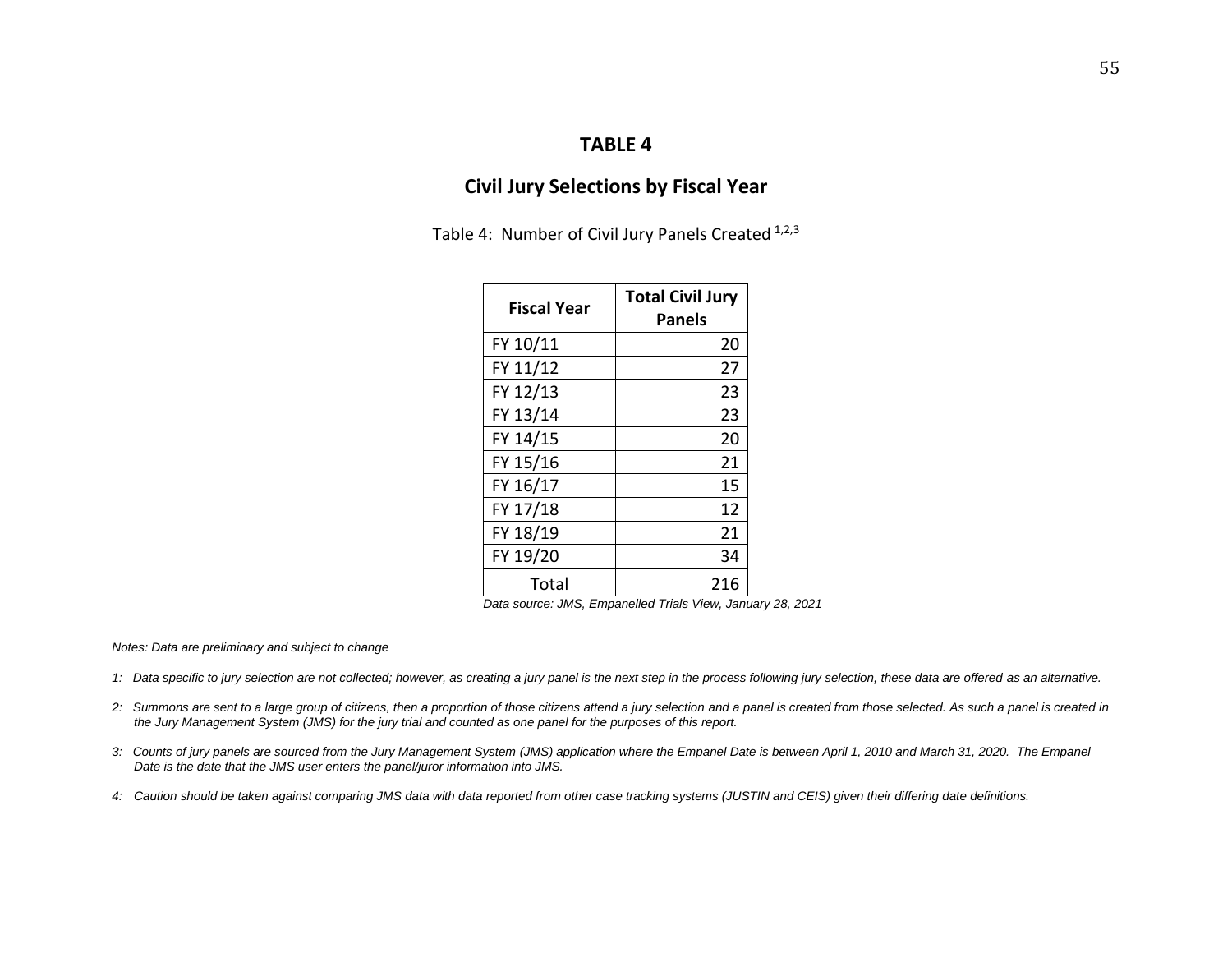# **Civil Jury Selections by Court Location between Fiscal Year 2010/11 and 2019/20**

Table 5: Number of Civil Jury Panels Created by Court Location 1,2

|                                |                    |                    |                    |                    | <b>Fiscal Year</b> |                    |                    |                    |                    |                    | <b>Total</b>                                 |
|--------------------------------|--------------------|--------------------|--------------------|--------------------|--------------------|--------------------|--------------------|--------------------|--------------------|--------------------|----------------------------------------------|
| <b>Court Location</b>          | <b>FY</b><br>10/11 | <b>FY</b><br>11/12 | <b>FY</b><br>12/13 | <b>FY</b><br>13/14 | <b>FY</b><br>14/15 | <b>FY</b><br>15/16 | <b>FY</b><br>16/17 | <b>FY</b><br>17/18 | <b>FY</b><br>18/19 | <b>FY</b><br>19/20 | <b>Civil</b><br><b>Jury</b><br><b>Panels</b> |
| <b>Chilliwack Law Courts</b>   |                    |                    |                    |                    |                    |                    |                    |                    |                    |                    | 1                                            |
| <b>Cranbrook Law Courts</b>    |                    |                    |                    |                    | $\mathbf{1}$       |                    |                    |                    |                    |                    | $\mathbf{1}$                                 |
| <b>Kamloops Law Courts</b>     | $\overline{2}$     |                    | 3                  |                    | $\overline{2}$     |                    |                    | 3                  | $\mathbf{1}$       | 1                  | 12                                           |
| Kelowna Law Courts             | $\mathbf{1}$       | 1                  | $\overline{2}$     | $\mathbf{1}$       |                    | 1                  |                    |                    |                    | 1                  | 7                                            |
| Nanaimo Law Courts             |                    |                    |                    | $\overline{2}$     |                    |                    |                    | $\mathbf 1$        |                    |                    | 5                                            |
| <b>Nelson Law Courts</b>       |                    |                    |                    |                    | $\overline{2}$     |                    |                    |                    |                    |                    | $2^{\circ}$                                  |
| New Westminster Law            |                    |                    |                    |                    |                    |                    |                    |                    |                    |                    |                                              |
| Courts                         | 3                  | 6                  | $\overline{2}$     | 4                  | 3                  | 6                  | 4                  | $\overline{2}$     | $\overline{2}$     | 5                  | 37                                           |
| <b>Penticton Law Courts</b>    |                    |                    | 1                  |                    |                    |                    |                    |                    |                    | $\overline{2}$     | 3                                            |
| Port Alberni Law Courts        |                    |                    |                    |                    |                    |                    |                    |                    |                    |                    | $\mathbf{1}$                                 |
| <b>Powell River Law Courts</b> |                    |                    | 1                  |                    |                    |                    | $\mathbf 1$        |                    |                    |                    | 3                                            |
| Prince George Law Courts       |                    |                    | $\mathbf{1}$       |                    |                    |                    |                    |                    |                    |                    | $\mathbf{1}$                                 |
| <b>Rossland Law Courts</b>     | $\mathbf 1$        |                    |                    |                    |                    |                    |                    |                    |                    |                    | 1                                            |
| <b>Vancouver Law Courts</b>    | 9                  | 14                 | 11                 | 14                 | 9                  | 12                 | 8                  | 5                  | 15                 | 18                 | 115                                          |
| <b>Vernon Law Courts</b>       |                    |                    |                    |                    |                    | 1                  | $\mathbf 1$        | 1                  |                    |                    | 3                                            |
| Victoria Law Courts            | 4                  | $\overline{2}$     | $\overline{2}$     | $\overline{2}$     | $\overline{3}$     | $\mathbf{1}$       | 1                  |                    | 3                  | 6                  | 24                                           |
| <b>Total</b>                   | 20                 | 27                 | 23                 | 23                 | 20                 | 21                 | 15                 | 12                 | 21                 | 34                 | 216                                          |

*Data source: JMS, Empanelled Trials View, January 28, 2021*

*Notes: Data are preliminary and subject to change.*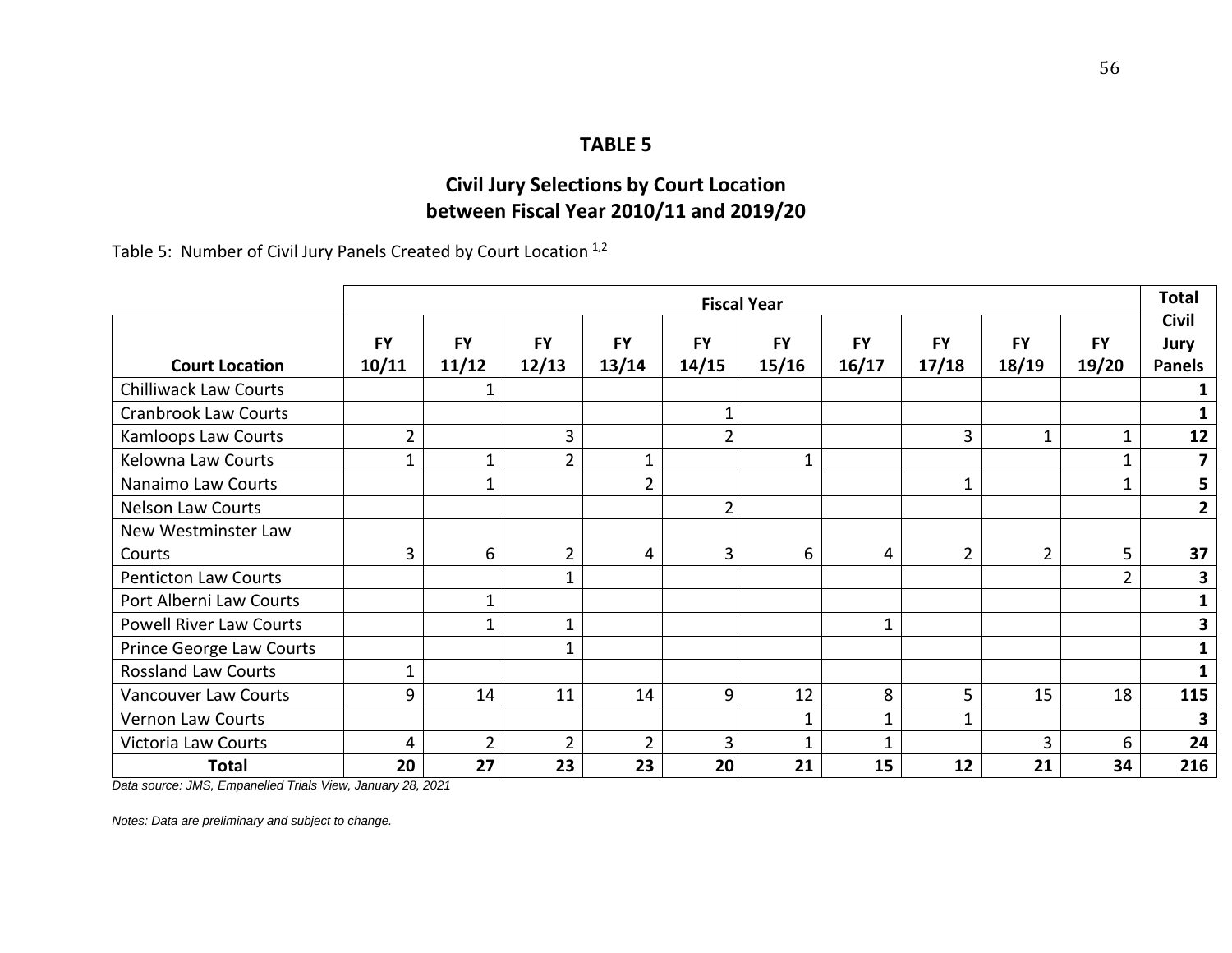- *1: Data specific to jury selection are not collected; however, as creating a jury panel is the next step in the process following jury selection, these data are offered as an alternative.*
- *2: Summons are sent to a large group of citizens, then a proportion of those citizens attend a jury selection and a panel is created from those selected. As such a panel is created in the Jury Management System (JMS) for the jury trial and counted as one panel for the purposes of this report.*
- *3: Counts of jury panels are sourced from the Jury Management System (JMS) application where the Empanel Date is between April 1, 2010 and March 31, 2020. The Empanel Date is the date that the JMS user enters the panel/juror information into JMS.*
- *4: Caution should be taken against comparing JMS data with data reported from other case tracking systems (JUSTIN and CEIS) given their differing date definitions.*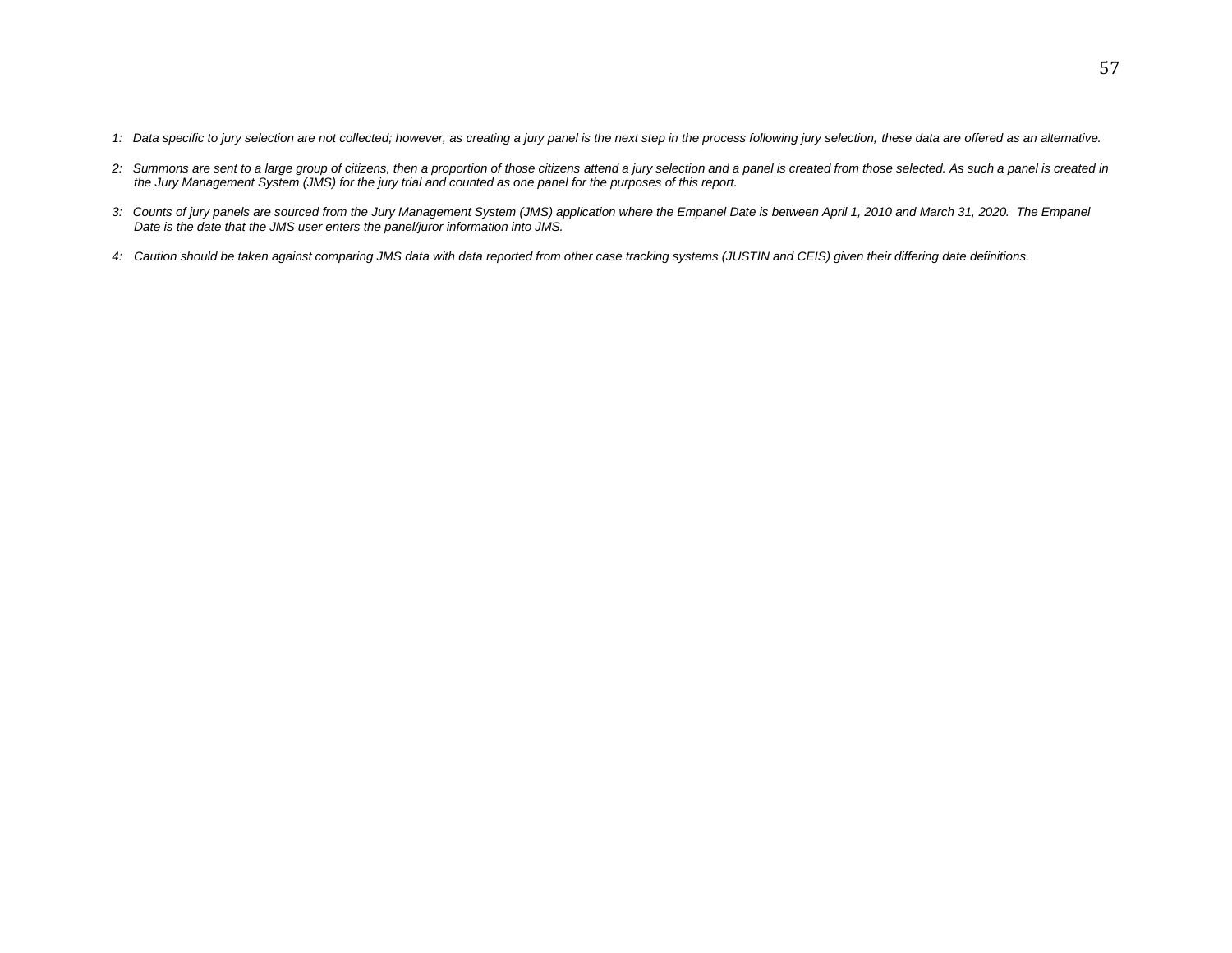# **Supreme Court Civil Completed Jury Trials and Trial Length Statistics by Fiscal Year**

Table 6a: Number of Completed Civil Jury Trials

|                                |       |       |       |       |       |       |       |         |       |       | 10 Year |
|--------------------------------|-------|-------|-------|-------|-------|-------|-------|---------|-------|-------|---------|
|                                | ΕV    | cν    | EV    | FΥ    | сv    | EV    | EV    | FV      | FV    | EV    | Annual  |
| <b>Fiscal Year</b>             | 10/11 | 11/12 | 12/13 | 13/14 | 14/15 | 15/16 | 16/17 | 17/18   | 18/19 | 19/20 | Average |
| <b>Total Civil Jury Trials</b> | 25    | 29    | 28    | 20    | 16    | 23    | 22    | 1つ<br>ᅩ | 29    | 34    | 24      |

Table 6b: Civil Jury Trial Length Statistics

| <b>Civil Jury Trial Length</b> | <b>FY</b> | FY    | <b>FY</b> | <b>FY</b> | FY    | <b>FY</b> | <b>FY</b> | <b>FY</b> | <b>FY</b> | <b>FY</b> | 10 Year       |
|--------------------------------|-----------|-------|-----------|-----------|-------|-----------|-----------|-----------|-----------|-----------|---------------|
| <b>Statistics</b>              | 10/11     | 11/12 | 12/13     | 13/14     | 14/15 | 15/16     | 16/17     | 17/18     | 18/19     | 19/20     | <b>Period</b> |
| <b>Maximum Length</b>          |           |       |           |           |       |           |           |           |           |           |               |
| in Days                        | 21        | 23    | 26        | 21        | 38    | 20        | 23        | 23        | 32        | 25        | 38            |
| <b>Minimum Length</b>          |           |       |           |           |       |           |           |           |           |           |               |
| in Days                        |           |       |           |           | ົ     |           |           | 3         |           |           |               |
| <b>Median Length in Days</b>   |           | 9     |           | 13        | 10    | 8         | 10        | 12        |           |           | 9             |
| <b>Mean Length in Days</b>     | 8         | 8     | 10        | 12        | 11    | Q         | 10        | 12        | a         | 10        | 10            |

*Data source: Courts, Sheriff Jury Trials table, February 5, 2021*

*Notes: Data are preliminary and subject to change.*

- *1: The counts of Completed Supreme Court Jury Trials are sourced from the BC Sheriff Services and reflect the date and fiscal year in which a jury trial is completed.*
- *2: Completed Jury Trials refer to jury trials which have commenced in court and have concluded. Concluded jury trials include cases where jurors attended court for at least one day and have been compensated for fees and expenses, and will include cases which settled or resulted in a mistrial during the course of the trial.*
- *3: Caution should be taken against comparing Completed Trial data with data reported from other case tracking systems (JMS, JUSTIN and CEIS) given their differing date definitions*